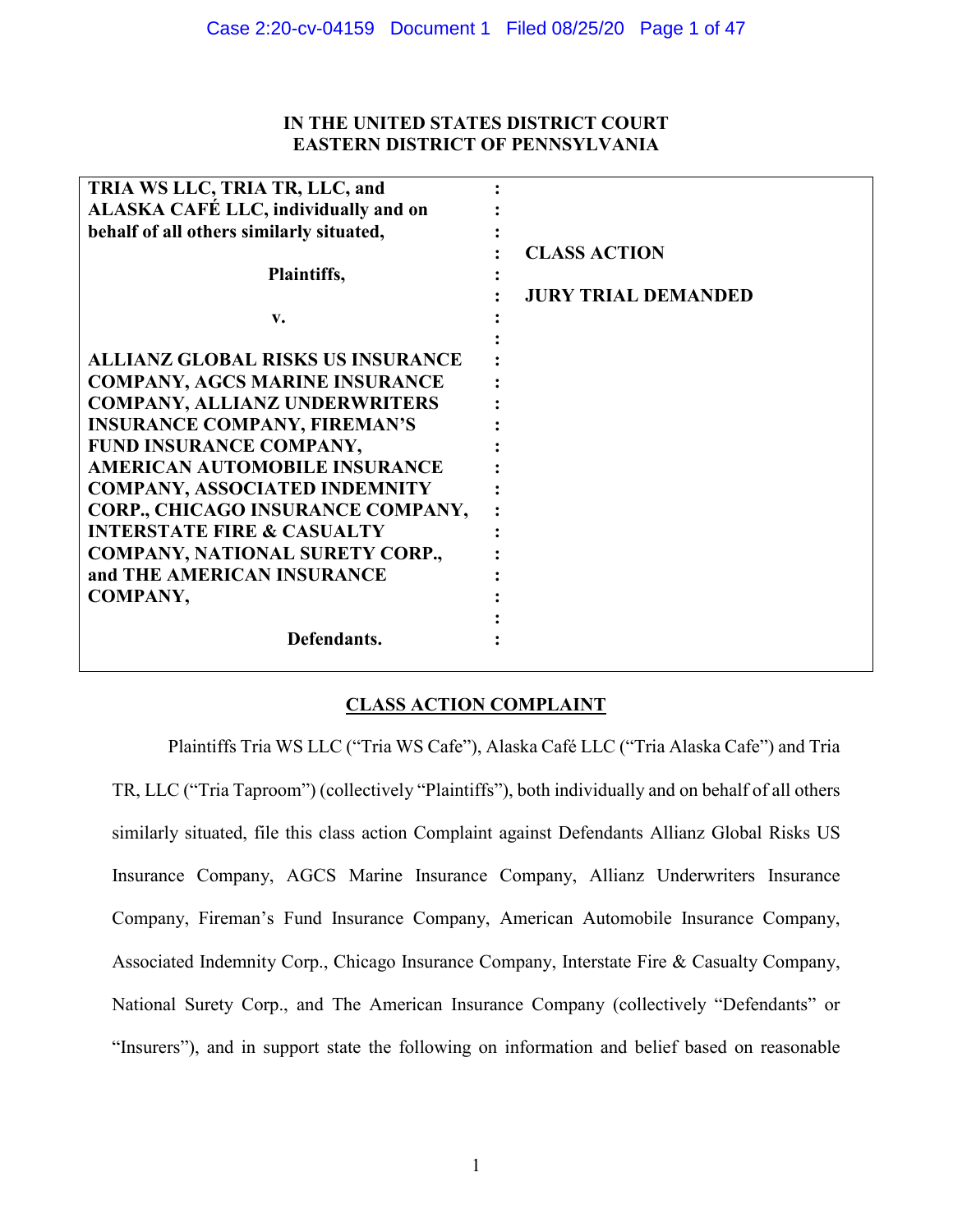#### Case 2:20-cv-04159 Document 1 Filed 08/25/20 Page 2 of 47

investigation and discovery, except where specifically identified as being based on personal knowledge:

### **INTRODUCTION**

1. On personal knowledge, Plaintiffs Tria WS Café, Tria Alaska Café and Tria Taproom are Pennsylvania limited liability companies that operate restaurants and wine and beer bars in Philadelphia, Pennsylvania.

2. On or about April 27, 2019, Tria Alaska Café purchased a commercial policy of insurance issued by Defendant American Automobile Insurance Company ("AAIC") bearing policy number SAM 2003033-19.

3. On or about July 2, 2019, Tria WS Café purchased a commercial policy of insurance issued by AAIC bearing policy number SAM 2003660-19.

3. On or about November 1, 2019, Tria Taproom purchased a commercial policy of insurance issued by AAIC bearing policy number SAM 2003331-19.

4. The Policies are each bilateral contracts: Plaintiffs agreed to pay monthly premiums to AAIC in exchange for AAIC's promises of coverage for all risks of loss except those specifically and unambiguously excluded.

5. Plaintiffs reasonably expected that claims for loss of business income and extra expenses arising from the inability to use their physical locations would be paid unless specifically and unambiguously excluded.

6. Specifically, the Business Income (And Extra Expense) Coverage Form (CP 00 30 10 12) endorsement protected Plaintiffs against the actual loss of business income due to a suspension of Plaintiffs' respective operations. Along with this business income coverage, Plaintiffs also had in effect a "Plus D – Additional Coverages And Coverage Extensions"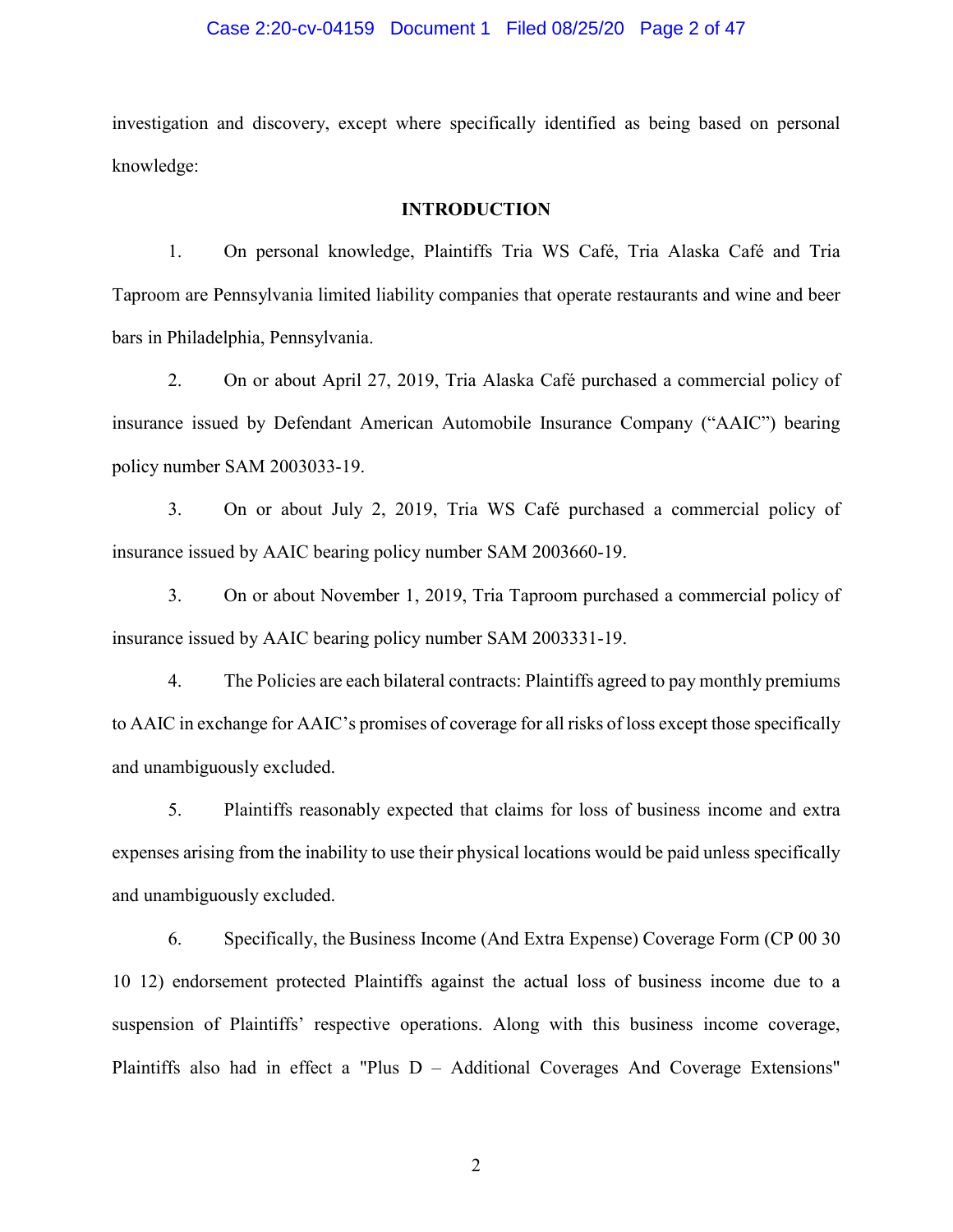#### Case 2:20-cv-04159 Document 1 Filed 08/25/20 Page 3 of 47

endorsement under which AAIC promised to pay necessary expenses incurred by Plaintiffs in addition to the actual loss of business income sustained during a period of restoration that Plaintiffs would not have otherwise incurred if there had been no direct physical loss of the property.

7. The Business Income (And Extra Expense) Coverage Form (CP 00 30 10 12) endorsements to the Policies also provided additional "Civil Authority" coverage, under which the insurer promised to pay for loss of business income Plaintiffs sustained and necessary "Extra Expense" Plaintiffs incurred caused by actions of civil authorities "that prohibits access to the described premises."

8. Plaintiffs complied with their obligations under their respective Policies by timely paying all premiums required.

9. Effective March 17, 2020, at 12:01 a.m., pursuant to the Order of the Governor of Pennsylvania, Plaintiffs were forced to close their restaurants and wine and beer bars located in Philadelphia, Pennsylvania.<sup>1</sup> The Order was based on the presence of "Coronavirus Disease 2019 (COVID-19)" in Pennsylvania and acknowledged that COVID-19's presence jeopardized health in public places within Pennsylvania.

10. As a result of the Orders of the various civil authorities, Plaintiffs suffered, and/or continue to suffer, significant and injurious losses and expenses directly related to the physical inability to use the premises covered by their respective Policies.

11. The Policies obligated AAIC to provide coverage for, and to pay, business income losses and extra expense losses resulting from the suspension of Plaintiffs' respective operations, including suspensions resulting from the actions of civil authorities. Plaintiffs each reported notice of their losses to AAIC on March 17, 2020.

<sup>&</sup>lt;sup>1</sup> See Order of the Governor Suspending Certain Public Gatherings Due to Risk of Infection by COVID-19, dated March 16, 2020, attached as **Exhibit A.**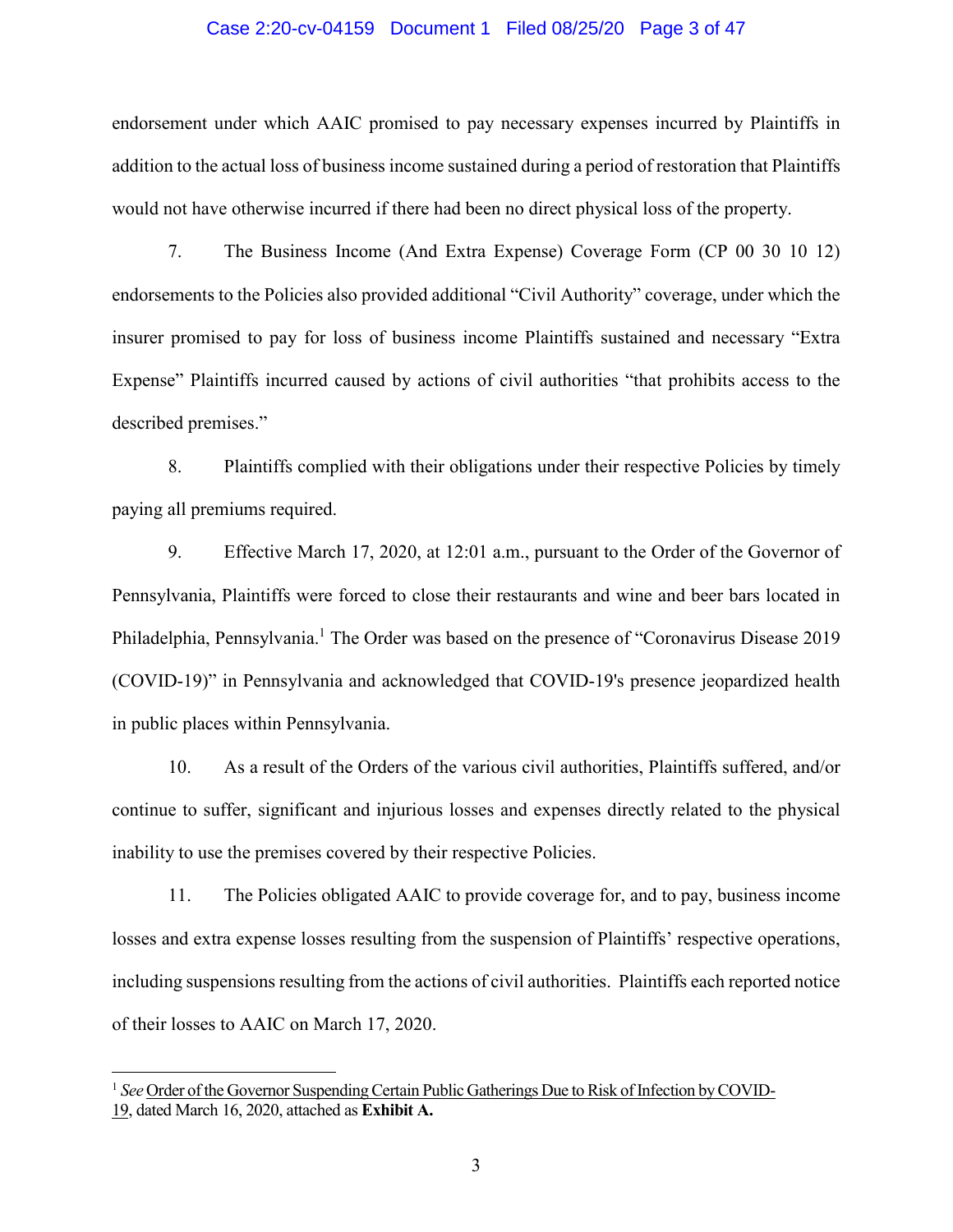#### Case 2:20-cv-04159 Document 1 Filed 08/25/20 Page 4 of 47

12. In response, on July 9, 2020, AAIC reneged on its promises and wrongfully failed to fulfill its contractual obligation to provide coverage for, and pay, Plaintiffs' business income losses and extra expense losses resulting from the suspension of their operations, including suspensions resulting from the actions of civil authorities. AAIC's actions in improperly denying Plaintiffs' claims were a blatant disregard for Plaintiffs' contractual rights and resulted in a material breach of AAIC's duties and obligation owed under the Policies thus depriving Plaintiffs of the benefit of their bargain and causing serious financial damages to Plaintiffs.

13. On information and belief, there are hundreds, if not thousands, of restaurants, bars and other eateries insured by AAIC and its affiliated Insurers as set out more fully below. On further information and belief, AAIC and the other Insurers specifically target restaurants, bars and other eateries such as Plaintiffs, and many other such businesses have the same or similar policies issued by the Insurers providing the same or similar business income, extra expense coverage and extended business income coverage. Plaintiffs believe, and therefore allege, that the Insurers have also wrongfully, capriciously and arbitrarily denied coverage and payments to these other small businesses.

#### **THE PARTIES**

14. On personal knowledge, Tria WS Café, Tria Alaska Café and Tria Taproom are all each limited liability companies organized under the laws of and existing in the Commonwealth of Pennsylvania. All Plaintiffs have a registered business address of 4129 Fields Drive, Lafayette Hill, Pennsylvania 19444.

15. Defendant Allianz Global Risks US Insurance Company is a corporation organized under the laws of Illinois with its principal place of business located at 2350 Empire Avenue, Burbank, California 91504. Allianz Global Risks US Insurance Company is nationally authorized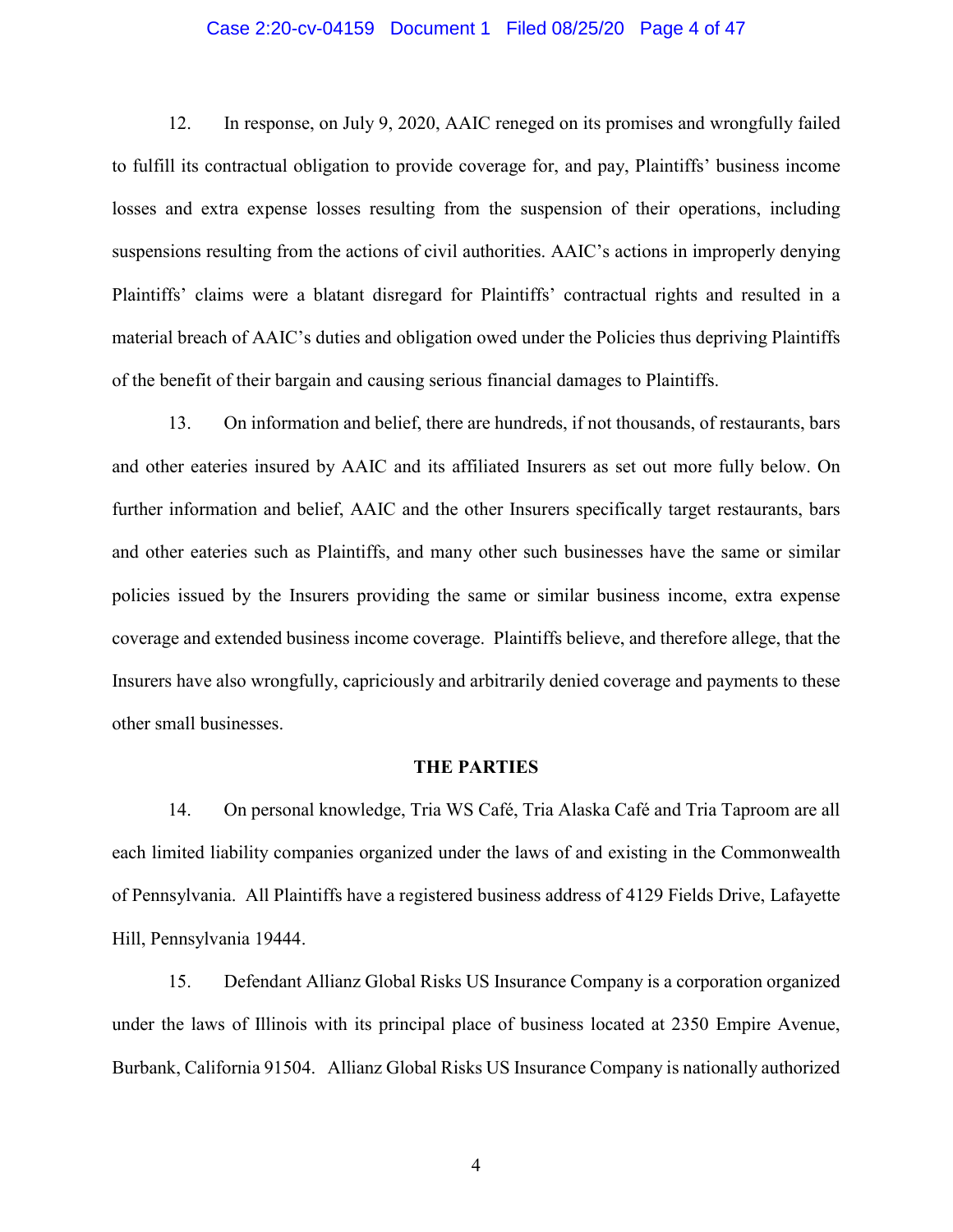#### Case 2:20-cv-04159 Document 1 Filed 08/25/20 Page 5 of 47

to write, sell, and issue insurance policies providing property and business income coverage through its domestic subsidiaries, Defendants AGCS Marine Insurance Company, Allianz Underwriters Insurance Company, Fireman's Fund Insurance Company, American Automobile Insurance Company, Associated Indemnity Corp., Chicago Insurance Company, Interstate Fire & Casualty Company, National Surety Corp., and The American Insurance Company.

16. AAIC, one of the Allianz Global Risks US Insurance Company's underwriting subsidiaries, is a corporation organized and existing by virtue of the laws of Missouri with a principal place of business located at 225 West Washington Street, Suite 1800 Chicago, Illinois 60606.

17. Fireman's Fund Insurance Company, one of the Allianz Global Risks US Insurance Company's underwriting subsidiaries, is a corporation organized and existing by virtue of the laws of California, with its principal place of business located at 777 San Marin Drive, Novato, California, 94988.

18. AGCS Marine Insurance Company, one of Allianz Global Risks US Insurance Company's underwriting subsidiaries, is a corporation organized and existing by virtue of the laws of Illinois, with its principal place of business at 225 West Washington Street, Chicago, Illinois 60606.

19. Allianz Underwriters Insurance Company, one of Allianz Global Risks US Insurance Company's underwriting subsidiaries, is a corporation organized and existing by virtue of the laws of California, with its principal place of business at 2350 West Empire Ave, Suite 200, Burbank, California 91504.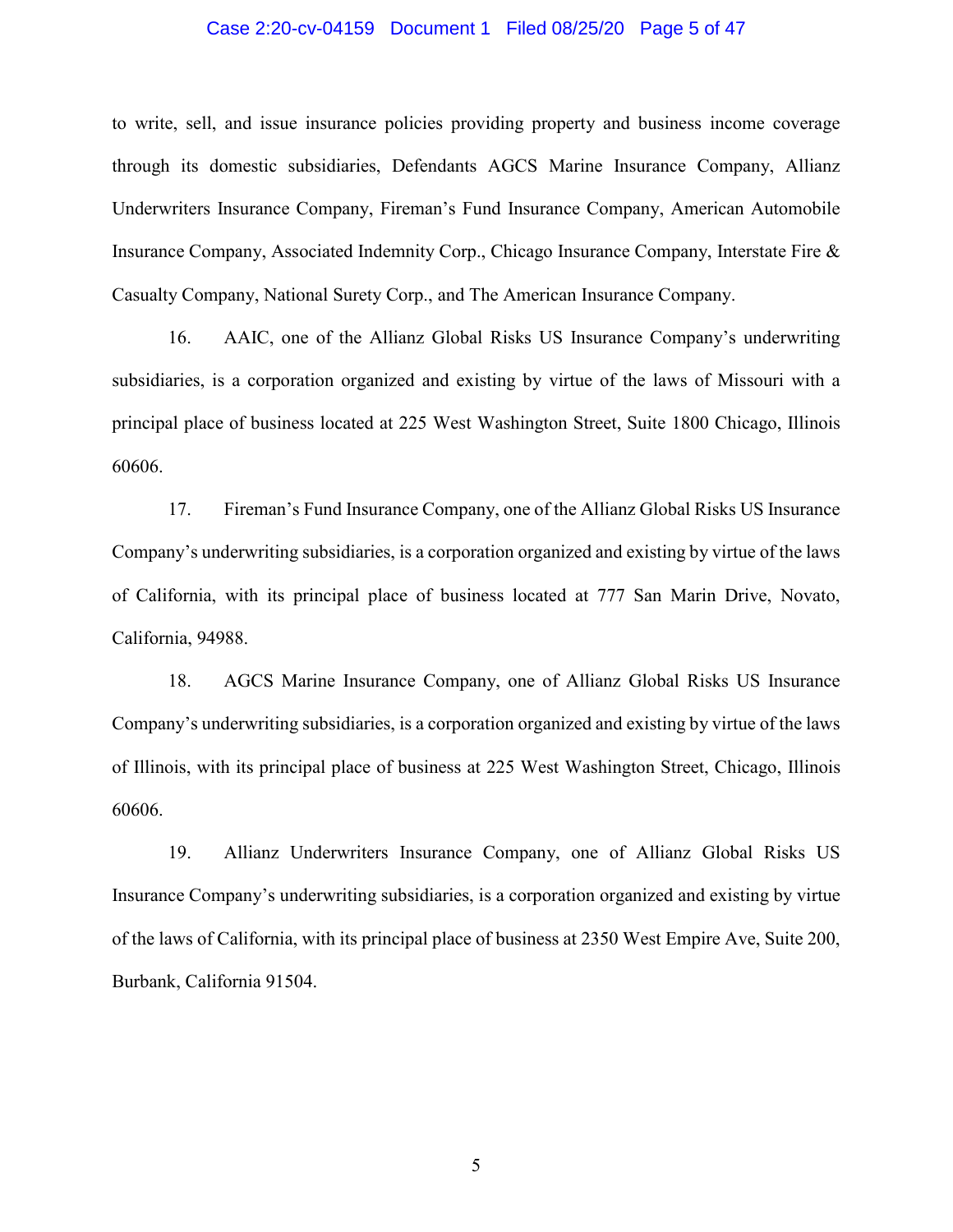#### Case 2:20-cv-04159 Document 1 Filed 08/25/20 Page 6 of 47

20. Associated Indemnity Corp., one of Allianz Global Risks US Insurance Company's underwriting subsidiaries, is a corporation organized and existing by virtue of the laws of Illinois, with its principal place of business located at 777 San Marin Drive, Novato, California, 94988.

21. Chicago Insurance Company, Allianz Global Risks US Insurance Company's underwriting subsidiaries, is a corporation organized and existing by virtue of the laws of Illinois, with its principal place of business located at 777 San Marin Drive, Novato, California, 94988.

22. Interstate Fire & Casualty Company, one of Allianz Global Risks US Insurance Company's underwriting subsidiaries, is a corporation organized and existing by virtue of the laws of Illinois, with its principal place of business located at 777 San Marin Drive, Novato, California, 94988.

23. National Surety Corporation, one of Allianz Global Risks US Insurance Company's underwriting subsidiaries, is a corporation organized and existing by virtue of the laws of Illinois, with its principal place of business located at 777 San Marin Drive, Novato, California, 94998.

24. The American Insurance Company, one of Allianz Global Risks US Insurance Company's underwriting subsidiaries, is a corporation organized and existing by virtue of the laws of Ohio, with its principal place of business at 777 San Marin Drive, Novato, California, 94988.

25. At all material times hereto, Insurers conducted and transacted business through the selling and issuing of insurance policies, including but not limited to selling and issuing commercial property coverage to Plaintiffs and all other Class Members as defined *infra*.

26. In so doing, the Insurers were acting in the course and scope of such agency, representation, joint venture, conspiracy, consultancy, predecessor agreement, successor agreement, service and employment, with knowledge, acquiescence, and ratification of each other and their principal Allianz Global Risks US Insurance Company.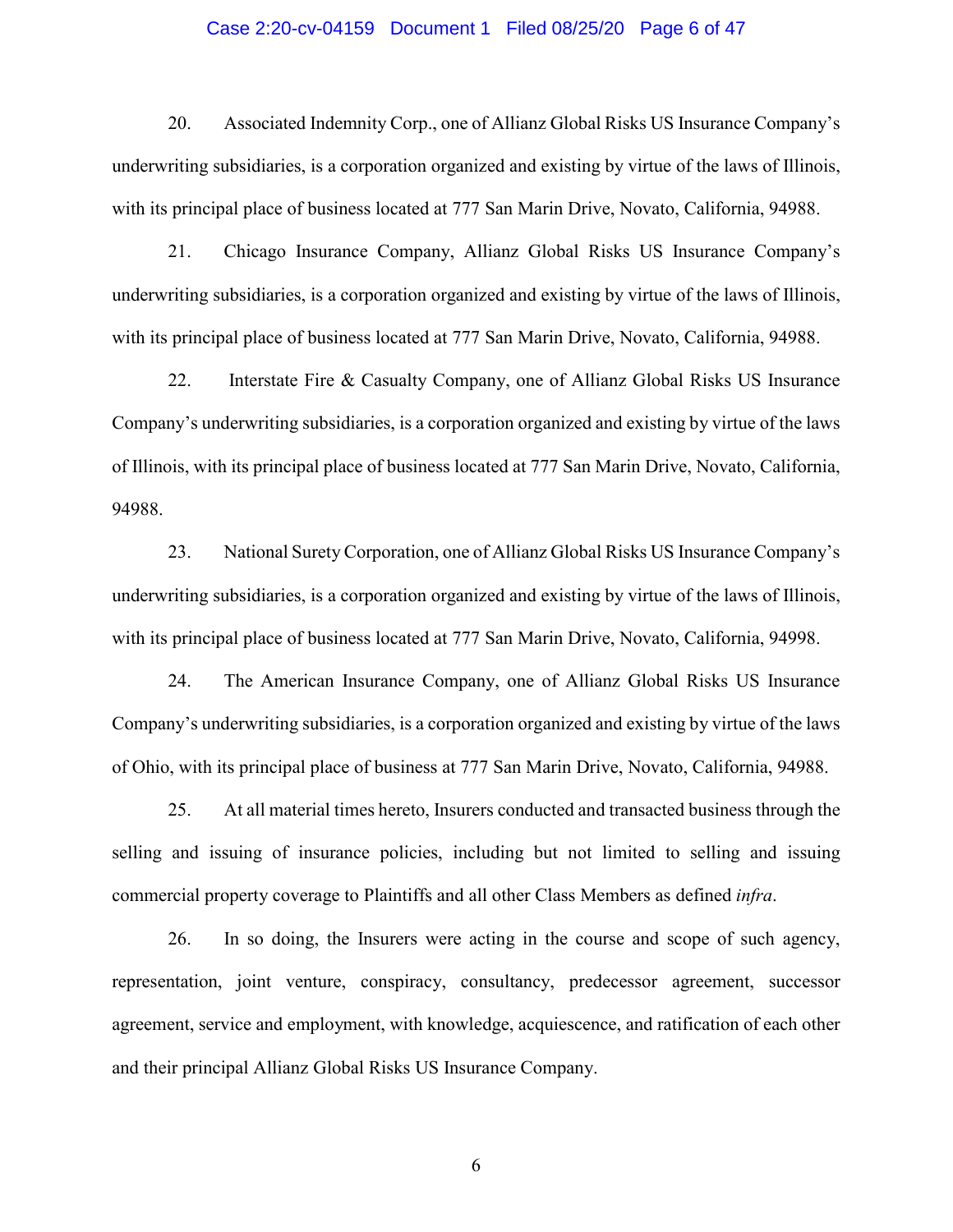#### Case 2:20-cv-04159 Document 1 Filed 08/25/20 Page 7 of 47

27. On Information and belief, all Defendants, as Allianz Global Risks US Insurance Company underwriting subsidiaries, offer identical coverage using identical forms, including Business Income (And Extra Expense) Form (CP 00 30 10 12), promulgated, required and ratified by their principal, Allianz Global Risks US Insurance Company.

28. Upon information and belief, all of Allianz Global Risks US Insurance Company's underwriting subsidiaries, including AAIC and the other Defendants, offer the exact same insurance, using the same forms, copyrighted by Allianz Global Corporate and Specialty.

29. Upon information and belief, every Allianz Global Risks US Insurance Company underwriting subsidiary, including AAIC and the other Defendants, is in possession of insurance forms, stationery, and materials of defendant Allianz Global Risks US Insurance Company, all of which are endorsed with its  $logo<sup>2</sup>$ .

30. Through the facts and circumstances set forth above, plaintiffs were led to believe that AAIC had full and complete authority to enter into any and all contracts and transactions on behalf of defendant Allianz and was further led to believe that AAIC was acting within the scope of its authority because the actions were within the apparent scope of authority and were implied as being within the ordinary and customary authority of the Allianz Global Risks US Insurance Companies, or employees of Allianz under the same or similar circumstances.

### **JURISDICTION AND VENUE**

31. This Court has subject matter jurisdiction over the claims asserted in this action under 28 U.S.C. § 1332 because there is complete diversity between Defendants and at least one member of each class; there are more than one hundred members of each class; and the amount in controversy exceeds \$5,000,000 exclusive of interest and costs. This Court also has subject matter

<sup>2</sup> *See, e.g.*, Declarations to Policies, **Exhibits B**, **C**, and **D**.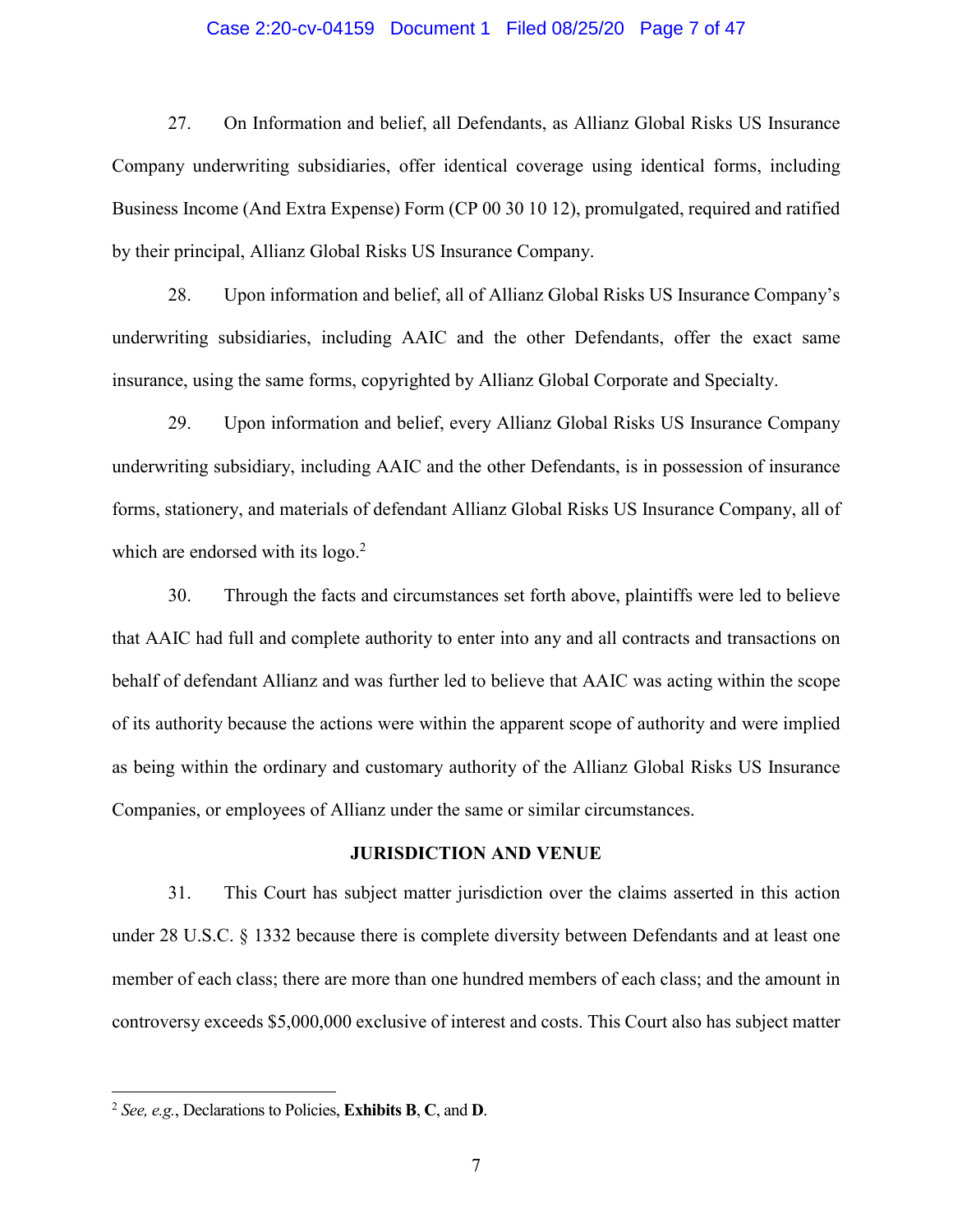#### Case 2:20-cv-04159 Document 1 Filed 08/25/20 Page 8 of 47

jurisdiction under 28 U.S.C. §§ 2201 and 2202 and is authorized to grant declaratory relief under these statutes.

32. On information and belief, Defendants have all systematically transacted and conducted business in the Commonwealth of Pennsylvania, and contracted to supply insurance services within the Commonwealth of Pennsylvania, and these causes of action arise, in part, from the same.

33. On information and belief, at all relevant times, Defendants expected or should have expected that their acts would have consequences within the United States of America and the Commonwealth of Pennsylvania.

34. On information and belief, at all relevant times, Defendants derived and continue to derive substantial revenue from providing insurance used in the Commonwealth of Pennsylvania.

35. On information and belief, at all relevant times, Defendants committed tortious acts within the Commonwealth of Pennsylvania causing injury within the Commonwealth of Pennsylvania, out of which act(s) these causes of action arise.

36. Venue is proper in this Court pursuant to 28 U.S.C. § 1391 because a substantial part of the events giving rise to Plaintiffs' claims occurred, in part, in the Eastern District of Pennsylvania, Defendants transact a substantial amount of business in this District, Defendants otherwise has sufficient contacts with this District to justify it being fairly brought into this District, and Plaintiffs reside in this District and were first injured in this District.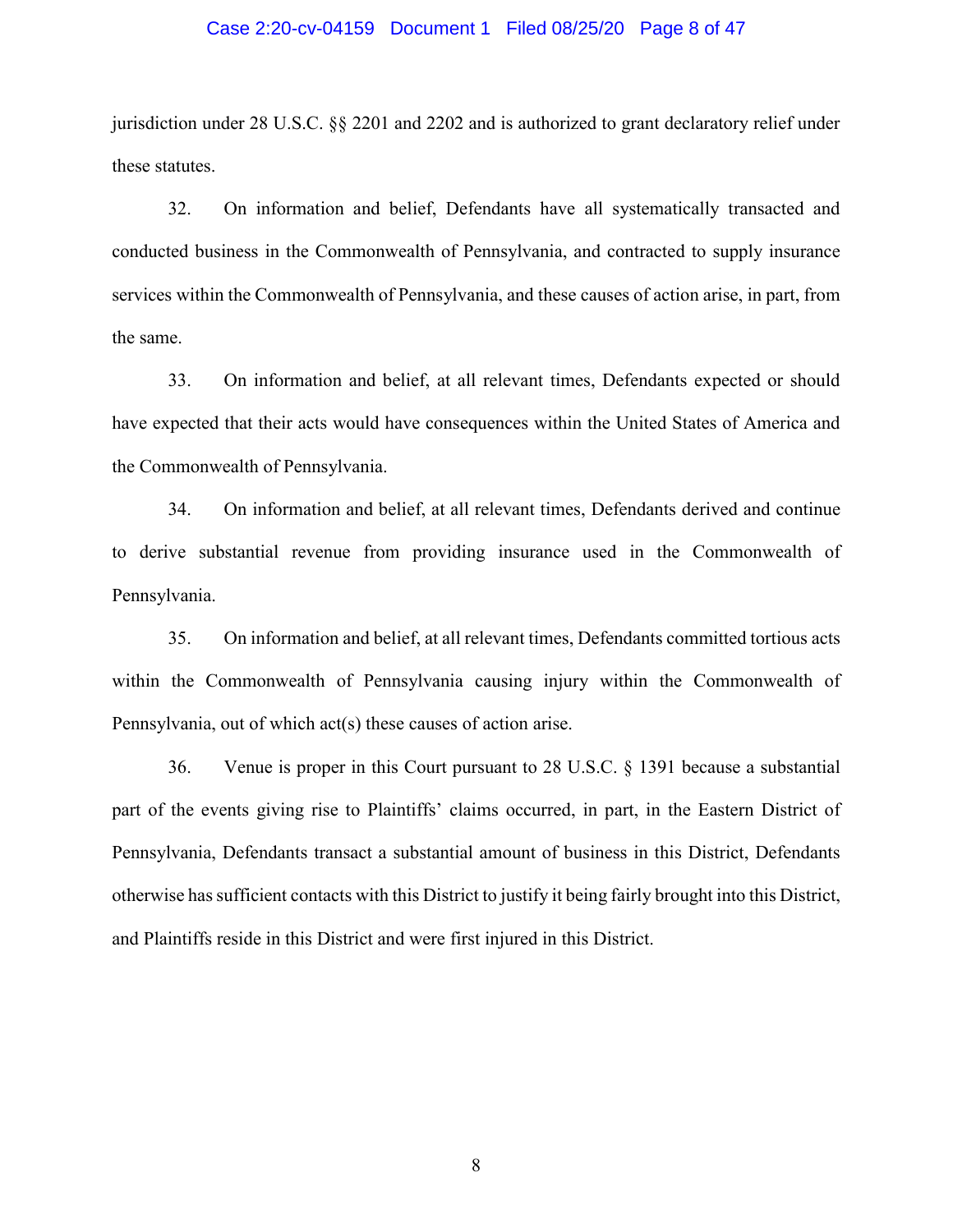### **FACTUAL BACKGROUND**

### *The Policies*

37. Tria WF Café's policy has an effective period of July 2, 2019, to July 2, 2020, and insures business operations at the property located at 1137 Spruce Street, Philadelphia, Pennsylvania 19107.

38. Tria Alaska Café's policy has an effective period of April 27, 2019, to April 27, 2020, and insures business operations at the property located at 123 South 18th Street, Philadelphia, Pennsylvania 19103.

39. Tria Taproom's policy has an effective period of November 1, 2019, to November 1, 2020, and insures business operations at the property located at 2005 Walnut Street, Philadelphia, Pennsylvania 19102.

40. The Policies each contain the Building and Personal Property Coverage Form (CP 00 10 10 12), which states:

# **We will pay for direct physical loss of or damage to Covered Property at the premises described in the Declarations caused by or resulting from any Covered Cause of Loss.**

41. The Policies each contain both a "Specified Cause of Loss" category and "Covered Cause of Loss" category, the latter of which is an all-risk coverage form meaning that all risks are covered unless specifically excluded or limited by other provisions in the Policies. All risks coverage is defined by limitations and exclusions in the Policies, and in the Policies, Defendants agreed: "when special is shown in the declarations, covered causes of loss means direct physical loss unless the loss is excluded or limited in this policy."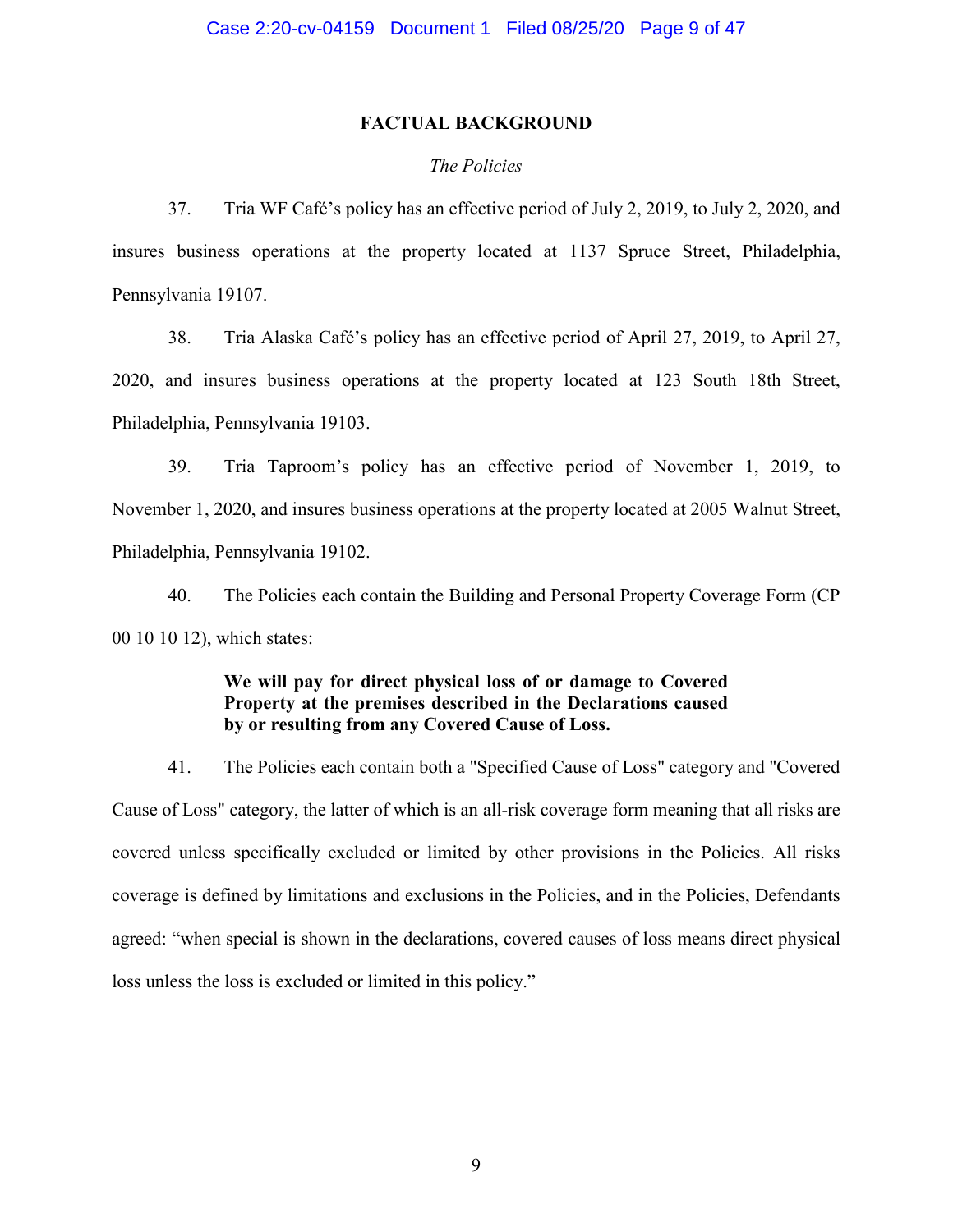### Case 2:20-cv-04159 Document 1 Filed 08/25/20 Page 10 of 47

42. Because "Special" is listed on the Policies' Declarations, the Insurers promised to pay for losses of business income sustained as a result of Covered Causes of Loss not otherwise excluded or limited under the Policies.

43. The Policies also contained the "Plus D – Additional Coverages And Coverage Extensions" Form (TRCP1005 01-16), which modified the Policies' Building and Personal Property Coverage Forms and Causes of Loss-Special Forms to include Additional Coverages for Business Income and Extra Expense.

44. Under these coverages, AAIC is obligated to indemnify Plaintiffs whenever they sustained a loss or damage caused by or resulting from a Covered Cause of Loss, and AAIC specifically promised Plaintiffs:

> **We will pay for the actual loss of Business Income you sustain due to the necessary "suspension" of your "operations" during the "period of restoration". The "suspension" must be caused by direct physical loss of or damage to property at premises which are described in the Declarations and for which a Business Income Limit Of Insurance is shown in the Declarations. The loss or damage must be caused by or result from a Covered Cause of Loss…**

45. The phrases "damage", "direct physical loss" and "damage to property" are not defined by the Policies. However, "suspension" is defined as "a. The slowdown or cessation of your business activities; or; b. That a part or all of the described premises is rendered untenantable, if coverage for Business Income … applies."

46. The Policies also provide Extended Business Income coverage, as follows:

### **Extended Business Income**

**If the necessary "suspension" of your "operations" produces a Business Income loss payable under this policy, we will pay for the actual loss of Business Income you incur during the period that:**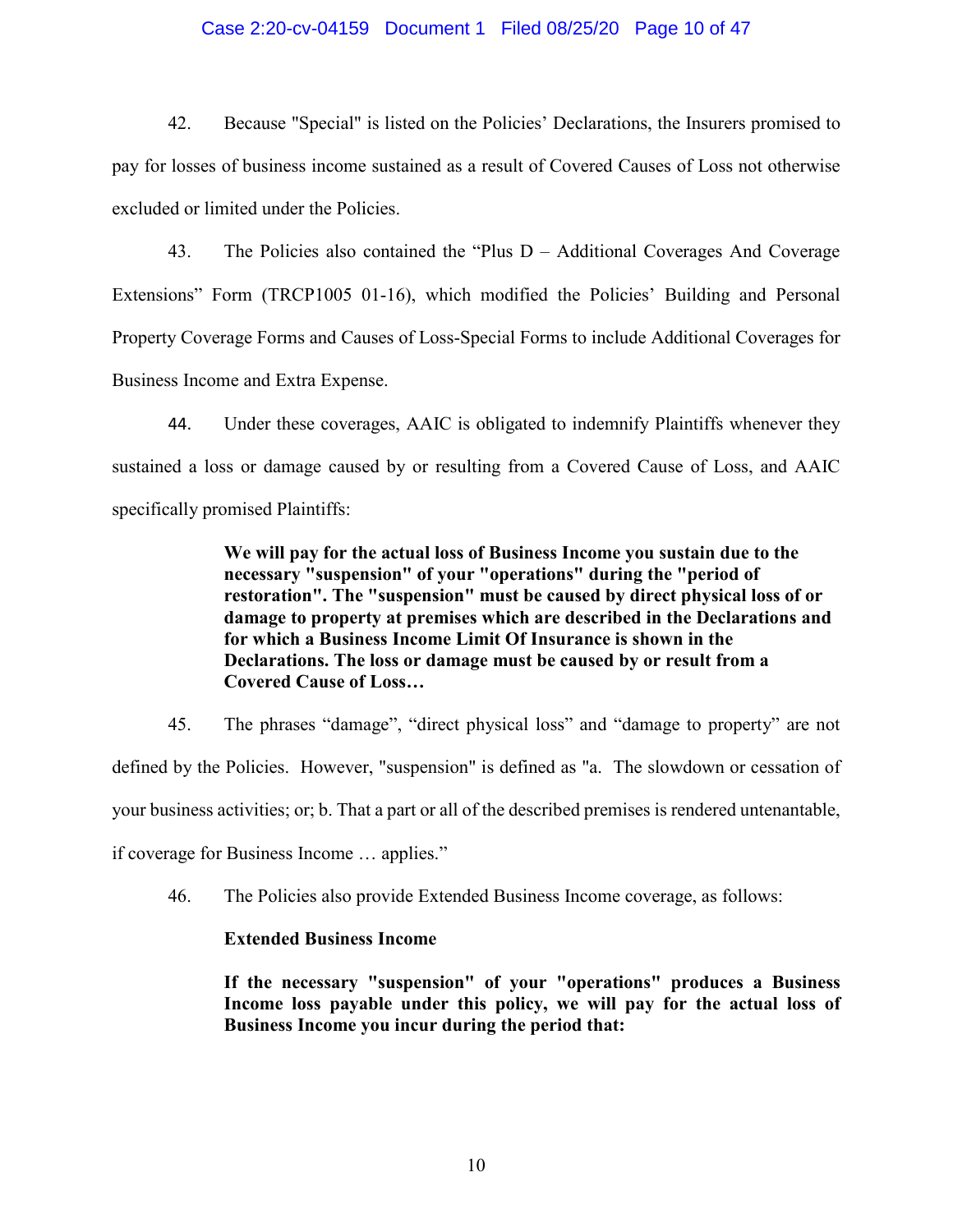- **(a) Begins on the date property (except "finished stock") is actually repaired, rebuilt or replaced and "operations" are resumed; and**
- **(b) Ends on the earlier of:** 
	- **(i) The date you could restore your "operations", with reasonable speed, to the level which would generate the business income amount that would have existed if no direct physical loss or damage had occurred; or**
	- **(ii) 60 consecutive days after the date determined in (1)(a) above.**

**However, Extended Business Income does not apply to loss of Business Income incurred as a result of unfavorable business conditions caused by the impact of the Covered Cause of Loss in the area where the described premises are located. Loss of Business Income must be caused by direct physical loss or damage at the described premises caused by or resulting from any Covered Cause of Loss.** 

47. In addition to promising to pay for loss of Business Income, under the Policies,

AAIC also promised to pay for certain necessary "Extra Expense." Extra Expense means expenses

that the policyholder incurs to, for example, minimize the suspension of business operations.

48. The Policies also provide additional "Civil Authority" coverage as follows:

# **(a) Civil Authority**

**In this Additional Coverage, Civil Authority, the described premises are premises to which this Coverage Form applies, as shown in the Declarations. When a Covered Cause of Loss causes damage to property other than property at the described premises, we will pay for the actual loss of Business Income you sustain and necessary Extra Expense caused by action of civil authority that prohibits access to the described premises, provided that both of the following apply:** 

**(1) Access to the area immediately surrounding the damaged property is prohibited by civil authority as a result of the damage, and the described premises are within that area but are not more than one mile from the damaged property; and**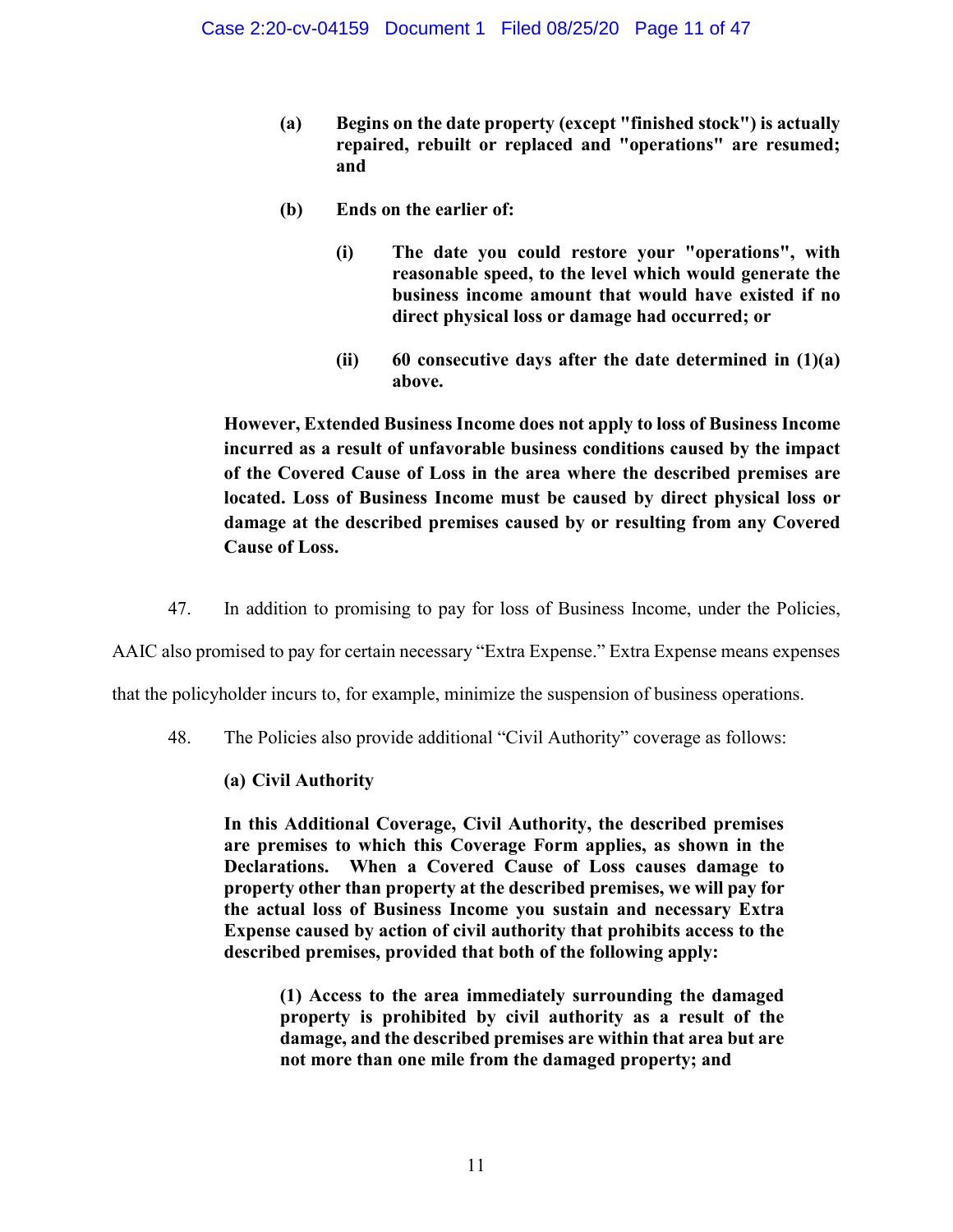**(2) The action of civil authority is taken in response to dangerous physical conditions resulting from the damage or continuation of the Covered Cause of Loss that caused the damage, or the action is taken to enable a civil authority to have unimpeded access to the damaged property.** 

**Civil Authority Coverage for Business Income will begin 72 hours after the time of the first action of civil authority that prohibits access to the described premises and will apply for a period of up to four consecutive weeks from the date on which such coverage began. Civil Authority Coverage began.** 

49. AAIC promised to pay the Plaintiffs for actions of civil authorities if a Covered Cause of Loss caused damage to property other than property at the plaintiffs' respective premises, as described in the respective policies Declarations page, and that Plaintiffs suffered actual loss due to civil authorities prohibiting access to Plaintiffs' premises.

50. The Business Income and Extra Expense coverage, as well as the Extended Business Income coverages, are separate, independent and not mutually exclusive of coverage for Civil Authority; thus, the Plaintiffs could theoretically recover under any one of these coverages or all of these coverages at the same time.

51. Unlike the Business Income and Extra Expense coverage, the Civil Authority coverage does not require the Plaintiffs to show a "direct physical loss" and "damage" to their respective properties. Instead, the Plaintiffs are required to show that there was "damaged property" in the area immediate to the Plaintiffs' respective premises and that "action of civil authority is taken in response to dangerous physical conditions resulting from the damage or continuation of the Covered Cause of Loss that caused the damage." Neither "damaged property" nor "dangerous physical conditions" is defined by the policies.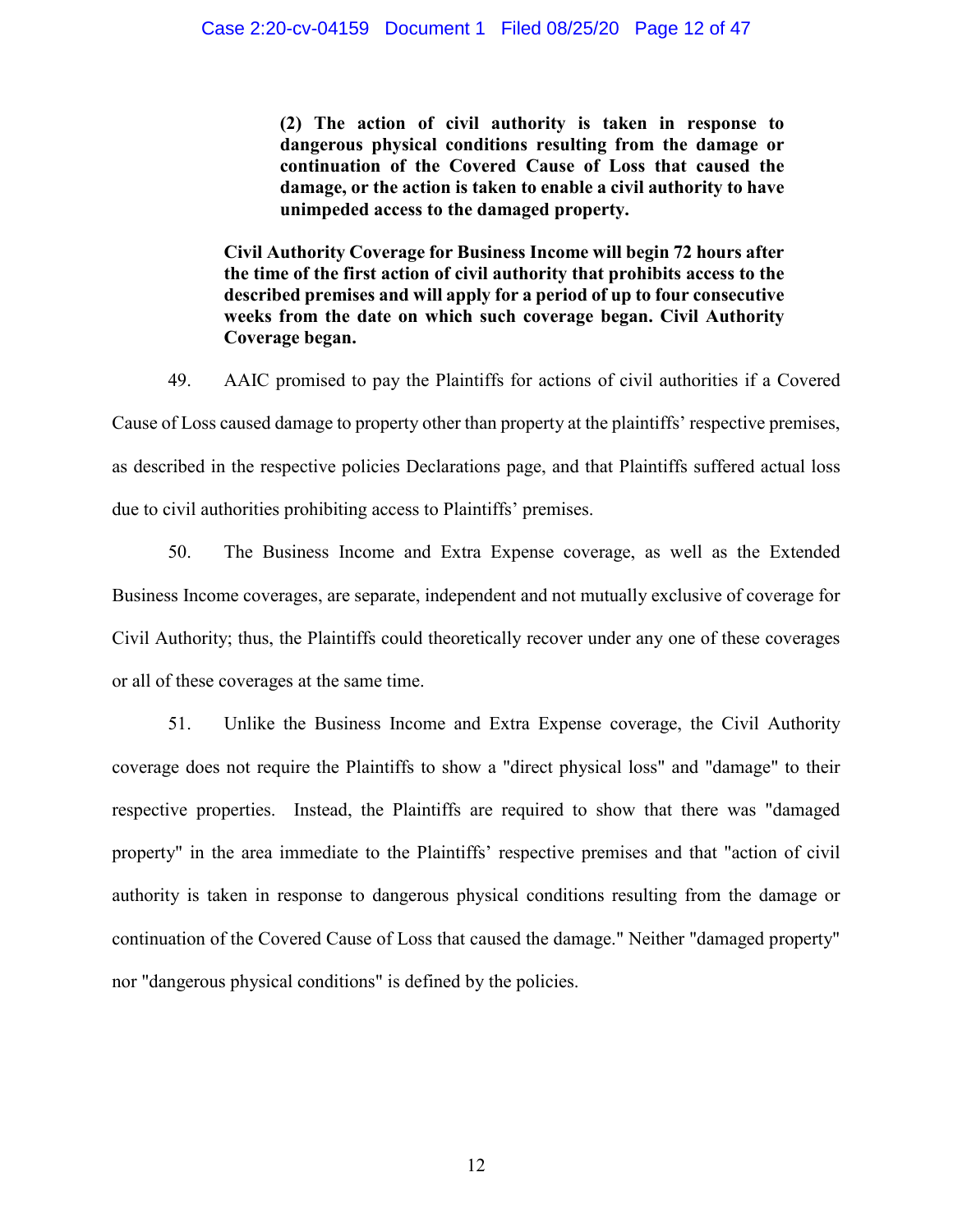#### *History of COVID-19*

52. On December 31, 2019, the World Health Organization reported people in China were becoming sick due to a mysterious form of pneumonia.

53. On January 11, 2020, China reported its first death from the mysterious form of pneumonia.

54. On January 21, 2020, the first confirmed case of the mysterious form of pneumonia was reported in the United States.

55. On January 30, 2020, for only the sixth time in its history, the World Health Organization ("WHO"), declared the outbreak of the mysterious form of pneumonia a Public Health Emergency of International Concern.

56. On February 11, 2020, the WHO announced COVID-19, also known as coronavirus disease, as the name for the new mysterious form of pneumonia.

57. On February 29, 2020, the first death caused by COVID-19 was reported in the United States.

58. On March 13, 2020, President Trump declares the outbreak of COVID-19 to be a national emergency.

59. As of March 17, 2020, COVID-19 was reported to be present in every state in the United States.

60. As of March 26, 2020, the United States had more confirmed cases of COVID-19 than any other country in the world.

# *Actions of Civil Authorities in the City of Philadelphia*

61. On March 11, 2020, Mayor Jim Kenney issued an order recognizing "that the spread of COVID-19 constitutes an emergency that affects the public health of the people of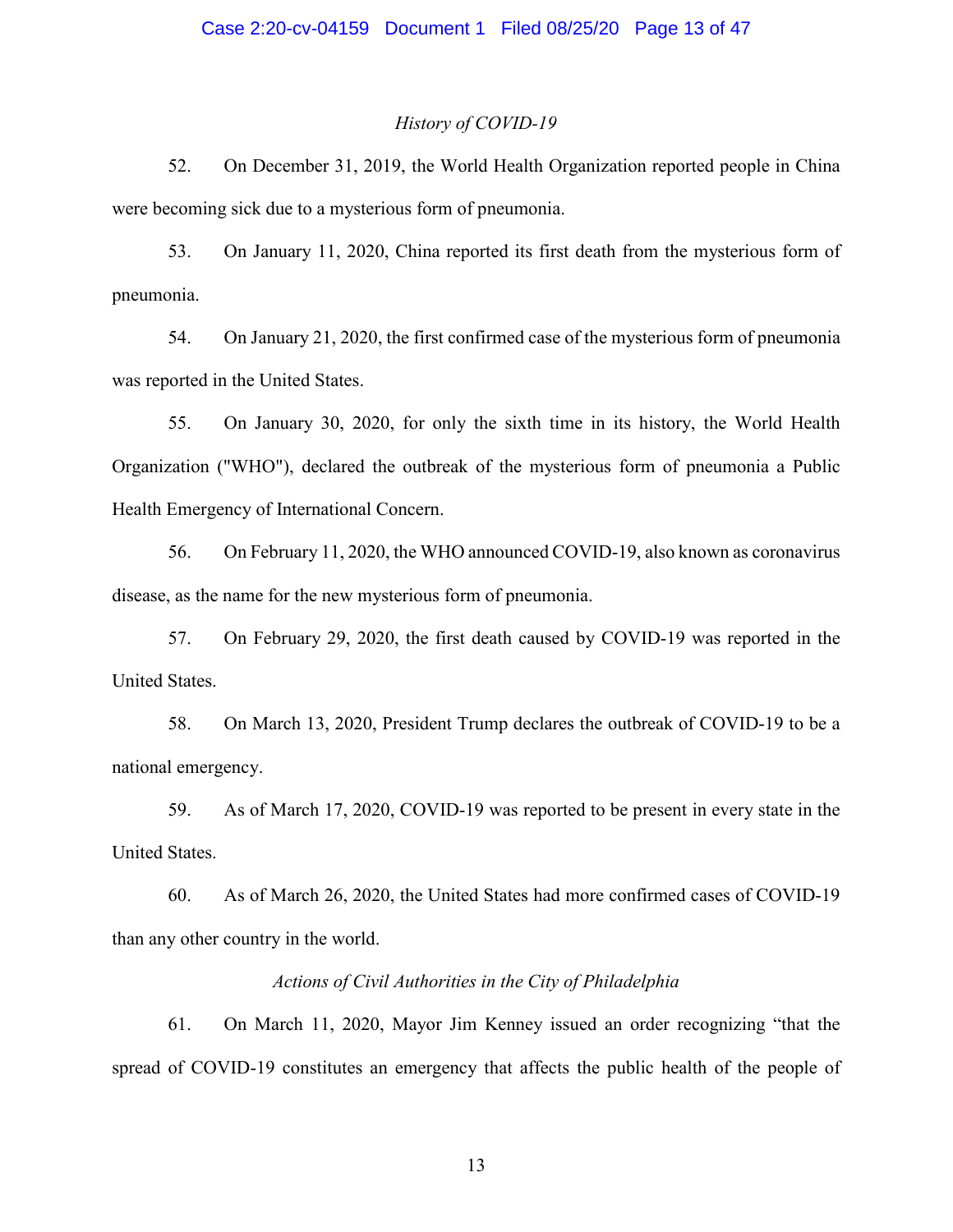## Case 2:20-cv-04159 Document 1 Filed 08/25/20 Page 14 of 47

Philadelphia<sup>33</sup> and to "allow for the temporary promulgation of regulations pertaining to the threat of COVID-19. $14$ 

62. On March 16, 2020, the Mayor and the Commissioner of Health jointly issued an Emergency Order prohibiting operation of non-essential businesses to prevent the spread of COVID-19. $5$ 

63. The March 16, 2020 Order mandated that no person shall operate a non-essential place of business and distinguished "essential retail businesses" from non-essential business. "Food Services" or restaurants were limited to providing delivery service or preordering online or via phone, and bars were determined to be non-essential.<sup>6</sup>

64. On March 17, 2020, the Mayor issued a new order prohibiting the operation of non-essential businesses in Philadelphia, stating among other things that, "COVID-19 may remain viable for hours to days on surfaces made from a variety of materials located in businesses and other places, thus contaminating certain property and places."<sup>7</sup>

65. The actions of the City of Philadelphia forced the Plaintiffs to cease and suspend their respective business operations.

*Actions of Civil Authorities for the Commonwealth of Pennsylvania* 

66. On March 6, 2020, in response to the 2019 novel coronavirus disease, COVID-19, the Governor of Pennsylvania issued a Proclamation of Disaster Emergency.<sup>8</sup>

67. On March 16, 2020, the Pennsylvania Governor Tom Wolf announced that the Commonwealth of Pennsylvania was imposing mitigation efforts to curtail the spread of COVID-

<sup>3</sup> *See* **Exhibit E**

<sup>4</sup> *Id*. 5 *See* **Exhibit F**

 $6$   $Id.$ 

<sup>&</sup>lt;sup>7</sup> See **Exhibit G.** 

<sup>8</sup> *See* **Exhibit H.**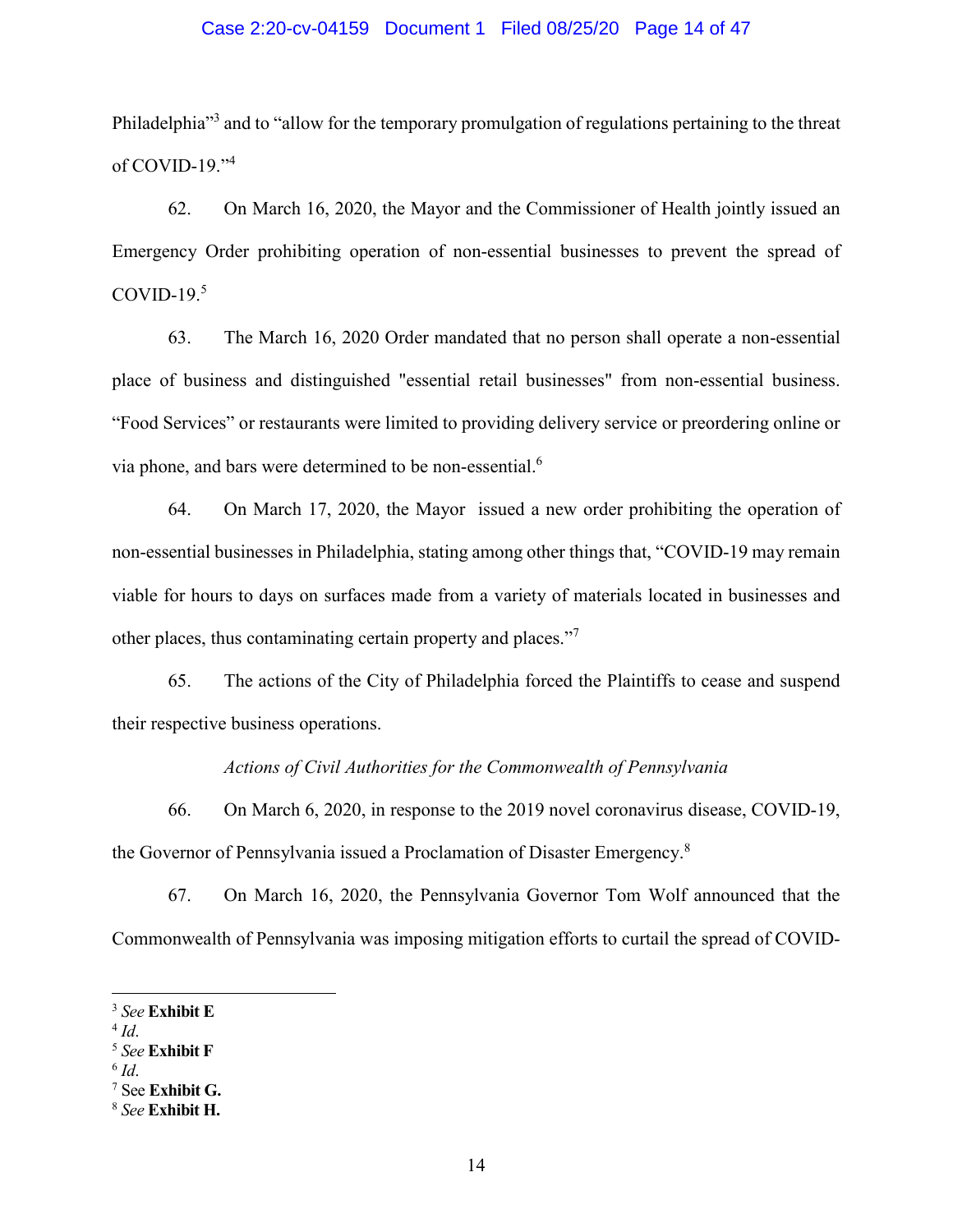### Case 2:20-cv-04159 Document 1 Filed 08/25/20 Page 15 of 47

19 uniformly across the Commonwealth, calling upon nonessential businesses (including restaurants, bars and other eateries) to close beginning on Tuesday March 17, 2020.<sup>9</sup>

68. On March 19, 2020, Governor Wolf announced that the Commonwealth of Pennsylvania had ordered all non-life-sustaining businesses in Pennsylvania to close their physical locations as of the end of the day to slow the spread of COVID-19, and that enforcement actions against businesses that do not close their physical locations would begin on March 21, 2020.<sup>10</sup>

69. The March 19, 2020 Order, closed, among other businesses, bars, restaurants and other eateries that were unable to provide carry-out, delivery, and/or drive through service.<sup>11</sup>

70. On April 15, 202 the Secretary of Pennsylvania's Department of Health, issued an order recognizing that business that were allowed to reopen must take special care to protect their properties from contamination, stating "cleaning, disinfecting, and other maintenance and security services… are critical to protecting the public health by reducing COVID-19 infection in the Commonwealth..."<sup>12</sup>

71. On July 16, 2020, the Governor Wolf issued a limited reopening order for bars, restaurants and other eateries, provided they limit their occupancy to 25% and, in no event, more than 25 persons. $^{13}$ 

72. Governor Wolf has also instituted the Plan for Pennsylvania, delineating three phases for relief, reopening and recovery. This plan also includes "The Process To Reopen Pennsylvania.

<sup>9</sup> *See* **Exhibit A.**

<sup>10</sup> *See* **Exhibit I.**

 $11$  *Id.* 

<sup>12</sup> *See* **Exhibit J.**

<sup>13</sup> *See* **Exhibit K**, Gov. Order. Directing Targeted Mitigation Measures.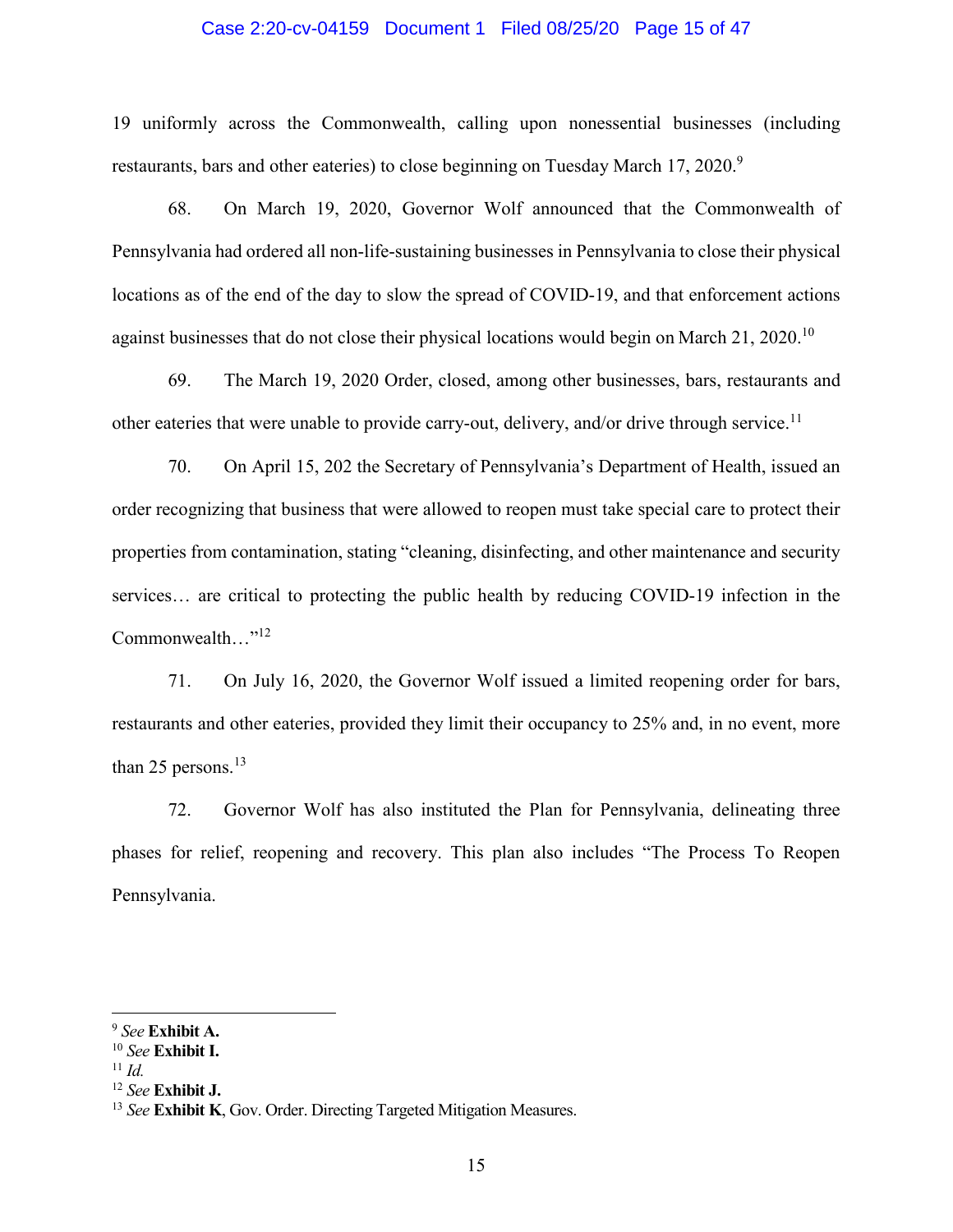73. Pursuant to the Process to Reopen Pennsylvania Plan, on June 5, 2020, Philadelphia

County reopened restaurants, bars and other eateries under severe limitations on the accessibility

and/or use of the properties. The Plan required, among other things:

- Indoor areas, including bar areas, of restaurants and retail food service businesses must be closed to customers except for through-traffic. Non-bar seating in outdoor areas (i.e., tables or counter seats that do not line up to a bar or food service area) may be used for customer seating.
- Prohibition from conducting operations unless the facility offers sit-down, dine-in meals or is serving take-out sales of alcoholic beverages. Customers being served must be seated at a table; bar service is prohibited.
- Provide at least six feet between parties at tables, (i.e., the six feet cannot include the space taken up by the seated guest) or physical barriers between customers where booths are arranged back to back. If tables or other seating are not movable, seat parties at least six feet apart.
- Spacing must also allow for physical distancing from areas outside of the facility's control (i.e. such that pedestrians on a sidewalk can pass with at least six feet of distance to customer).
- Ensure maximum occupancy limits for indoor and outdoor areas are posted and strictly enforced. Maximum occupancy, to include all customers and employees at the facility, is calculated using the following two methods. The more restrictive number must be used.
	- o Method 1. Limit indoor occupancy to 25% of stated fire code maximum occupancy. When no fire code number is available for outdoor dining, occupancy of up to 25 people per 1,000 square feet number is allowed.
	- o Method 2. Arrange the restaurant or retail food service business so that customers sitting at a table are not within six feet of any customers sitting at another table in any direction and calculate the maximum number of customers that can be accommodated.
- In addition to these maximum occupancy limits, additional limits apply to discrete gatherings and events which may be held within the restaurant, facility, or venue, such as weddings, and catered events. Specifically, restaurants, facilities and venues must limit the total number of individuals gathering at one time (including staff) for any discrete gathering or event within the facility or venue as follows:
	- o In the Yellow and Green Phases of reopening, discrete gatherings are limited to 25 individuals.
	- o Don't use shared tables among multiple parties unless the seats can be arranged to maintain six feet of distance between parties.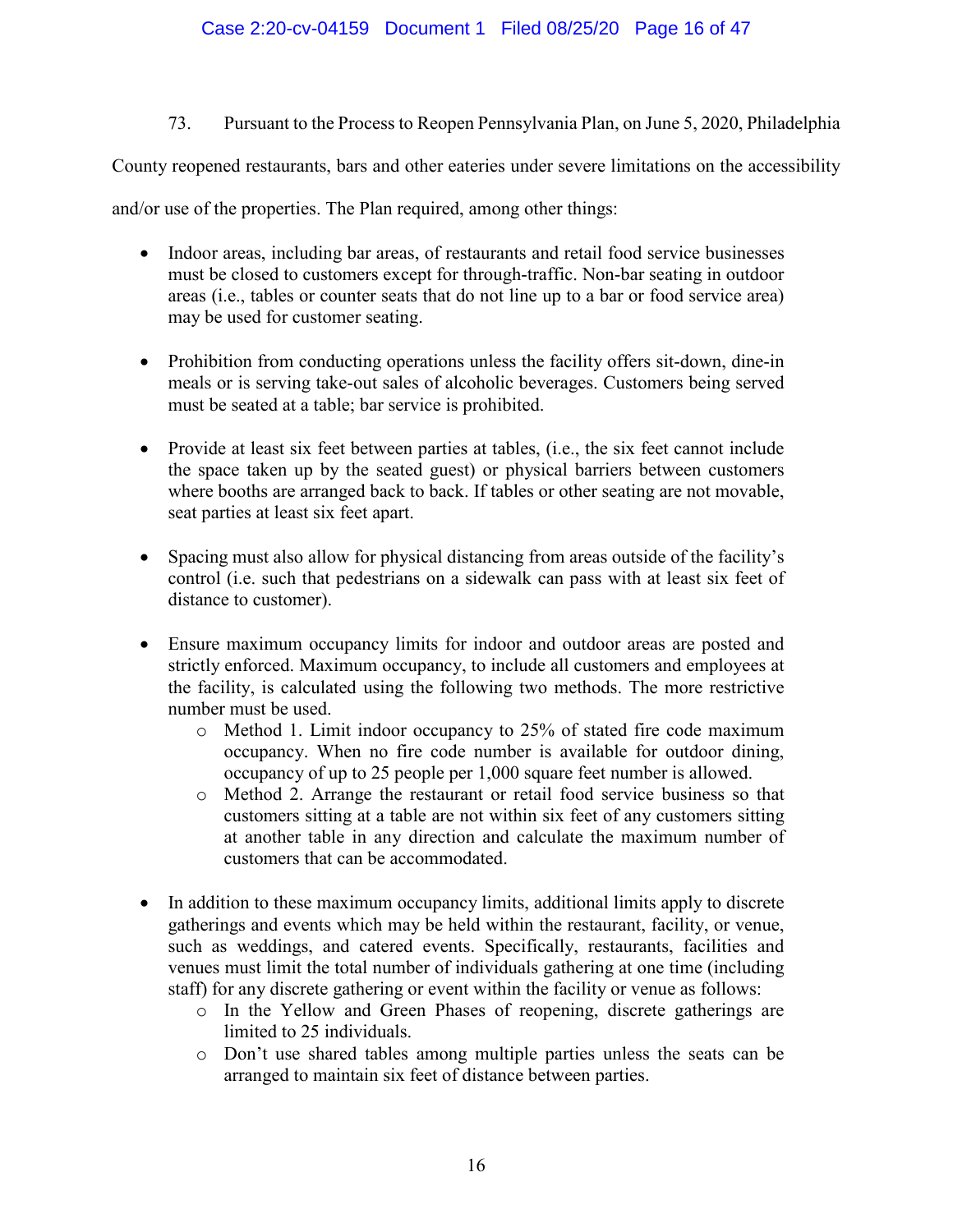- o Train all employees on the importance and expectation of increased frequency of handwashing, the use of hand sanitizer with at least 60% alcohol, and provide clear instructions to avoid touching hands to face.
- $\circ$  Assign employee(s) to monitor and clean high touch areas frequently while in operation including entrance doors, bathroom surfaces, host stands etc., and continue to regularly clean all other areas of the restaurant or retail food service businesses. Clean and disinfect any shared items with which customers will come in contact such as tabletops, digital menus, check presenters, and digital payment devices after each customer use.
- o Implement procedures to increase cleaning and sanitizing frequency in the back of house. Avoid all food contact surfaces when using disinfectants.
- o Provide physical guides, such as tape on floors or sidewalks and signage on walls to ensure that customers remain at least six feet apart in lines or waiting for seating or in line for the restroom. Encourage customers ordering take-out to wait in their vehicles after ordering.
- o If live musicians are performing at a restaurant, facility or venue, they must remain at least six feet from patrons and staff.
- o Provide non-medical masks for employees to wear at all times and make it mandatory to wear masks while at the restaurant or retail food service business. An employee does not need to wear a mask if it impedes their vision, if they have a medical condition, or if it would create an unsafe condition in which to operate equipment or execute a task. Employers may approve masks obtained or made by employees according to Department of Health policies.
- o Where possible, stagger workstations to avoid employees standing adjacent or next to each other. Where six feet of separation is not possible, consider spacing options that include other mitigation efforts with increased frequency of cleaning and sanitizing surfaces.
- o Establish a limit for the number of employees in shared spaces, including break rooms, and offices to maintain at least a six-foot distance.
- o Ensure employees do not share equipment to the extent possible (e.g., cooking equipment, trays, etc.).
- o Verify that dishwashing machines are operating at the required wash, rinse and sanitize temperatures and with appropriate detergents and sanitizers.
- o Follow all requirements of the Department of Agriculture's Food Code regulations, even when altering from normal types of food delivery.
- All businesses and employees in the restaurant and retail food service industry authorized to conduct in person activities pursuant to this guidance are encouraged to do the following:
	- o Establish a written, worksite-specific COVID-19 prevention plan at every location, perform a comprehensive risk assessment of all work areas, and designate a person to implement the plan.
	- o Prior to each shift, ask that the employees self-measure their temperature and assess symptoms.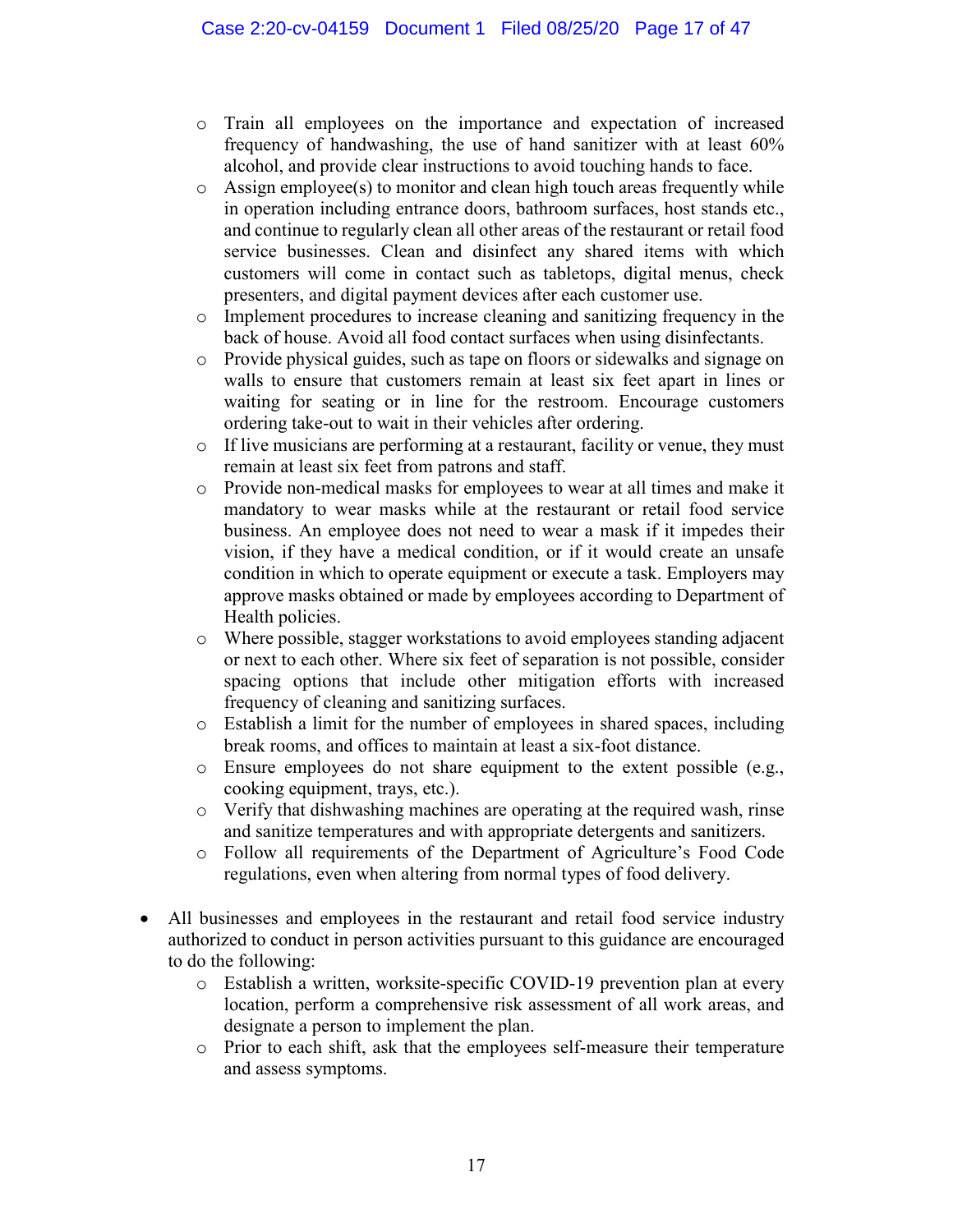- o Utilize reservations for dining on premises to maintain records of all appointments, including contact information for all customers.
- o Use staff-facilitated seating where appropriate. If seating is not staff facilitated and tables cannot be moved to meet the physical distancing requirements outlined above, tables that should not be used must be clearly marked as out of service.
- $\circ$  Allow no more than 10 people at a table, unless they are a family from the same household.
- o Use single-use disposable menus (e.g., paper) and discard after each customer, or utilize a written posting such as a chalkboard or whiteboard to relay menu information.
- o Close or remove amenities and congregate areas non-essential to the preparation and service of food or beverages such as dance floors, game areas, playgrounds, small games of chance and tavern gaming etc.
- o Use technology solutions where possible to reduce person-to-person interaction, including mobile ordering; text or phone app technology to alert customers when their table is ready to avoid use of "buzzers;" and contactless payment options.
- o Install physical barriers, such as sneeze guards and partitions at point of sale terminals, cash registers, bars, host stands, and other areas where maintaining physical distance of six feet is difficult.
- o Consider methods to make point of sale terminals safer, including use of no contact applications, placement of a glass or clear plastic barrier between the employee and the customer, and providing a hand sanitizer station for customer and employee use after handling credit/debit cards, PIN terminals, or exchange of cash.
- o Consider installing touchless door and sink systems or providing single-use barriers (e.g., deli tissues, paper towels) for use when touching door and sink handles.
- o Schedule closure periods throughout the day to allow for cleaning and disinfecting, including bathrooms (i.e., after lunch service).
- o Servers should avoid touching items on tables while customers are seated to the extent possible. Dedicated staff should remove all items from the table when customers leave.
- o Use separate doors to enter and exit the establishment when possible.
- o When protective equipment such as face coverings are used, launder daily and wash hands after touching/adjusting face covering while working.
- All businesses and employees in the restaurant and retail food service industry authorized to conduct in person activities in Yellow phase counties pursuant to this guidance are prohibited from doing the following:
	- o Using self-service food or drink options, such as buffets, salad bars, and condiments.
	- o Condiments must be removed from tables and dispensed by employees upon the request of a customer.
	- o Using reusable menus, other than digital menus sanitized after each use.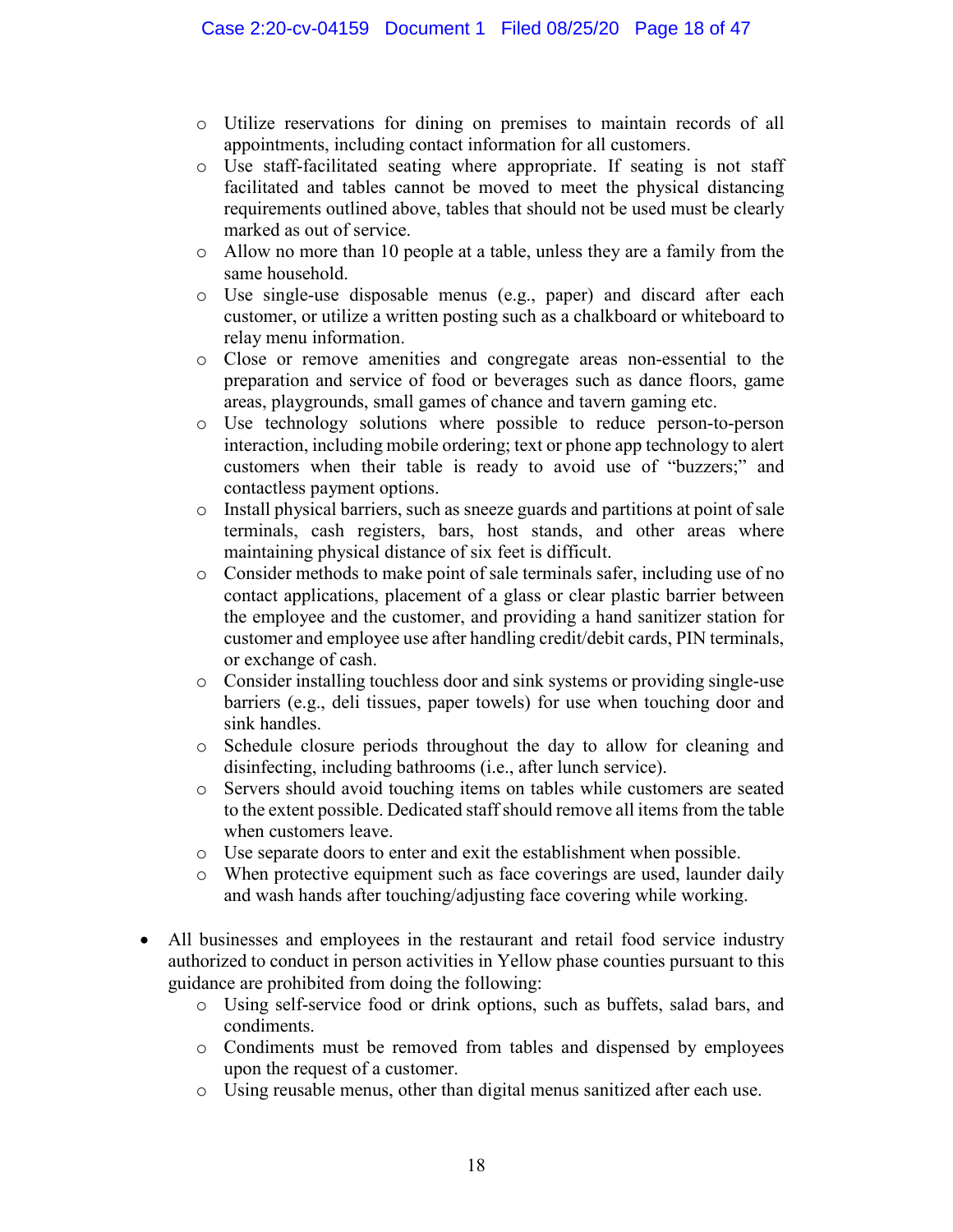- o Operating amenities and congregate areas non-essential to the preparation and service of food or beverages such as child play areas, interactive games, and video arcades. Electronic jukeboxes are permissible.
- o Refilling food and beverage containers or implements brought in by customers, unless the container or implement can be refilled without contact with the tap or dispenser, containers are sanitized before use, or the tap or dispenser is sanitized before and after each use.

74. The actions of the Commonwealth of Pennsylvania forced the Plaintiffs to cease,

suspend and/or severely limit their business operations.

# *Impact of COVID-19 in Pennsylvania*

75. According to the Pennsylvania Department of Public Health, Philadelphia County, where Plaintiffs maintain their respective locations, had 30,771 COVID-19 cases and 1,681 total deaths as of the week of August 1, 2020.

76. Government shutdown orders like those issued by the Governor of Pennsylvania and Mayor of Philadelphia have resulted in the loss of nearly 2 million jobs in the Commonwealth, and it is projected that there will be significant, longstanding economic consequences at the state and local levels.

77. In the City of Philadelphia alone, it is expected that the pandemic and associated shut down orders may ultimately result in:

- $\bullet$  389 business failures and an increase in unemployment of approximately 11,350 persons;
- $\bullet$  an increase in the poverty rate to 28.3%;
- $\bullet$  a \$19.6 billion drop in total wage income, which corresponds to a loss of \$761.7 million in wage tax revenue; and
- a \$1.25 billion loss of gross domestic product ("GDP").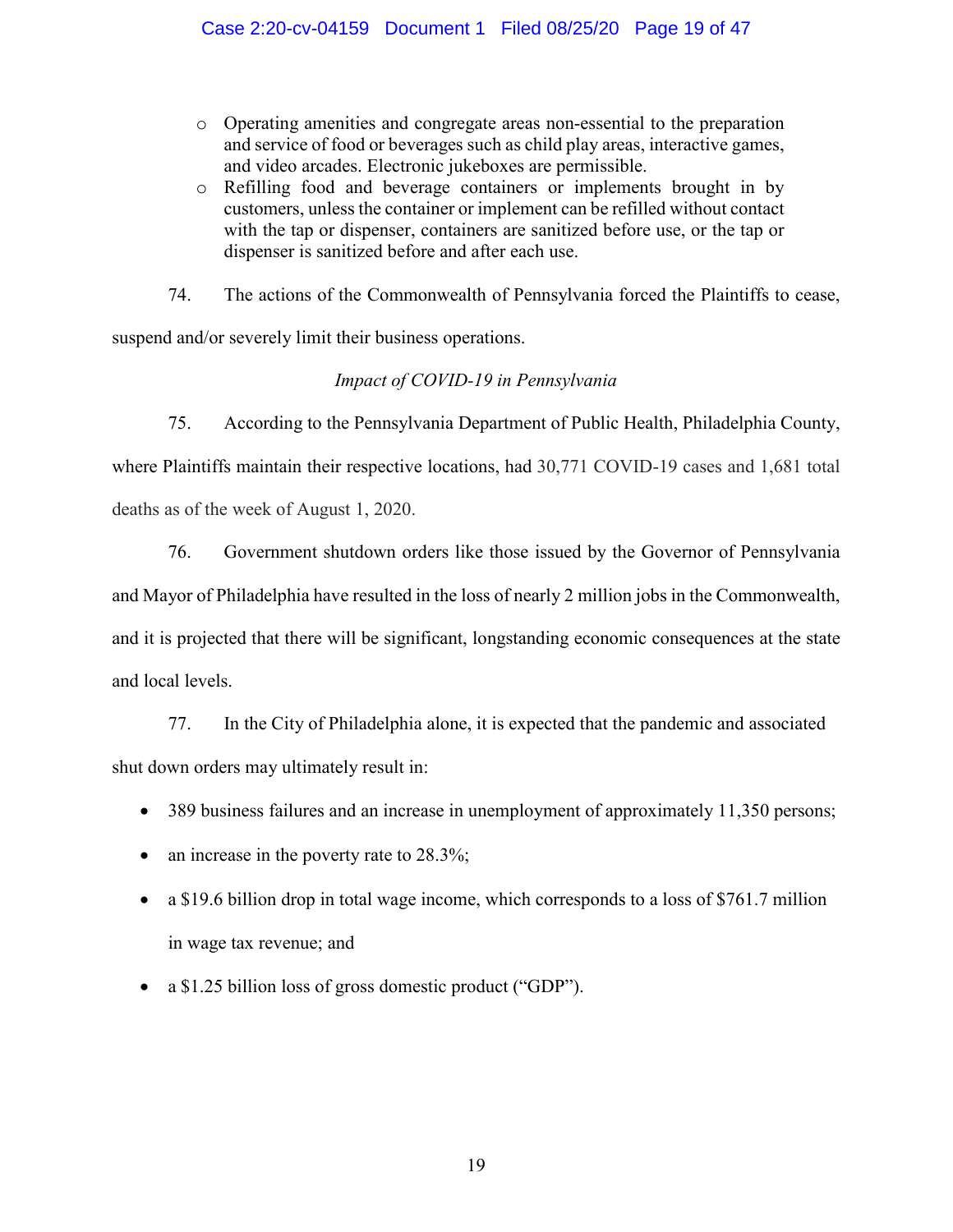# *Plaintiffs' Covered Losses*

78. Based on the state and local orders described above, each of Plaintiffs' respective locations were prevented from physically using their insured premises to conduct business as of March 16, 2020.

79. Indeed, even after Plaintiffs were permitted to partially resume physical use of their insured premises under the state and local orders described above, they continued to suffer losses and incur extra operating expenses.

80. Plaintiffs have suffered a suspension of normal business operations and a cessation of all operations on their premises, sustained losses of business income, and incurred extra expenses.

81. These losses and expenses have continued through the date of filing of this action.

82. These losses and expenses are not excluded from coverage under the respective Policies, and because the respective Policies are all-risk policies, and Plaintiffs have complied with their contractual obligations, Plaintiffs are entitled to payment for these losses and expenses.

83. Plaintiffs have suffered a suspension and/or cessation of all normal business operations given the response to the global pandemic associated with the spread of COVID-19, including the actions of civil authority described herein.

84. Accordingly, on March 17, 2020, Plaintiffs provided notice of its losses and expenses to AAIC, consistent with the terms and procedures of their respective Policies.<sup>14</sup>

<sup>14</sup> *See* **Exhibit L.**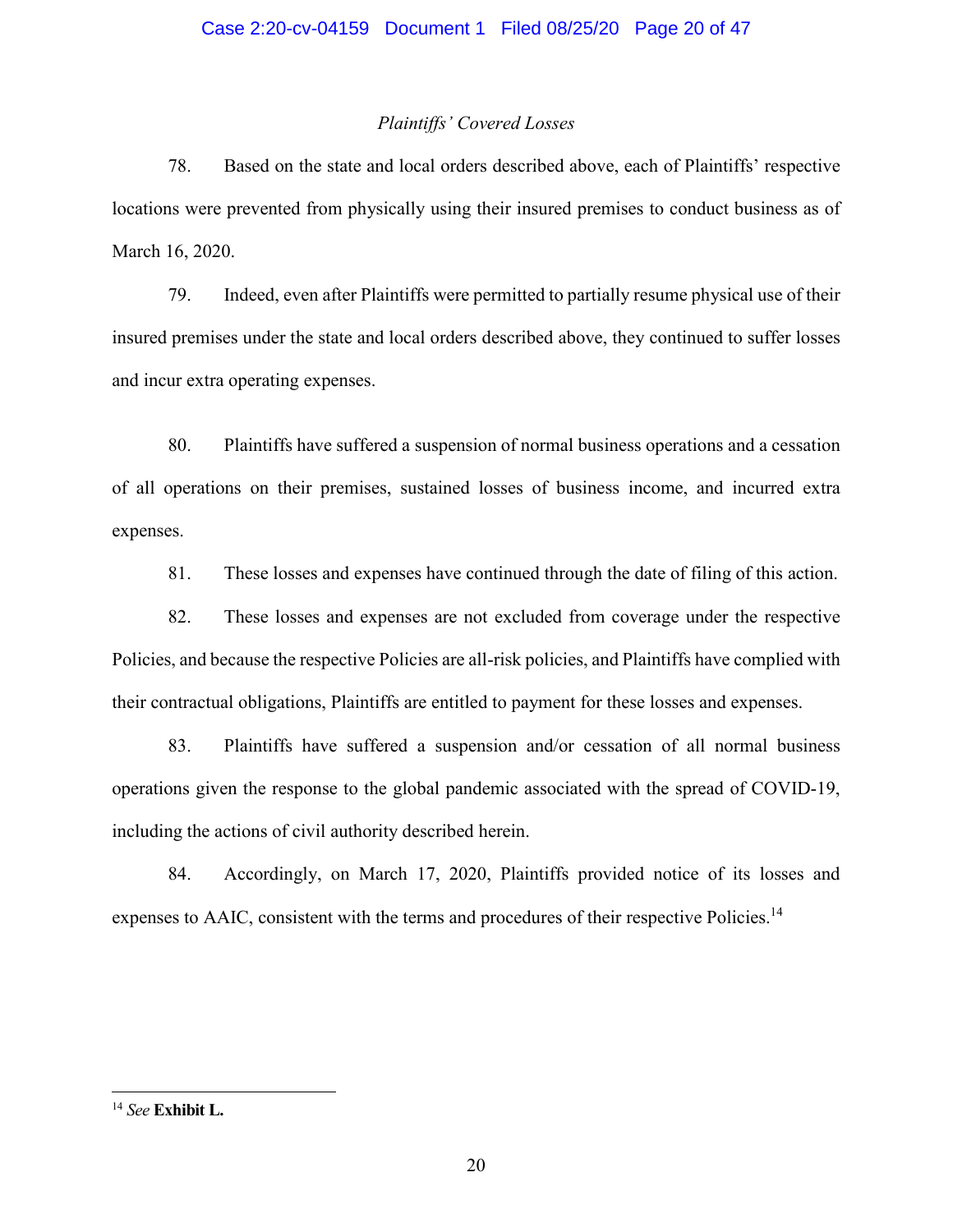### Case 2:20-cv-04159 Document 1 Filed 08/25/20 Page 21 of 47

85. Contrary to the plain language of the Policies, and to AAIC's corresponding promises and contractual obligations, on July 9, 2020, AAIC refused to pay for Plaintiffs' respective losses and expenses under the terms of the Policies.<sup>15</sup>

### **CLASS ACTION ALLEGATIONS**

86. The class claims all derive directly from a single course of conduct by Allianz Global Risks US Insurance Company and its domestic underwriting subsidiaries, including AAIC, and their systematic, uniform, capricious and arbitrary refusal to pay insureds for covered losses and the actions taken by civil authorities to suspend business operations.

87. Plaintiffs bring this action pursuant to Rules 23(a), 23(b)(1), 23(b)(2), and/or  $23(b)(3)$ , as well as  $23(c)(4)$ , of the Federal Rules of Civil Procedure, individually and on behalf of all others similarly situated. This action satisfies the numerosity, commonality, typicality, adequacy, predominance, and superiority requirements of those provisions.

88. Plaintiffs seek to represent a nationwide class as the Court may deem appropriate defined as:

> a) All bars, restaurants and other eateries that purchased Business Income and Extra Expense coverage under a policy of insurance issued by the Insurers covering the period of March 2020 through the present that suffered a suspension of business operations due to government prohibitions on the use of their insured premises and for which the Insurers have either actually denied or stated they will deny a claim for the losses or have otherwise failed to acknowledge, accept as a

<sup>15</sup> *See Id..*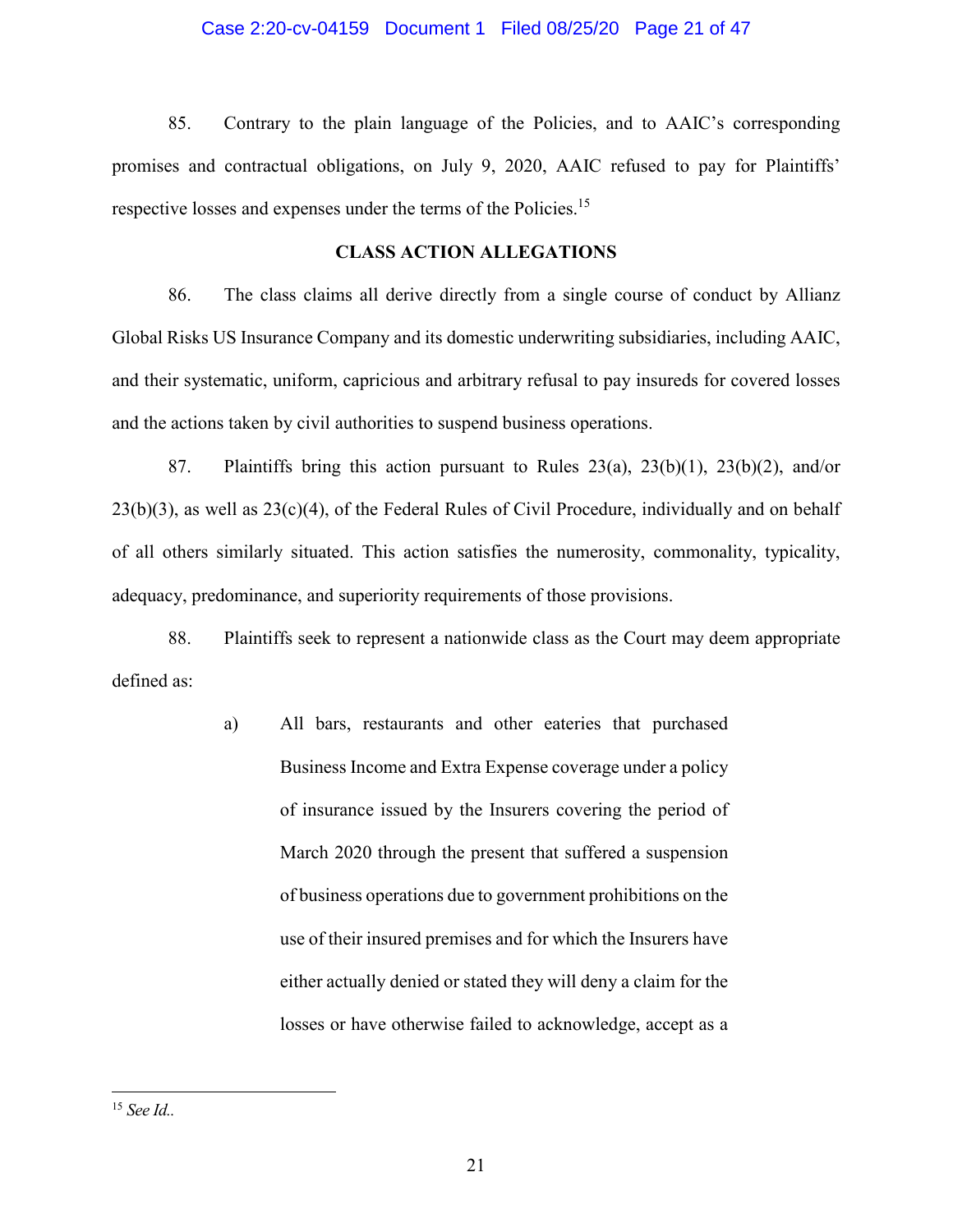covered cause of loss, or pay for the covered losses ("the Business Income Coverage Class").

- b) All bars, restaurants and other eateries that purchased Extended Business Income coverage under a policy of insurance issued by the Insurers covering the period of March 2020 through the present that incurred extra expenses to avoid or minimize the suspension of business operations due to government prohibitions on the use of their insured premises and for which the Insurers have either actually denied or stated they will deny a claim for the extra expenses or have otherwise failed to acknowledge, accept as a covered expense, or pay for the covered expenses ("the Extra Expense Coverage Class").
- c) All bars, restaurants and other eaters that purchased Civil Authority coverage under a policy of insurance issued by the Insurers covering the period of March 2020 through the present that suffered an actual loss of Business Income and/or Extra Expense due to government prohibitions on the use of their insured premises and for which the Insurers have either actually denied or stated they will deny a claim for the losses or have otherwise failed to acknowledge, accept as a covered cause of loss, or pay for the covered losses ("the Civil Authority Coverage Class").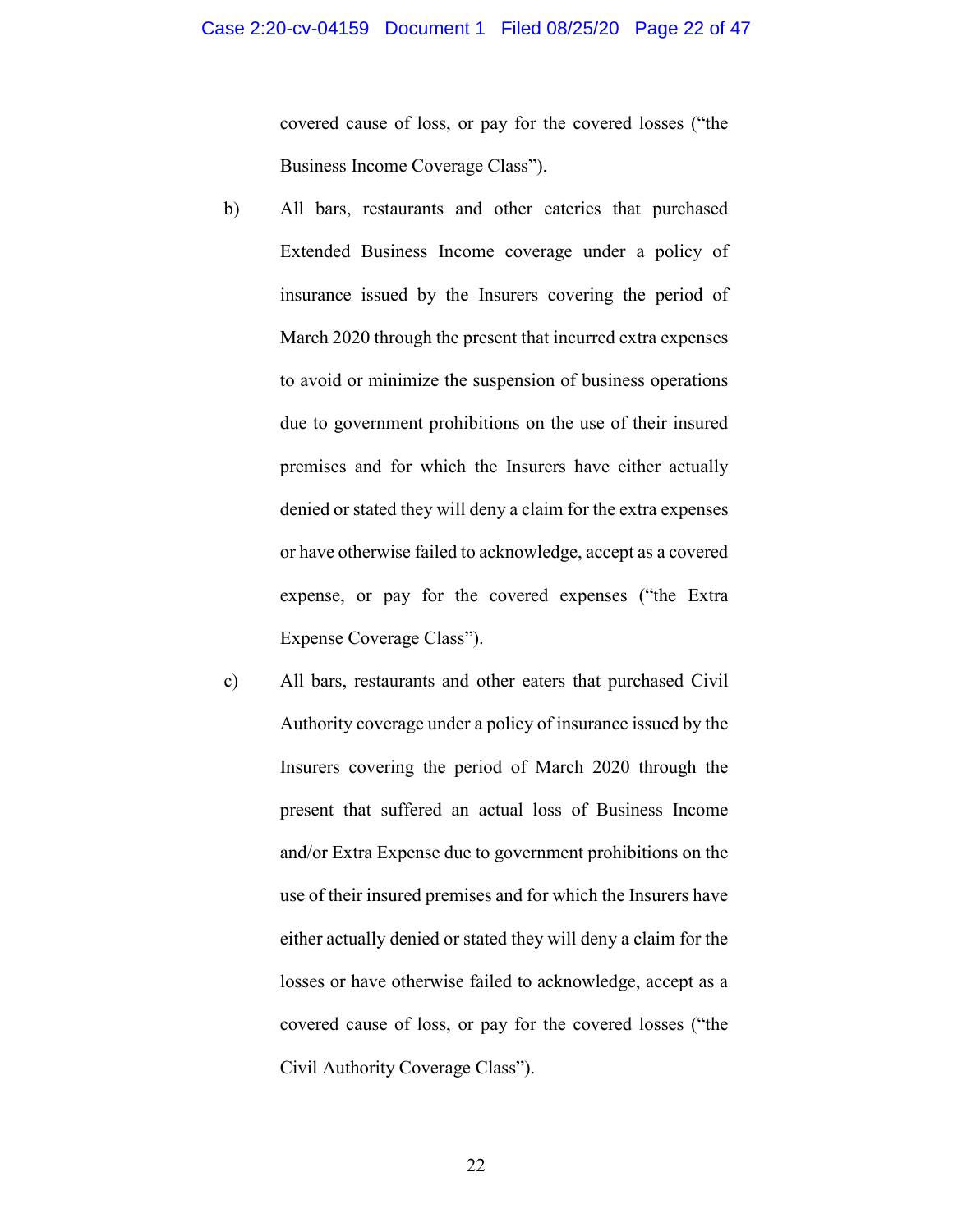### Case 2:20-cv-04159 Document 1 Filed 08/25/20 Page 23 of 47

89. Excluded from each defined proposed Classes are Defendants and any of their members, affiliates, parents, subsidiaries, officers, directors, employees, successors, or assigns; governmental entities; Class Counsel and their employees; and the judicial officers and Court staff assigned to this case and their immediate family members.

90. Plaintiffs reserve the right to modify, expand, or amend the definitions of the proposed Classes, as appropriate, during the course of this litigation.

91. This action has been brought and may properly be maintained on behalf of each Class proposed herein under the criteria of Rule 23 of the Federal Rules of Civil Procedure.

### *Numerosity and Ascertainability*

92. This action satisfies the requirements of Fed. R. Civ. P.  $23(a)(1)$ . The members of each proposed Class are so numerous that individual joinder of all Class members is impracticable. There are, at a minimum, hundreds, if not thousands, of members of each proposed Class, and these individuals and entities are spread out across the Commonwealth and the United States.

93. The identity of Class members is ascertainable, as the names and addresses of all Class members can be identified in Defendants' or its agents' books and records. Class members may be notified of the pendency of this action by recognized, Court-approved notice dissemination methods, which may include U.S. mail, electronic mail, internet postings, and/or published notice.

#### *Predominance of Common Issues*

94. This action satisfies the requirements of Fed. R. Civ. P. 23(a)(2) and 23(b)(3) because this action involves common questions of law and fact that predominate over any questions affecting only individual Class members. As affiliated and/or subsidiary domestic underwriting entities, all Defendants issued the same or substantially similar all-risk policies using the same or similar coverage forms promulgated, required and/or endorsed by Allianz Global Risks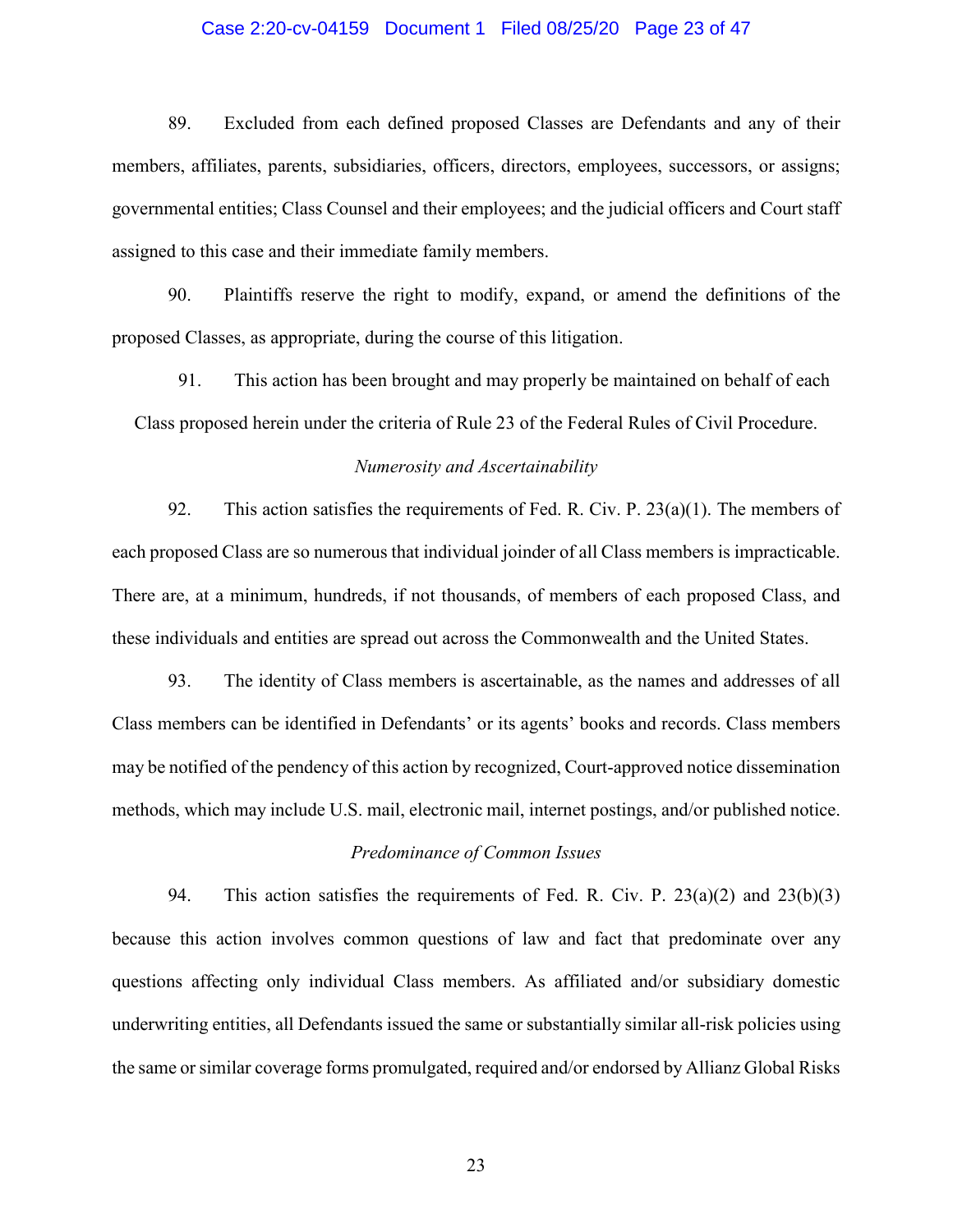#### Case 2:20-cv-04159 Document 1 Filed 08/25/20 Page 24 of 47

US Insurance Company to all the members of each proposed Class in exchange for payment of premiums by the Class members. The questions of law and fact affecting all Class members include, without limitation, the following:

- a) Whether Plaintiffs and the Class members suffered a covered cause of loss under the policies issued to members of the Class;
- b) Whether Defendants wrongfully, capriciously and arbitrarily denied all claims based on the facts set forth herein;
- c) Whether Defendants' Business Income coverage applies based on the facts set forth herein;
- d) Whether Defendants' Civil Authority coverage applies to a loss of Business Income based on the facts set forth herein;
- e) Whether Defendants' Extra Expense coverage applies to efforts to avoid or minimize a loss caused by the suspension of business based on the facts set forth herein;
- f) Whether Defendants have breached their contracts of insurance through a uniform and blanket denial of all claims for business losses based on the facts set forth herein;
- g) Whether the Defendants acted in bad faith breach of contract and the duty of good faith and fair dealing through a uniform and blanket denial of all claims for business losses based on the facts set forth herein; and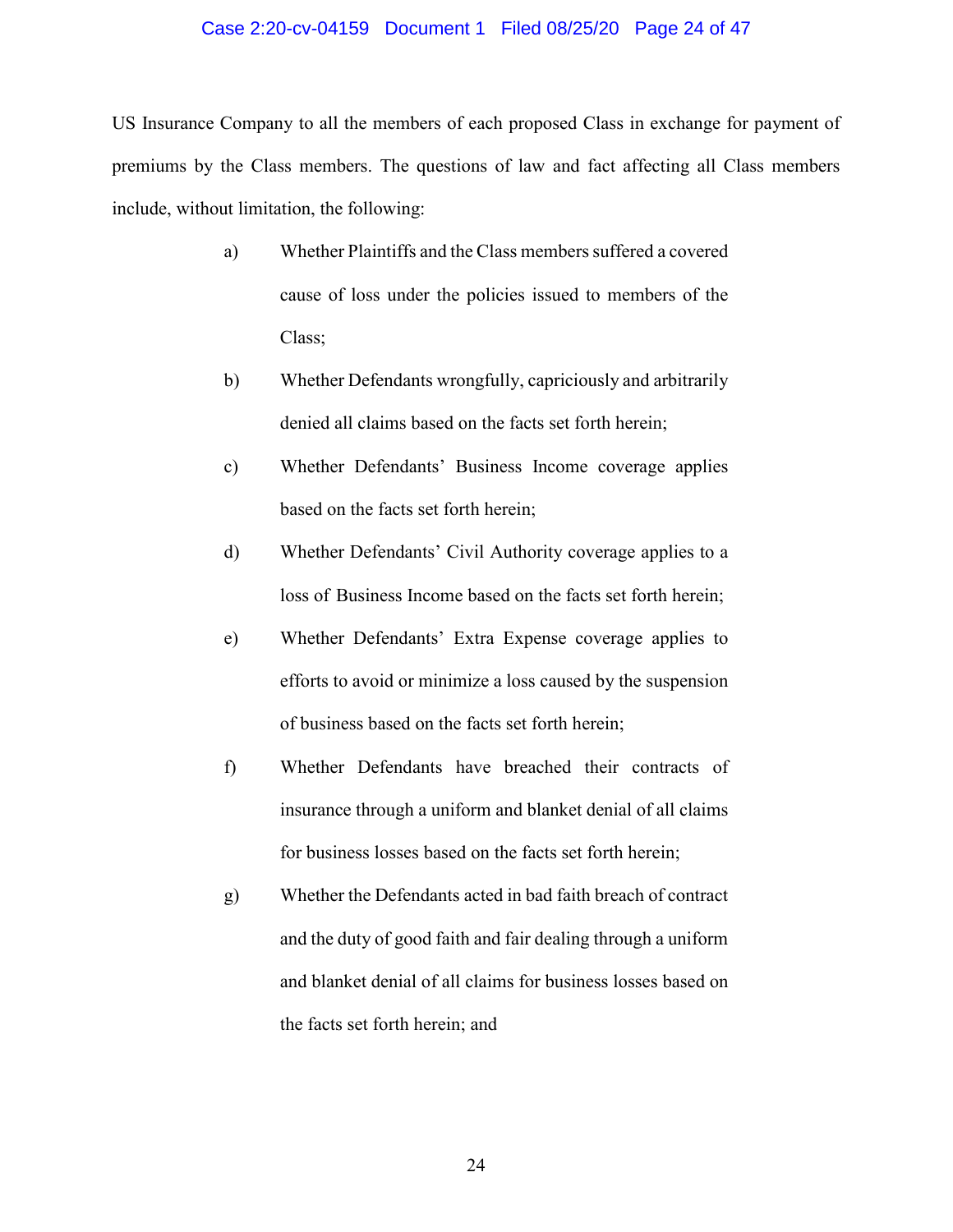- h) Whether Plaintiffs and the Class members suffered damages as a result of Defendants' actions; and
- i) Whether Plaintiffs and the Class members are entitled to an award of reasonable attorneys' fees, interest, and costs.

### *Typicality*

95. This action satisfies the requirements of Fed. R. Civ. P. 23(a)(3) because Plaintiffs' claims are typical of the claims of the Class members and arise from the same course of conduct by Defendants. Plaintiffs and the other Class members are all similarly affected by Defendants' refusal to pay under their Policies, which are representative of the same or similar all-risk policies issued by the Defendants as domestic underwriting affiliates and/or subsidiaries of Allianz Global Risks US Insurance Company. Plaintiffs' claims are based upon the same legal theories as those of the other Class members. Plaintiffs and the other Class members sustained damages as a direct and proximate result of the same wrongful practices in which Defendants engaged. The relief Plaintiffs seek is typical of the relief sought for the absent Class members.

# *Adequacy of Representation*

96. This action satisfies the requirements of Fed. R. Civ. P.  $23(a)(4)$  because Plaintiffs will fairly and adequately represent and protect the interests of Class members. Plaintiffs have retained counsel with substantial experience in prosecuting complex class action and insurance coverage litigation.

97. Plaintiffs and their counsel are committed to vigorously prosecuting this action on behalf of the Class members and have the financial resources to do so. Neither Plaintiffs nor their counsel has interests adverse to those of the Class members.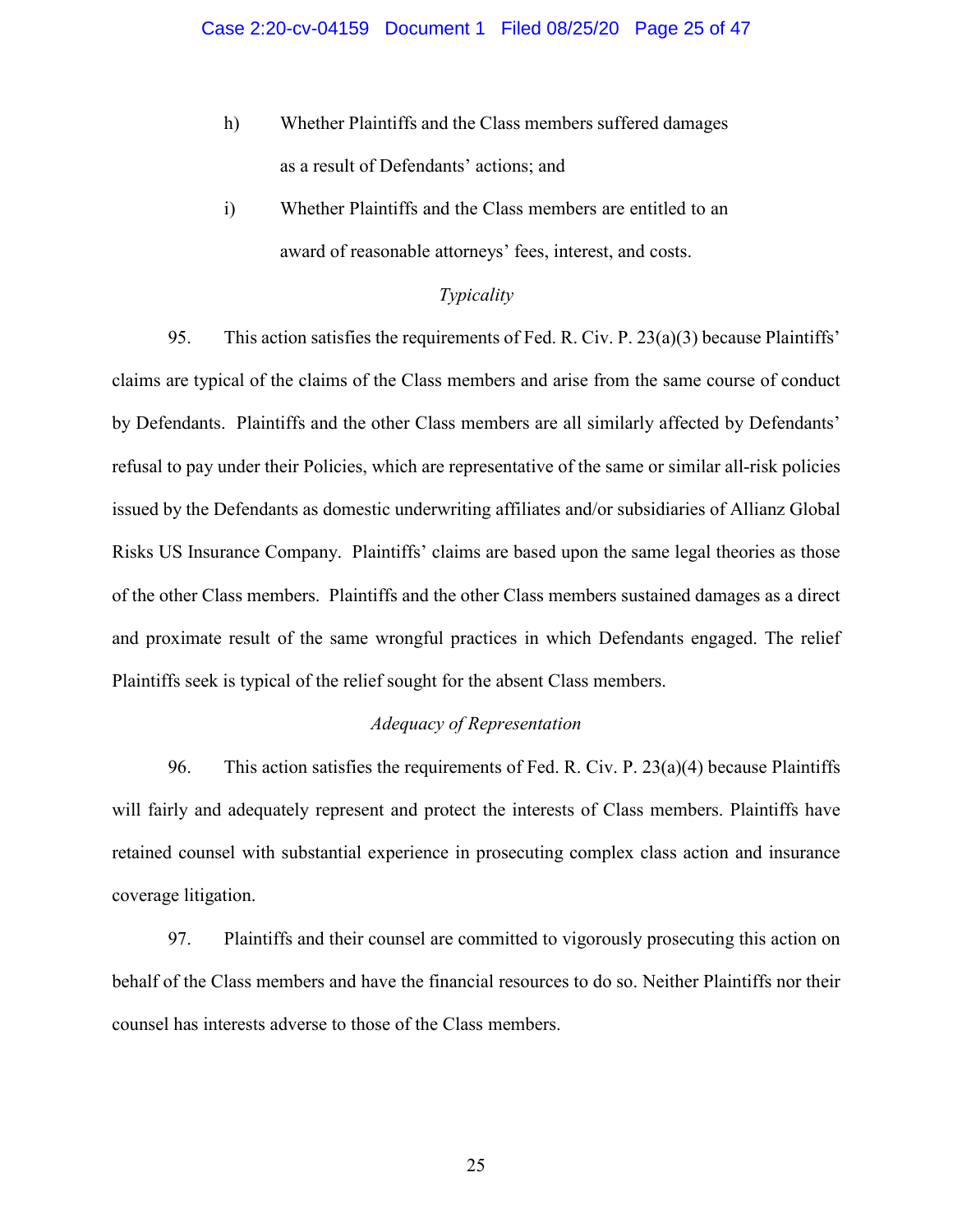#### Case 2:20-cv-04159 Document 1 Filed 08/25/20 Page 26 of 47

## *Inconsistent or Varying Adjudications and the Risk of Impediments to Other Class Members' Interests*

98. This action satisfies the requirements of Fed. R. Civ. P. 23(b)(1). Plaintiffs seek class-wide adjudication as to the interpretation and scope of Defendants' insurance policies, which use the same or similar coverage forms promulgated, required and/or endorsed by Allianz Global Risks US Insurance Company. The prosecution of separate actions by individual members of the proposed Classes would create an imminent risk of inconsistent or varying adjudications that would establish incompatible standards of conduct for Defendants.

# *Final Injunctive and/or Corresponding Declaratory Relief with respect to the Class is Appropriate*

99. This action satisfies the requirements of Fed. R. Civ. P. 23(b)(2) because Defendants acted or refused to act on grounds generally applicable to Plaintiffs and the members of the Classes, thereby making appropriate final injunctive and/or corresponding declaratory relief with respect to the Class members. The Class' claims all derive directly from Defendants' systematic, uniform, capricious and arbitrary refusal to pay insureds for losses suffered due to government prohibitions on the use of insured premises in response to the pandemic associated with the spread of COVID-19. Defendants' actions or refusal to act are grounded upon the same generally applicable legal theories.

#### *Superiority*

100. This action satisfies the requirements of Fed. R. Civ. P. 23(b)(3) because a class action is superior to other available methods for the fair and efficient group-wide adjudication of this controversy. The common questions of law and of fact regarding Defendants' conduct and the interpretation of the common language in their insurance policies predominate over any questions affecting only individual Class members.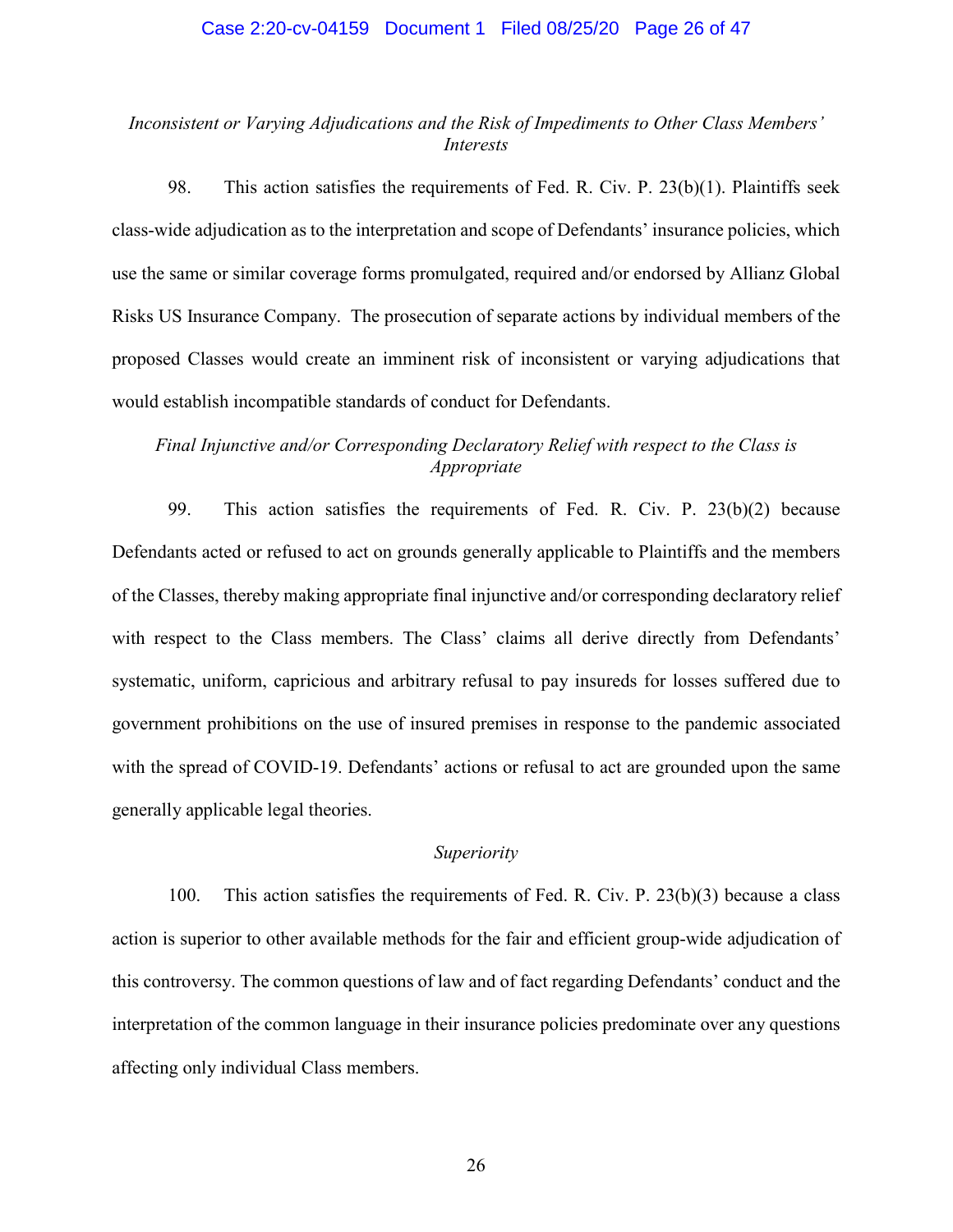### Case 2:20-cv-04159 Document 1 Filed 08/25/20 Page 27 of 47

101. Because the damages suffered by certain individual Class members may be relatively small, the expense and burden of individual litigation would make it very difficult for all individual Class members to redress the wrongs done to each of them individually, such that many Class members would have no rational economic interest in individually controlling the prosecution of specific actions, and the burden imposed on the judicial system by individual litigation by even a small fraction of the Class would be enormous, making class adjudication the superior alternative under Fed. R. Civ. P. 23(b)(3)(A).

102. The conduct of this action as a class action presents far fewer management difficulties, far better conserves judicial resources and the parties' resources, and far more effectively protects the rights of each Class member than would piecemeal litigation. Compared to the expense, burdens, inconsistencies, economic infeasibility, and inefficiencies of individualized litigation, the challenges of managing this action as a class action are substantially outweighed by the benefits to the legitimate interests of the parties, the Court, and the public of class treatment in this Court, making class adjudication superior to other alternatives, under Fed. R. Civ. P. 23(b)(3)(D).

103. Plaintiffs are not aware of any obstacles likely to be encountered in the management of this action that would preclude its maintenance as a class action. Rule 23 provides the Court with authority and flexibility to maximize the efficiencies and benefits of the class mechanism and reduce management challenges. The Court may, on motion of Plaintiffs or on its own determination, certify nationwide, statewide and/or multistate classes for claims sharing common legal questions; utilize the provisions of Rule  $23(c)(4)$  to certify any particular claims, issues, or common questions of fact or law for class-wide adjudication; certify and adjudicate bellwether class claims; and utilize Rule  $23(c)(5)$  to divide any Class into subclasses.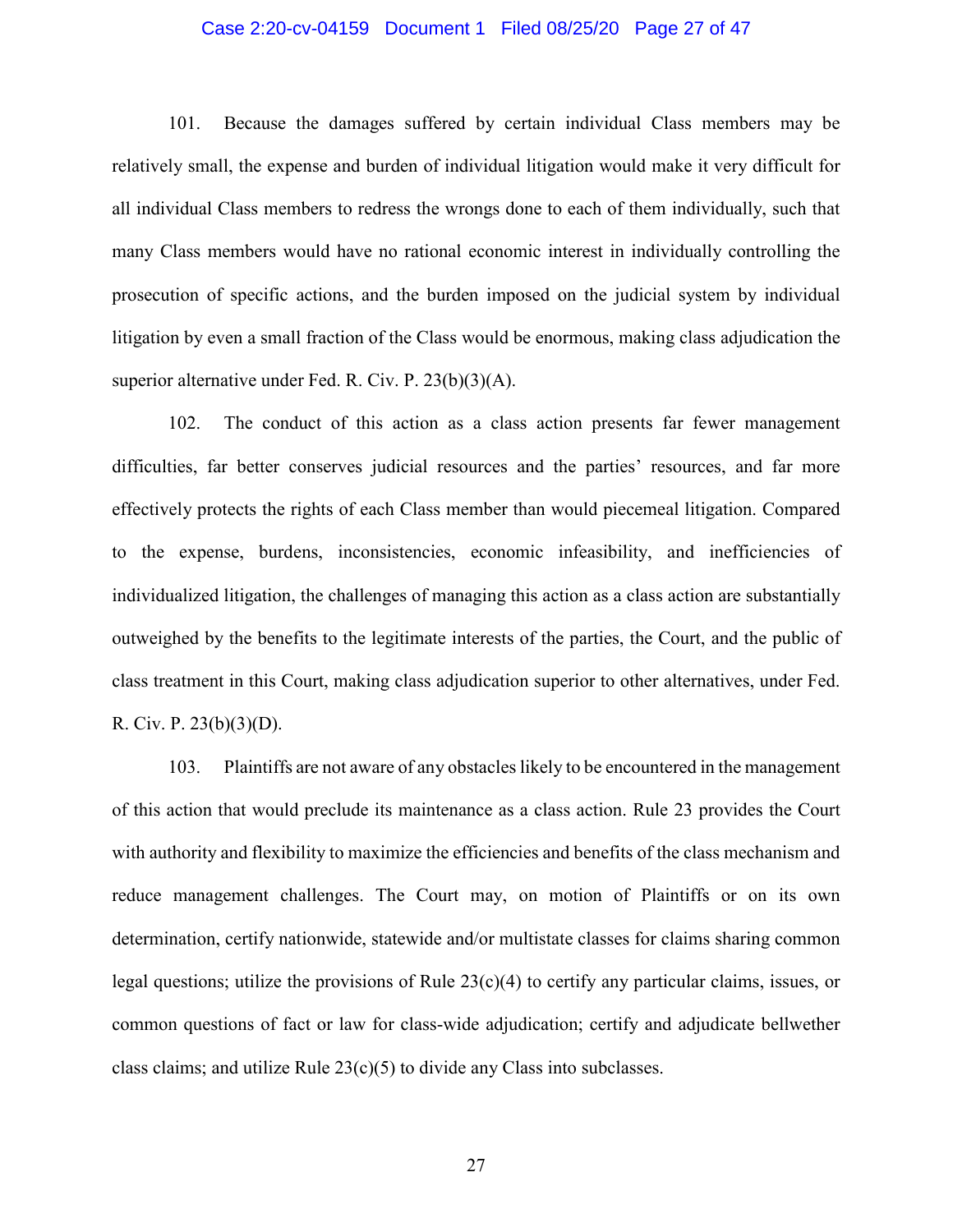# **CAUSES OF ACTION COUNT I: DECLARATORY JUDGMENT (On behalf of the Business Income Coverage Class)**

104. Plaintiffs incorporate by reference and re-allege paragraphs 1 through 103 above, as though fully set forth herein.

105. Plaintiffs bring this Count both individually and on behalf of the other members of the Business Income Coverage Class.

106. Under 28 U.S.C. §§ 2201 and 2202, this Court has jurisdiction to declare the rights and other legal relations of the parties in dispute.

107. Plaintiffs' respective Policies, as well as the policies of other Business Income Coverage Class members, are insurance contracts under which Defendants were paid premiums in exchange for promises to pay Class members' losses for claims covered by the policies.

108. In the policies, Defendants promised to pay for losses of business income and extra expense sustained as a result of perils not excluded under the policies. Specifically, Defendants promised to pay for losses of business income and extra expense sustained as a result of a suspension of business operations during the period of restoration.

109. Plaintiffs and Class members suffered direct physical loss of or damage to Plaintiffs' insured premises and other Class members' insured premises, resulting in interruptions or suspensions of business operations at the locations. These suspensions and interruptions have caused Plaintiffs and Class members to suffer losses of business income and extra expense.

110. These suspensions and interruptions, and the resulting losses, triggered business income and extra expense coverage under the respective Policies and other Class members' policies.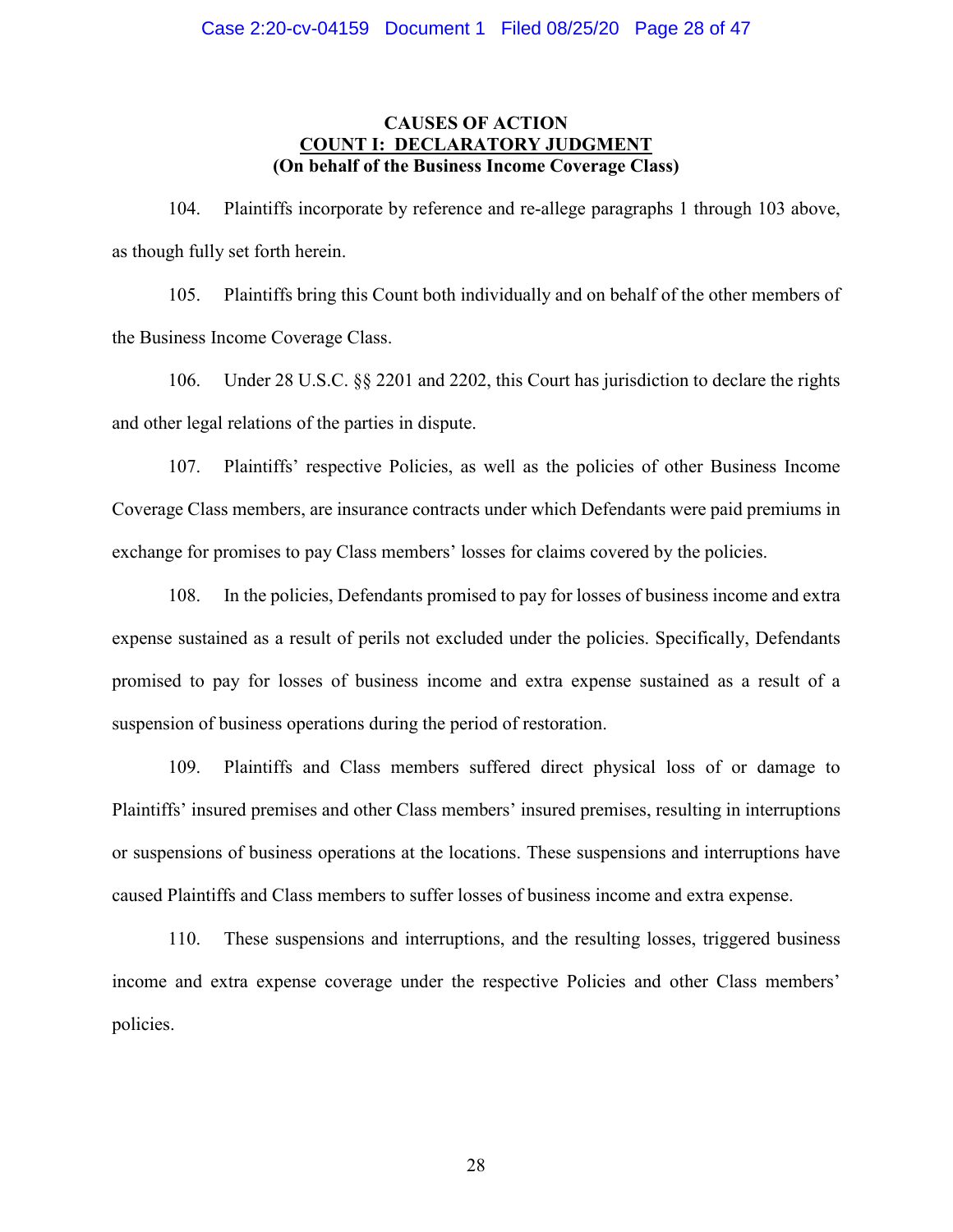#### Case 2:20-cv-04159 Document 1 Filed 08/25/20 Page 29 of 47

111. Plaintiffs and the other Class members have complied with all applicable provisions of their respective policies, including payment of premiums.

112. Defendants, without justification, denied that the Policies and other Class members' policies provide coverage for these losses.

113. Plaintiffs seek a Declaratory Judgment that their Policies and other Class members' policies provide coverage for the losses of business income and extra expense attributable to the facts set forth above.

114. An actual case or controversy exists regarding Plaintiffs' and other Class members' rights and Defendants' obligations to reimburse Plaintiffs and other Class members for the full amount of these losses. Accordingly, the Declaratory Judgment sought is justiciable.

**WHEREFORE**, Plaintiffs requests that this Court enter a Declaratory Judgment declaring that the Policies and other Class members' policies provide coverage for Class members' losses of business income.

## **COUNT II: BREACH OF CONTRACT (On behalf of the Business Income Coverage Class)**

115. Plaintiffs incorporate by reference and re-allege paragraphs 1 through 103 above, as though fully set forth herein.

116. Plaintiffs bring this Count both individually and on behalf of the other members of the Business Income Coverage Class.

117. Plaintiffs' respective Policies, as well as the policies of other Business Income Coverage Class members, are insurance contracts under which Defendants were paid premiums in exchange for promises to pay Class members' losses for claims covered by the respective policies.

118. In the policies, Defendants promised to pay for losses of business income and extra expense incurred as a result of perils not excluded under the policies. Specifically, Defendants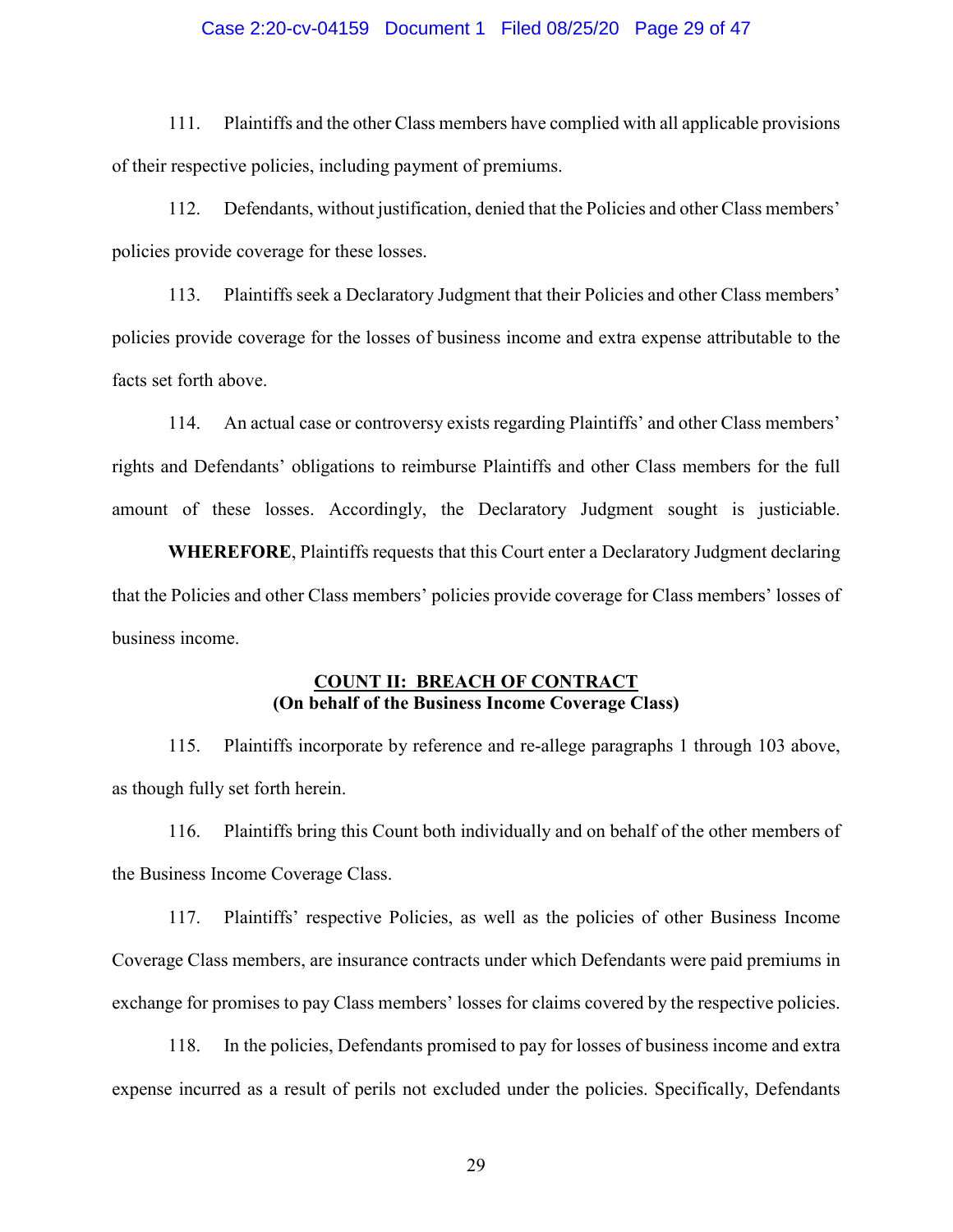#### Case 2:20-cv-04159 Document 1 Filed 08/25/20 Page 30 of 47

promised to pay for losses of business income and extra expense sustained as a result of a suspension of business operations during the period of restoration.

119. Plaintiffs and Class members have suffered a direct physical loss of or damage to Plaintiffs' insured premises and other Class members' insured premises as a result of interruptions or suspensions of business operations at these premises. These interruptions and suspensions have caused Class members to suffer losses of business income and extra expense.

120. These losses triggered business income and extra expense coverage under both the respective Policies and other Class members' policies.

121. Plaintiffs and the other Class members have complied with all applicable provisions of their respective policies, including payment of premiums.

122. Defendants have denied coverage and refused performance under the respective Policies and other Class members' policies by denying coverage for these losses and expenses. Accordingly, Defendants are in breach of the Policies and other Class members' policies.

123. As a result of Defendants' breaches of the respective Policies and other Class members' policies, Plaintiffs and other Class members have suffered actual and substantial damages for which Defendants are liable.

**WHEREFORE**, Plaintiffs, both individually and on behalf of other Class members, seek compensatory damages resulting from Defendants' breaches of their Policies and other Class Members' policies and seek all other relief deemed appropriate by this Court.

## **COUNT III: BAD FAITH BREACH OF CONTRACT AND THE DUTY OF GOOD FAITH AND FAIR DEALING (On behalf of the Business Income Coverage Class)**

124. Plaintiffs incorporate by reference and re-allege paragraphs 1 through 103 above, as though fully set forth herein.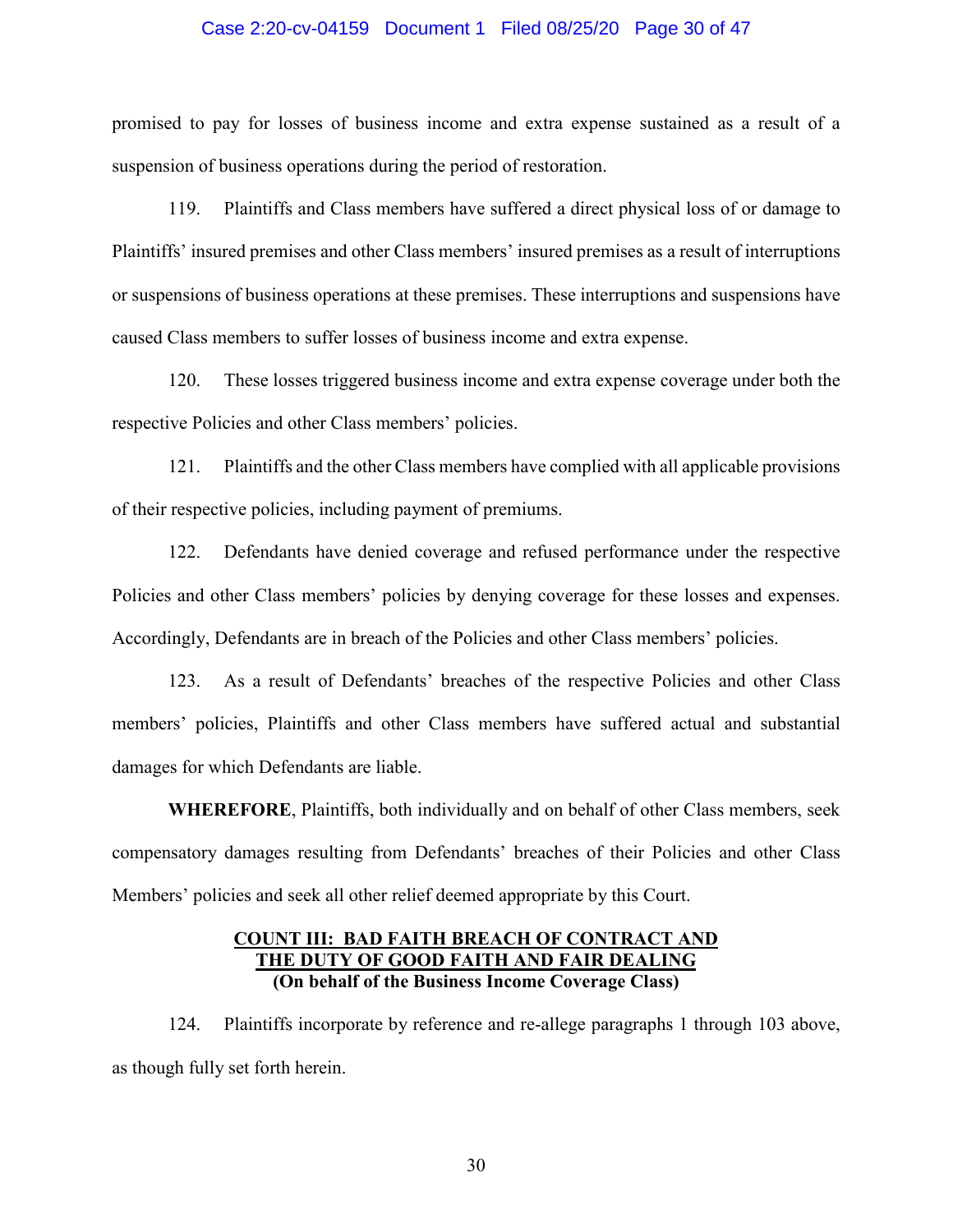#### Case 2:20-cv-04159 Document 1 Filed 08/25/20 Page 31 of 47

125. Plaintiffs bring this Count both individually and on behalf of the other members of the Business Income Coverage Class.

126. Plaintiffs' respective Policies, as well as the policies of other Business Income Coverage Class members, are insurance contracts under which Defendants were paid premiums in exchange for promises to pay Class members' losses for claims covered by the policies.

127. In the policies, Defendants promised to pay for losses of business income and extra expense incurred as a result of perils not excluded under the policies. Specifically, Defendants promised to pay for losses of business income and extra expense sustained as a result of a suspension of business operations during the period of restoration.

128. Plaintiffs and Class members suffered an actual loss of business income and extra expense to the necessary suspension of Plaintiffs' bars and/or restaurants and other Class members' business operations at insured premises and said suspension(s) were caused by direct physical loss of and damage to Plaintiffs' bars and/or restaurants and other Class members' insured premises caused by or resulting from Covered Causes of Loss under the respective Policies and other Class members' policies. These actual losses, therefore, triggered Business Income and Extra Expense coverage under both the respective Policies and other Class members' policies.

129. These Covered Causes of Loss were direct, physical and foreseeable causes of loss under the Policies and other Class members' policies and they each caused, and/or resulted in, dangerous physical conditions at, and physical injuries to, the Plaintiffs' restaurants, bars or eateries, other Class members' insured premises and property immediately adjacent to each. The subject Covered Causes of Loss pose a serious risk to and endanger(ed) the public's health, safety and property and rendered the Plaintiffs' bars, restaurants or eateries and other Class members'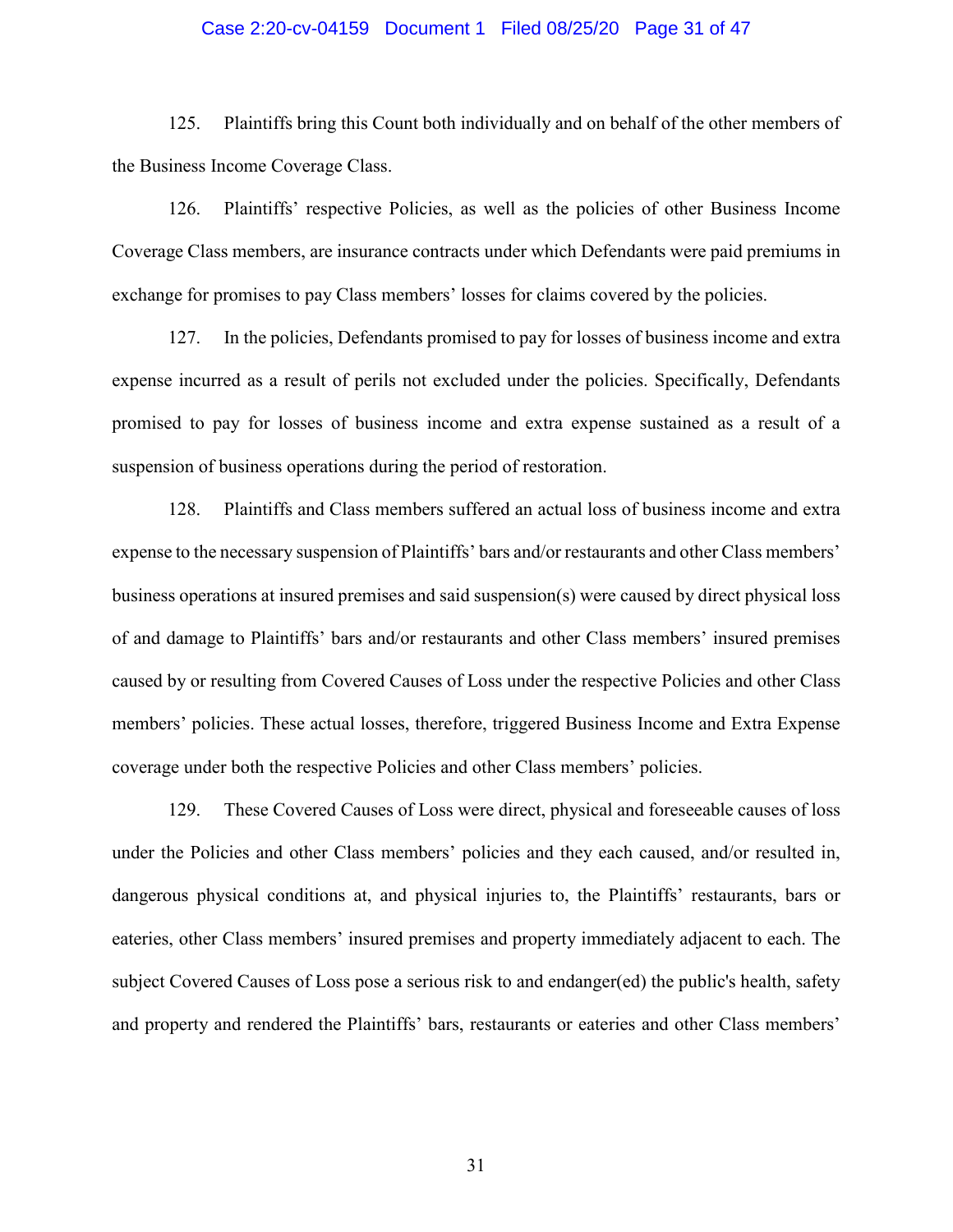#### Case 2:20-cv-04159 Document 1 Filed 08/25/20 Page 32 of 47

insured premises unusable and/or uninhabitable; thus, mandating a suspension of business operations.

130. These losses and expenses are not excluded from coverage under the policies. The policies are all-risk policies meaning Covered Causes of Loss are determined by exclusions and the subject Covered Causes of Loss were not excluded under the policies.

131. Furthermore, these Covered Causes of Loss caused direct physical loss and damage to the Plaintiffs' various business premises and the other Class Members' insured premises resulting in dangerous physical conditions, the nature of such loss and damage to property having been recognized by civil authorities in Orders addressing COVID-19.

132. Plaintiffs and the other Class members have complied with all applicable provisions of their respective policies, including payment of premiums.

133. The actions of the Defendants give rise to a cause of action for bad faith breach of contract and the duty of good faith and fair dealing as Plaintiffs and other Class members were covered under Plaintiffs' respective Policies, as well as the policies of other Business Income Coverage Class members, and the Defendants has breached the terms of said policies by denying business income and extra expense coverage to the Plaintiffs and other Class members. Defendants' actions in breaching the terms of the Plaintiffs' respective policies and the other Class Members' policies, in bad faith, have proximately caused damages to Plaintiffs and other Class members and the damages were reasonably foreseeable to the Defendants.

134. It appears that the Defendants' conduct was performed because they placed their own financial interests before the Plaintiffs' and other Class Members' financial interests.

135. Further, the actions of the Defendants in denying business income and extra expense coverage to the Plaintiffs and other Class Members was done so without any legitimate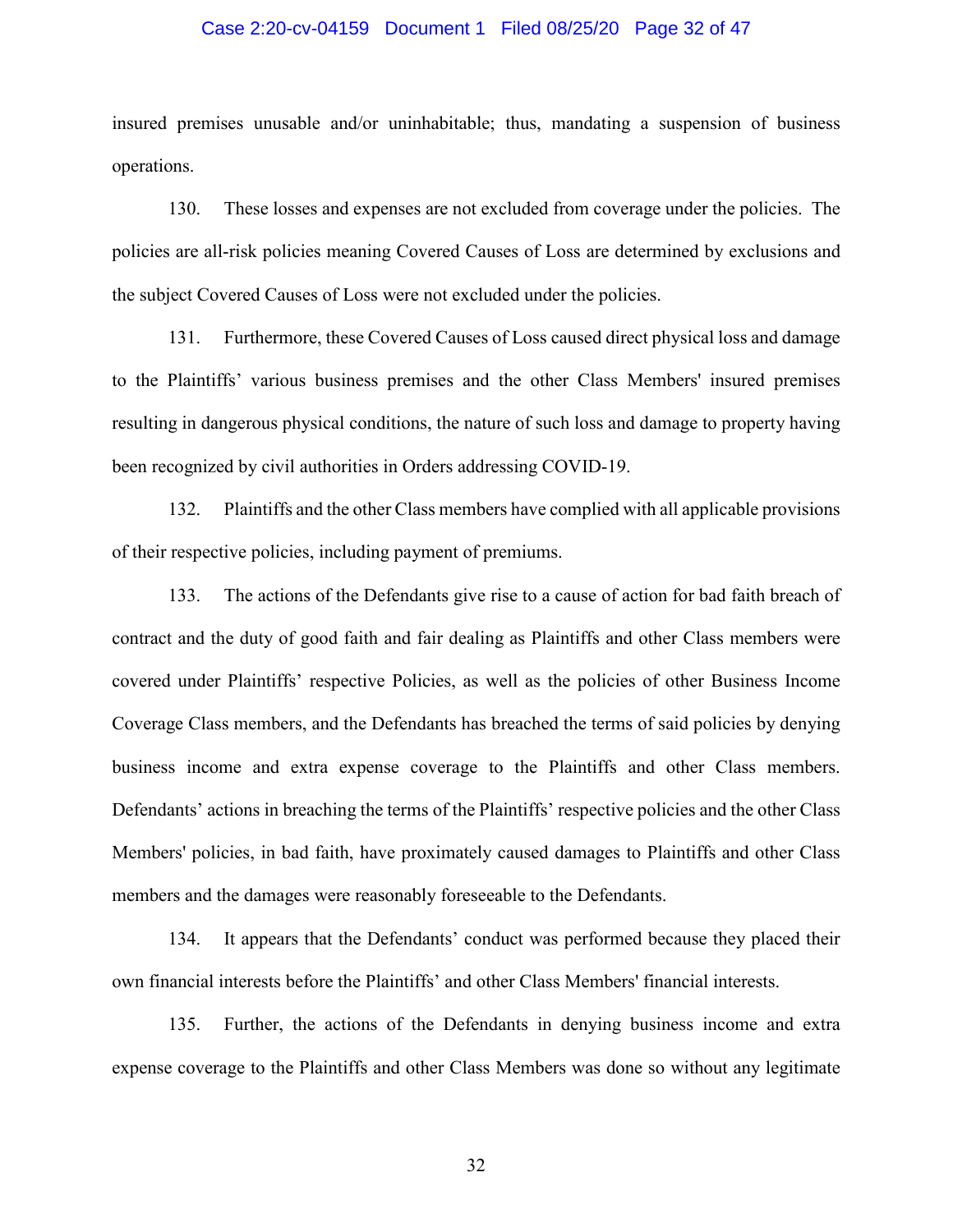#### Case 2:20-cv-04159 Document 1 Filed 08/25/20 Page 33 of 47

basis or arguable reason and constitute intentional and/or malicious conduct or gross negligence and reckless disregard.

136. Implied in the Plaintiffs' respective Policies and the other Class Members' policies is a duty of good faith and fair dealing with respect to conduct encompassed by contractual relations. Defendants' conduct as aforesaid breached the duty of good faith and fair dealing which further gives rise to the tort of bad faith for the breach of contract.

137. Defendants, at all times relevant hereto, owed Plaintiffs and other Class Members a duty to exercise good faith and an obligation to deal fairly with them; however, the denial of business income and extra expense coverage by Defendants constituted a bad faith breach of contract and was totally made with only the Defendants' best interests in mind and in total disregard of the contractual rights of Plaintiffs and other Class Members.

138. Defendants' bad faith material breach(es) of the Plaintiffs' respective Policies, as well as other Class members' policies, has resulted in actual and substantial damages to the Plaintiffs and Business Income Coverage Class members, depriving all of the benefit of their bargain, and represents, in addition to warranting contractual damages, incidental damages and consequential damages, an independent tort entitling Plaintiffs and other Class Members to punitive damages in an amount which will punish the Defendants for their intentional, grossly negligent, and/or reckless conduct as well as to deter Defendants and others from similar misconduct in the future.

**WHEREFORE**, Plaintiffs, both individually and on behalf of other Class members, seek compensatory damages, contractual damages, incidental damages, consequential damages, and punitive damages, resulting from Defendants' bad faith breach(es) of the Policies and other Class Members' policies and seek all other relief deemed appropriate by this Court.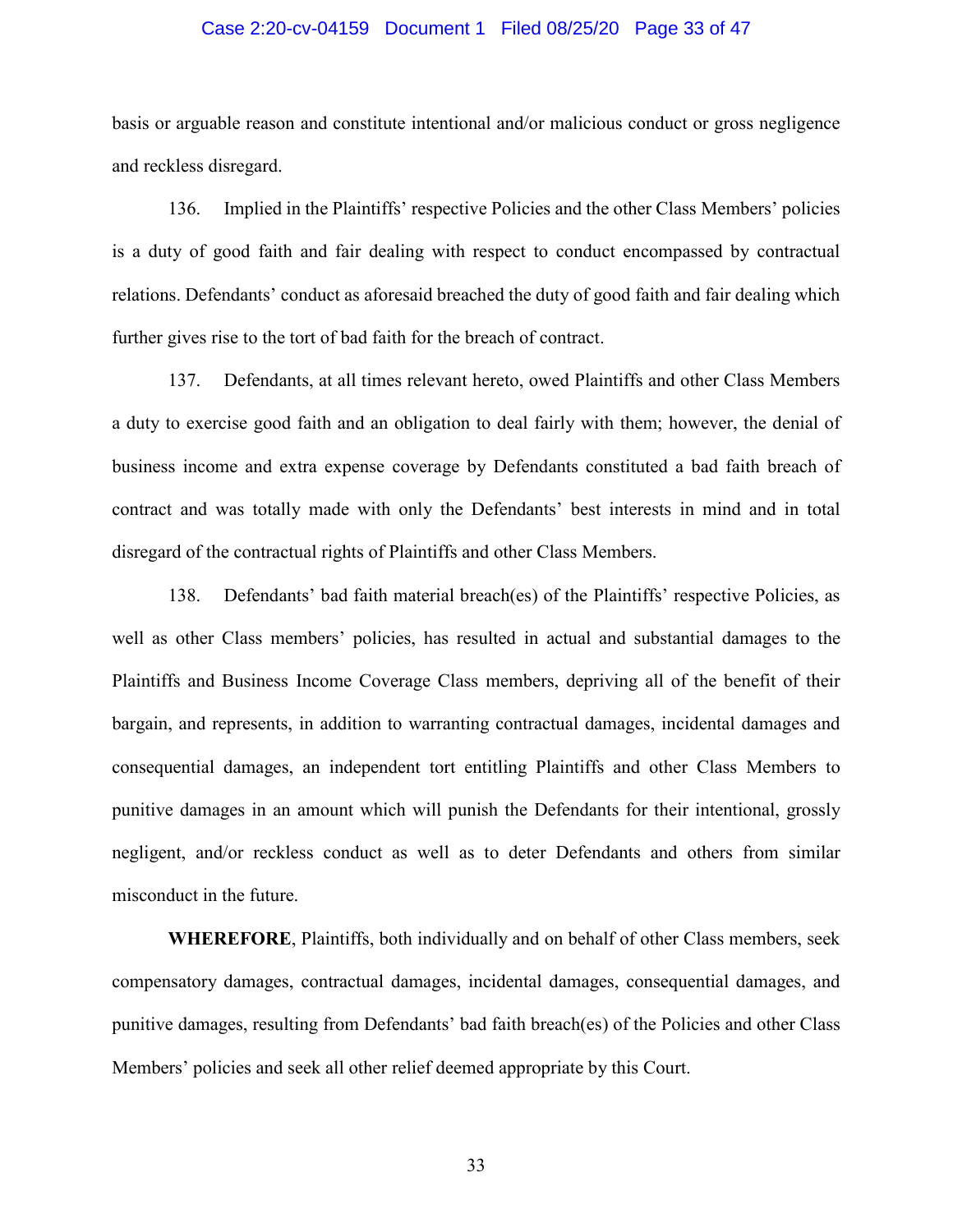### **COUNT IV: DECLARATORY JUDGMENT (On behalf of the Extended Business Income Coverage Class)**

139. Plaintiffs incorporate by reference and re-allege paragraphs 1 through 103 above, as though fully set forth herein.

140. Plaintiffs bring this Count both individually and on behalf of the other members of the Extra Expense Coverage Class.

141. Under 28 U.S.C. §§ 2201 and 2202, this Court has jurisdiction to declare the rights and other legal relations of the parties in dispute.

142. Plaintiffs' respective Policies, as well as the policies of other Extended Business Income Coverage Class members, are insurance contracts under which Defendants were paid premiums in exchange for promises to pay Class members' losses for claims covered by the policies.

143. Specifically, Defendants promised to pay for extended business income for losses incurred by Plaintiffs and other Class members during the period of restoration that the insureds would not have incurred if there had been no loss or damage to the insured premises. Extended business income included income to avoid or minimize the suspension of business, continue operations, and to repair or replace property.

144. Plaintiffs and Class members suffered direct physical loss of or damage to their locations and other Class members' insured premises, resulting in suspensions or interruptions of business operations at these premises. As a result, Plaintiffs and other Class members have incurred losses, as defined in the respective Policies and other Class members' policies.

145. These losses triggered Extended Business Income coverage under the policies and other Class members' policies.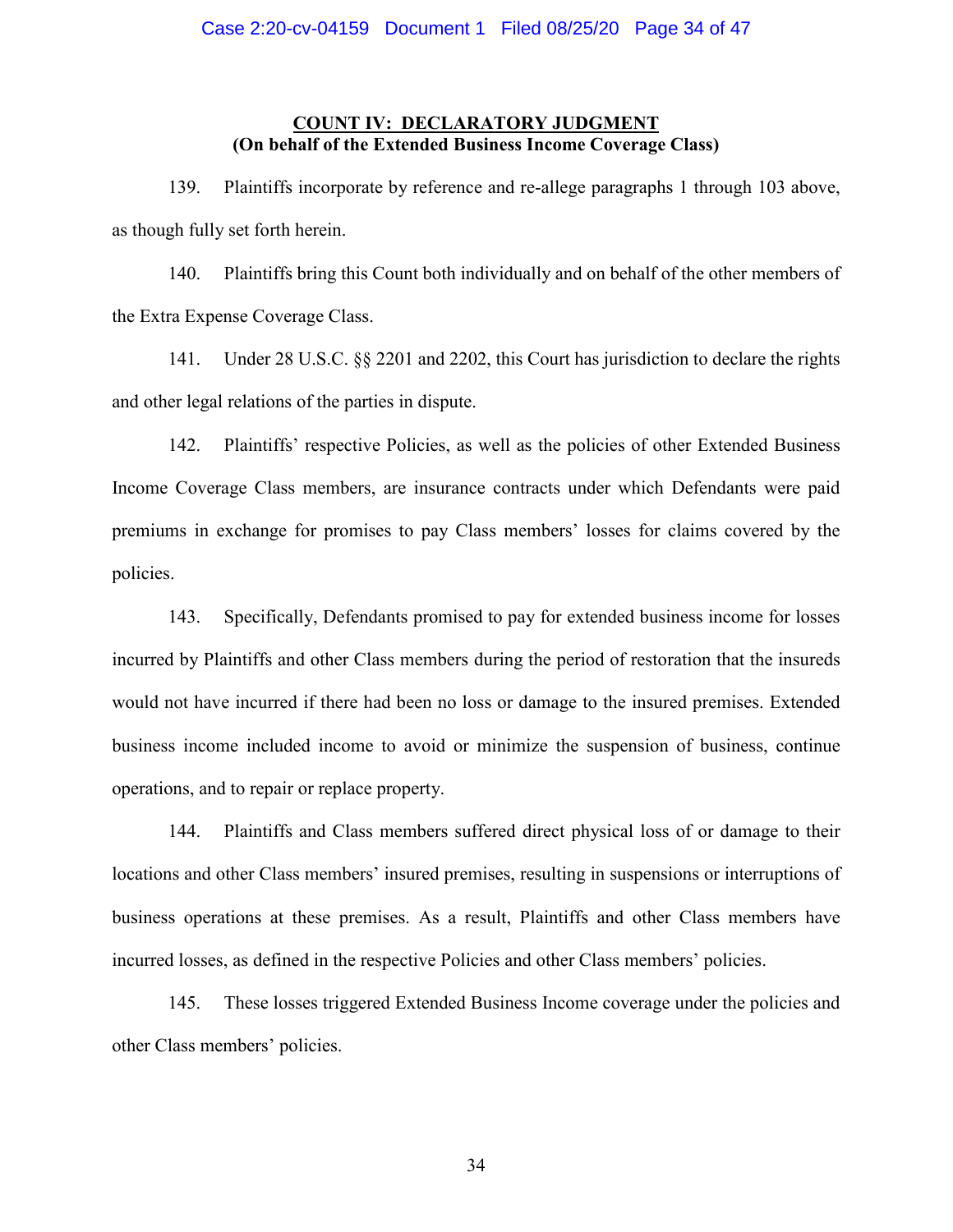### Case 2:20-cv-04159 Document 1 Filed 08/25/20 Page 35 of 47

146. Plaintiffs and the other Class members have complied with all applicable provisions of their respective policies, including payment of premiums.

147. Defendants, without justification, denied that the Policies and other Class members' policies provide coverage for these Extended Business Income.

148. Plaintiffs, both individually and on behalf of the other members of the Extended Business Income Coverage Class, seek a Declaratory Judgment that their Policies, and those of other members of the Extended Business Income Coverage Class, provides coverage for these extended business income.

149. An actual case or controversy exists regarding Class members' rights and Defendants' obligations under Class members' policies to reimburse Class members for extended business income. Accordingly, the Declaratory Judgment sought is justiciable.

**WHEREFORE**, Plaintiffs requests that this Court enter a Declaratory Judgment declaring that the Policies and other Class members' policies provide coverage for Class members' extended business income.

### **COUNT V: BREACH OF CONTRACT (On behalf of the Extended Business Income Coverage Class)**

150. Plaintiffs incorporates by reference and re-allege paragraphs 1 through 103 above, as though fully set forth herein.

151. Plaintiffs bring this Count individually and on behalf of the other members of the Extended Business Income Coverage Class.

152. Plaintiffs' respective Policies, as well as the policies of other Extended Business Income Coverage Class members, are insurance contracts under which Defendants were paid premiums in exchange for promises to pay Class members' losses for claims covered by their policies.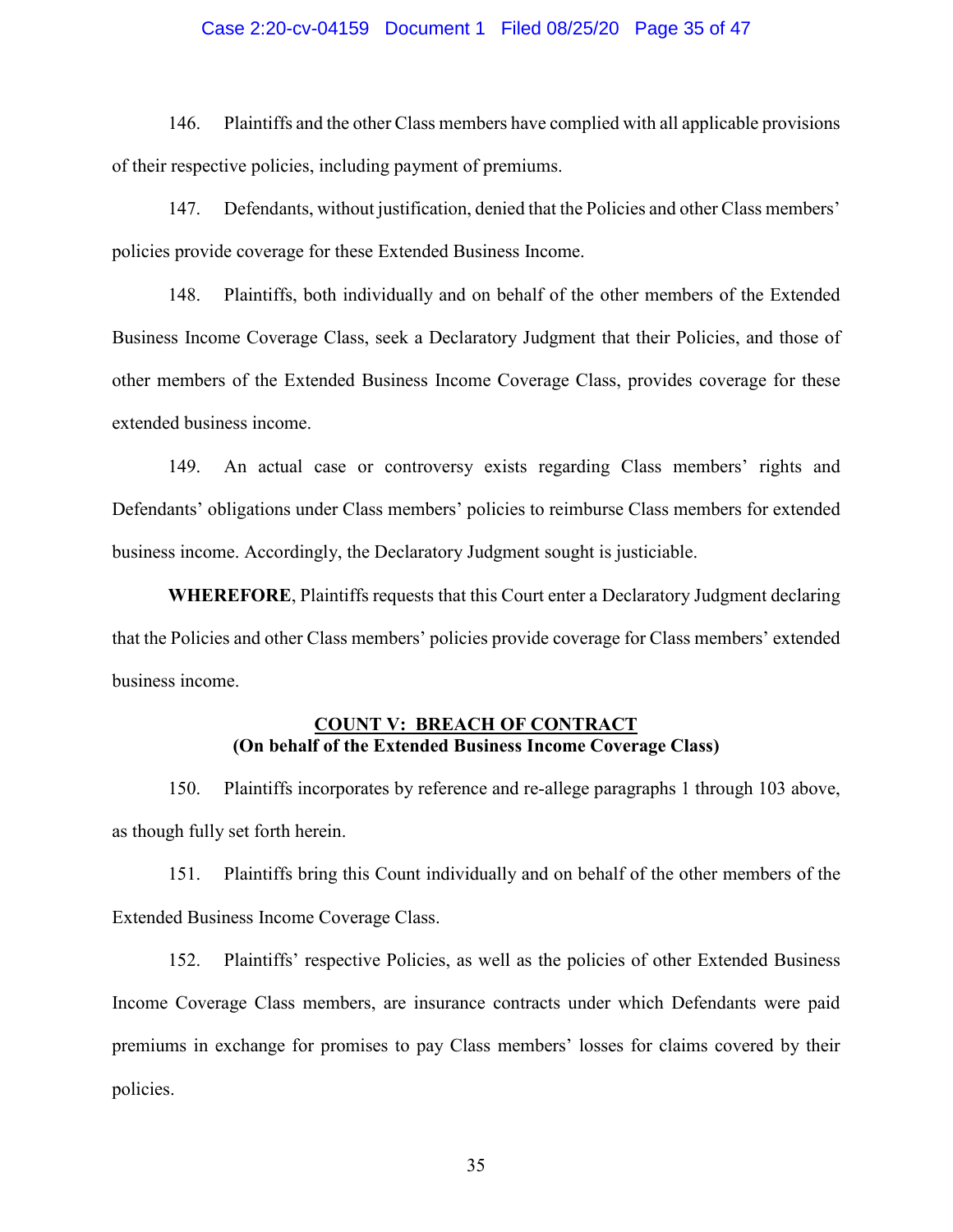#### Case 2:20-cv-04159 Document 1 Filed 08/25/20 Page 36 of 47

153. Specifically, Defendants promised to pay for extended business income for losses incurred by Plaintiffs and other Class members during the period of restoration that the insureds would not have incurred if there had been no loss or damage to the insured premises. Extended business income losses included income to avoid or minimize the suspension of business, continue operations, and to repair or replace property.

154. Plaintiffs and Class members suffered direct physical loss of or damage to their locations and other Class members' insured premises, resulting in suspensions and interruptions of business operations at these premises. These suspensions and interruptions have caused Class members to incur Extra Expenses.

155. These expenses triggered extended business income coverage under the policies and other Class members' policies.

156. Plaintiffs and the other Class members have complied with all applicable provisions of their policies, including payment of premiums.

157. Defendants have denied coverage and refused performance extended business income. Accordingly, Defendants are in breach of the Policies and other Class members' policies.

158. As a result of Defendants' breaches of the Policies and other Class members' policies, Plaintiffs and other Class members have suffered actual and substantial damages for which Defendants are liable.

**WHEREFORE**, Plaintiffs, individually and on behalf of other Class members, seek compensatory damages resulting from Defendants' breaches of the Policies and other Class Members' policies and seek all other relief deemed appropriate by this Court.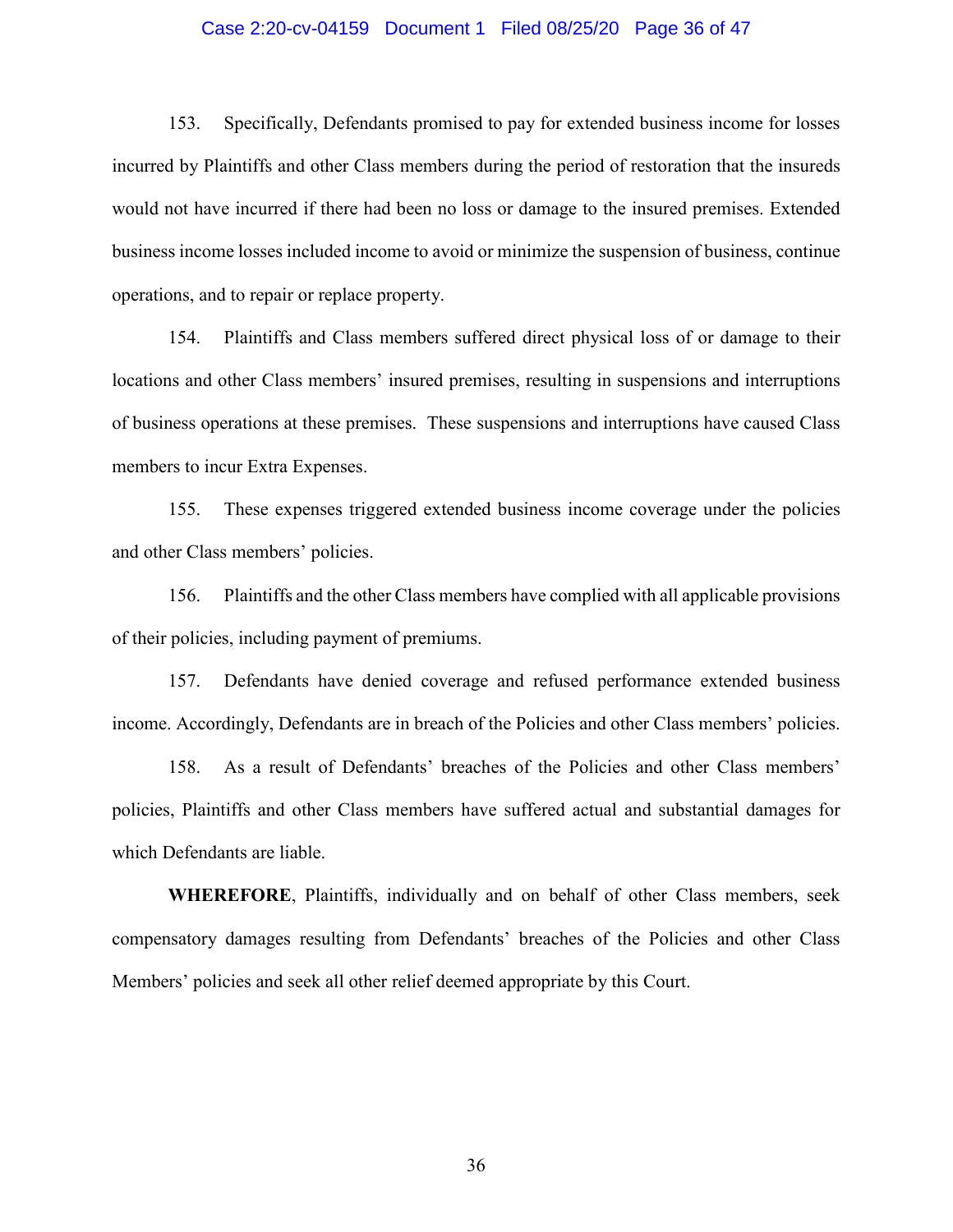# **COUNT VI: BAD FAITH BREACH OF CONTRACT AND THE DUTY OF GOOD FAITH AND FAIR DEALING (On behalf of the Extended Business Income Coverage Class)**

159. Plaintiffs incorporates by reference and re-allege paragraphs 1 through 103 above, as though fully set forth herein.

160. Plaintiffs bring this Count both individually and on behalf of the other members of the Extra Expense Coverage Class.

161. Plaintiffs' respective Policies, as well as the policies of other Extended Business Income Coverage Class members, are insurance contracts under which Defendants were paid premiums in exchange for promises to pay Class members' losses for claims covered by the policies.

162. In the policies, Defendants promised to pay extended business income for losses, incurred as a result of perils not excluded under the policies. Specifically, Defendants promised to pay for losses of Extended Business Income sustained as a result of a suspension of business operations during the period of restoration.

163. Plaintiffs and Class members suffered an actual loss of business income due to the necessary Suspension of Plaintiffs' restaurants, bars or eateries and other Class members' business operations at insured premises and said suspension(s) were caused by direct physical loss of and damage to their restaurants, bars or eateries and other Class members' insured premises caused by or resulting from Covered Causes of Loss under the Policies and other Class members' policies. These actual losses, therefore, triggered Extended Business Income coverage under Plaintiffs' respective Policies and other Class members' policies.

164. These Covered Causes of Loss were direct, physical and foreseeable causes of loss under the Policies and other Class members' policies and they each caused, and/or resulted in,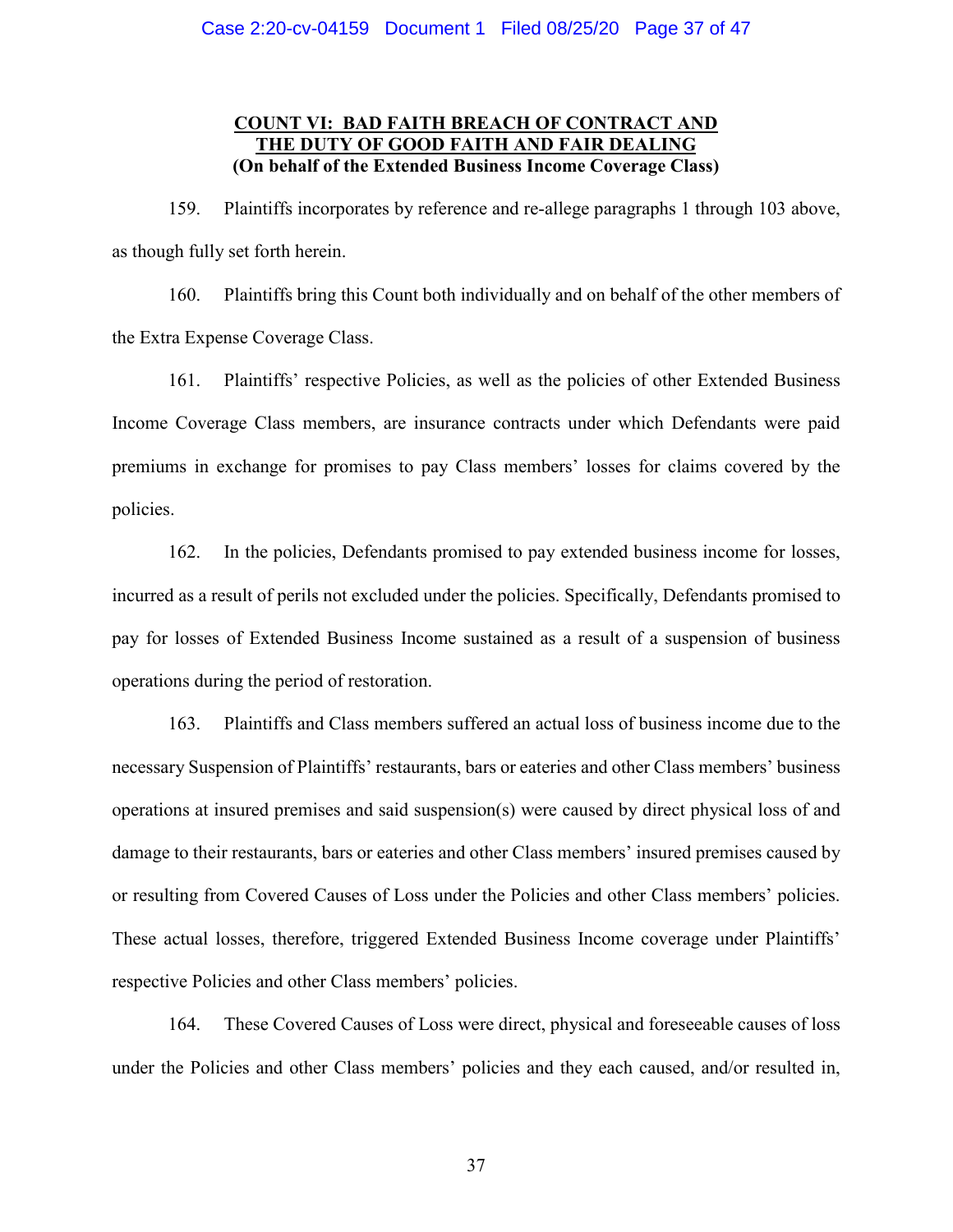#### Case 2:20-cv-04159 Document 1 Filed 08/25/20 Page 38 of 47

dangerous physical conditions at, and physical injuries to, their bars, restaurants or eateries, other Class members' insured premises and property immediately adjacent to each. The subject Covered Causes of Loss pose a serious risk to and endanger(ed) the public's health, safety and property and rendered the Plaintiffs' bars, restaurants or eateries and other Class members' insured premises unusable and/or uninhabitable; thus, mandating a suspension of business operations.

165. These losses and expenses are not excluded from coverage under the policies. The policies are all-risk policies meaning Covered Causes of Loss are determined by exclusions and the subject Covered Causes of Loss were not excluded under the policies.

166. Furthermore, these Covered Causes of Loss caused direct physical loss and damage to the Plaintiffs' various business premises and the other Class Members' insured premises resulting in dangerous physical conditions, the nature of such loss and damage to property having been recognized by civil authorities in Orders addressing COVID-19.

167. Plaintiffs and the other Class members have complied with all applicable provisions of their respective policies, including payment of premiums.

168. The actions of the Defendants give rise to a cause of action for bad faith breach of contract and the duty of good faith and fair dealing as Plaintiffs and other Class members were covered under their respective policies, as well as the policies of other Class members, and the Defendants have breached the terms of said policies by denying extended business income coverage to the Plaintiffs and other Class members. Defendants' actions in breaching the terms of the Plaintiffs' respective polices and the other Class Members' policies, in bad faith, have proximately caused damages to Plaintiffs and other Class members and the damages were reasonably foreseeable to the Defendants.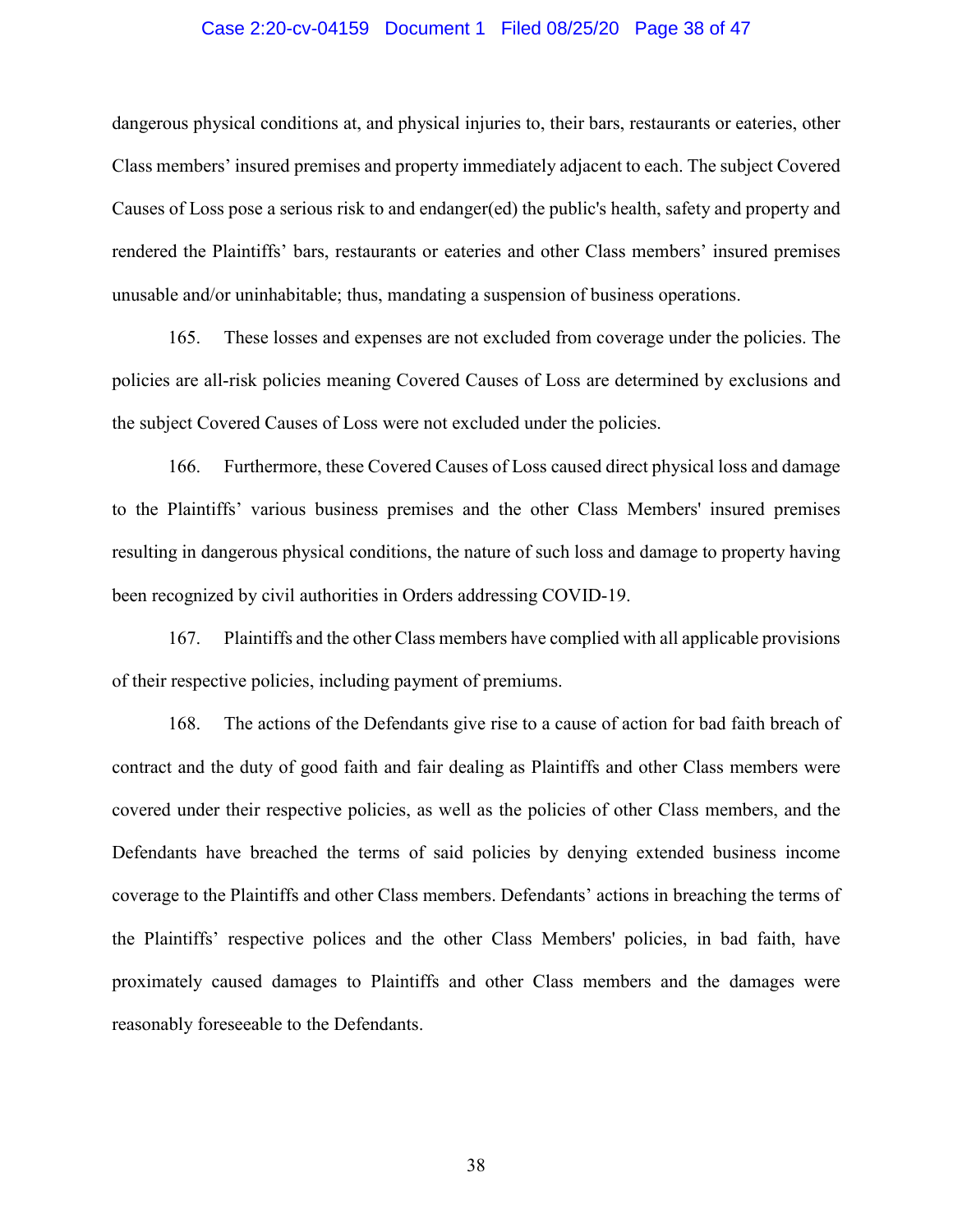#### Case 2:20-cv-04159 Document 1 Filed 08/25/20 Page 39 of 47

169. It appears that the Defendants' conduct was performed because they placed their own financial interests before the Plaintiffs' and other Class Members' financial interests.

170. Further, the actions of the Defendants in denying extended business income coverage to the Plaintiffs and other Class Members was done so without any legitimate basis or arguable reason and constitute intentional and/or malicious conduct or gross negligence and reckless disregard.

171. Implied in the Plaintiffs' respective Policies and the other Class Members' policies is a duty of good faith and fair dealing with respect to conduct encompassed by contractual relations. Defendants' conduct as aforesaid breached the duty of good faith and fair dealing which further gives rise to the tort of bad faith for the breach of contract.

172. Defendants, at all times relevant hereto, owed Plaintiffs and other Class Members a duty to exercise good faith and an obligation to deal fairly with them; however, the denial of extended business income coverage by Defendants constituted a bad faith breach of contract and was totally made with only the Defendants' best interests in mind and in total disregard of the contractual rights of Plaintiffs and other Class Members.

173. Defendants' bad faith material breach(es) of the Plaintiffs' respective Policies, as well as other Class members' policies, has resulted in actual and substantial damages to the Plaintiffs and Extended Business Income Coverage Class members, depriving all of the benefit of their bargain, and represents, in addition to warranting contractual damages, incidental damages, and consequential damages, an independent tort entitling Plaintiffs and other Class Members to punitive damages in an amount which will punish the Defendants for their intentional, grossly negligent, and/or reckless conduct as well as to deter Defendants and others from similar misconduct in the future.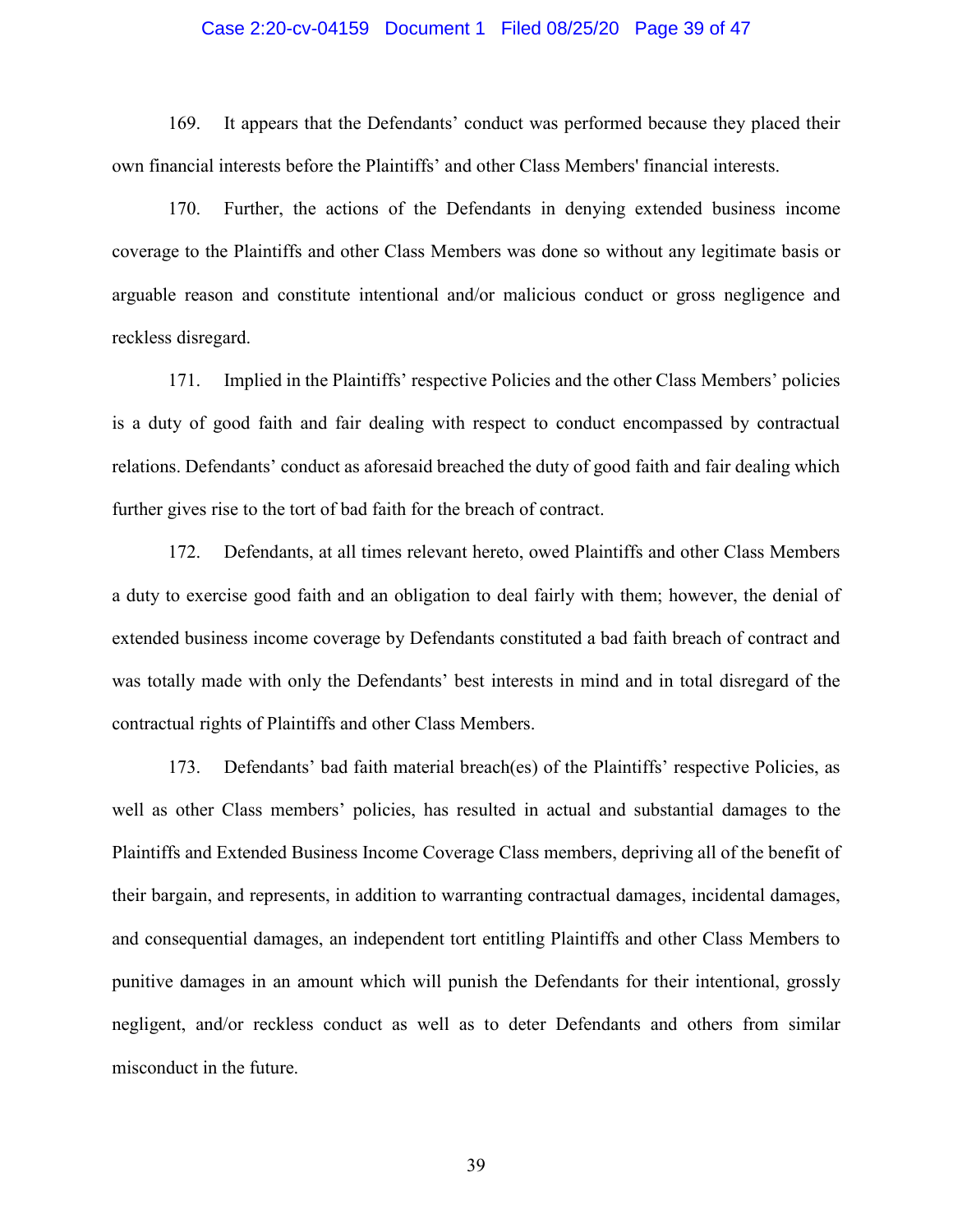#### Case 2:20-cv-04159 Document 1 Filed 08/25/20 Page 40 of 47

**WHEREFORE**, Plaintiffs, both individually and on behalf of other Class members, seek compensatory damages, contractual damages, incidental damages, consequential damages, and punitive damages, resulting from Defendants' bad faith breach(es) of the Policies and other Class Members' policies, and seek all other relief deemed appropriate by this Court.

# **COUNT VII: DECLARATORY JUDGMENT (On behalf of the Civil Authority Coverage Class)**

174. Plaintiffs incorporate by reference and re-allege paragraphs 1 through 103 above, as though fully set forth herein.

175. Plaintiffs bring this Count both individually and on behalf of the other members of the Civil Authority Coverage Class. Under 28 U.S.C. §§ 2201 and 2202, this Court has jurisdiction to declare the rights and other legal relations of the parties in dispute.

176. Plaintiffs' respective Policies, as well as the policies of other Civil Authority Coverage Class members, are insurance contracts under which Defendants were paid premiums in exchange for promises to pay Class members' losses for claims covered by the policies.

177. In the Plaintiffs' respective Policies and other Class members' policies, Defendants promised to pay for losses of business income sustained and extra expenses incurred when, among other things, a covered cause of loss causes damage to property other than Plaintiffs' properties prohibits access to Plaintiffs' properties.

178. Plaintiffs and other Class members have suffered losses and incurred expenses as a result of actions of civil authorities that prohibited access to insured premises under the Policies and Class members' policies.

179. These losses satisfied all requirements to trigger Civil Authority coverage under the Policies and other Class members' policies.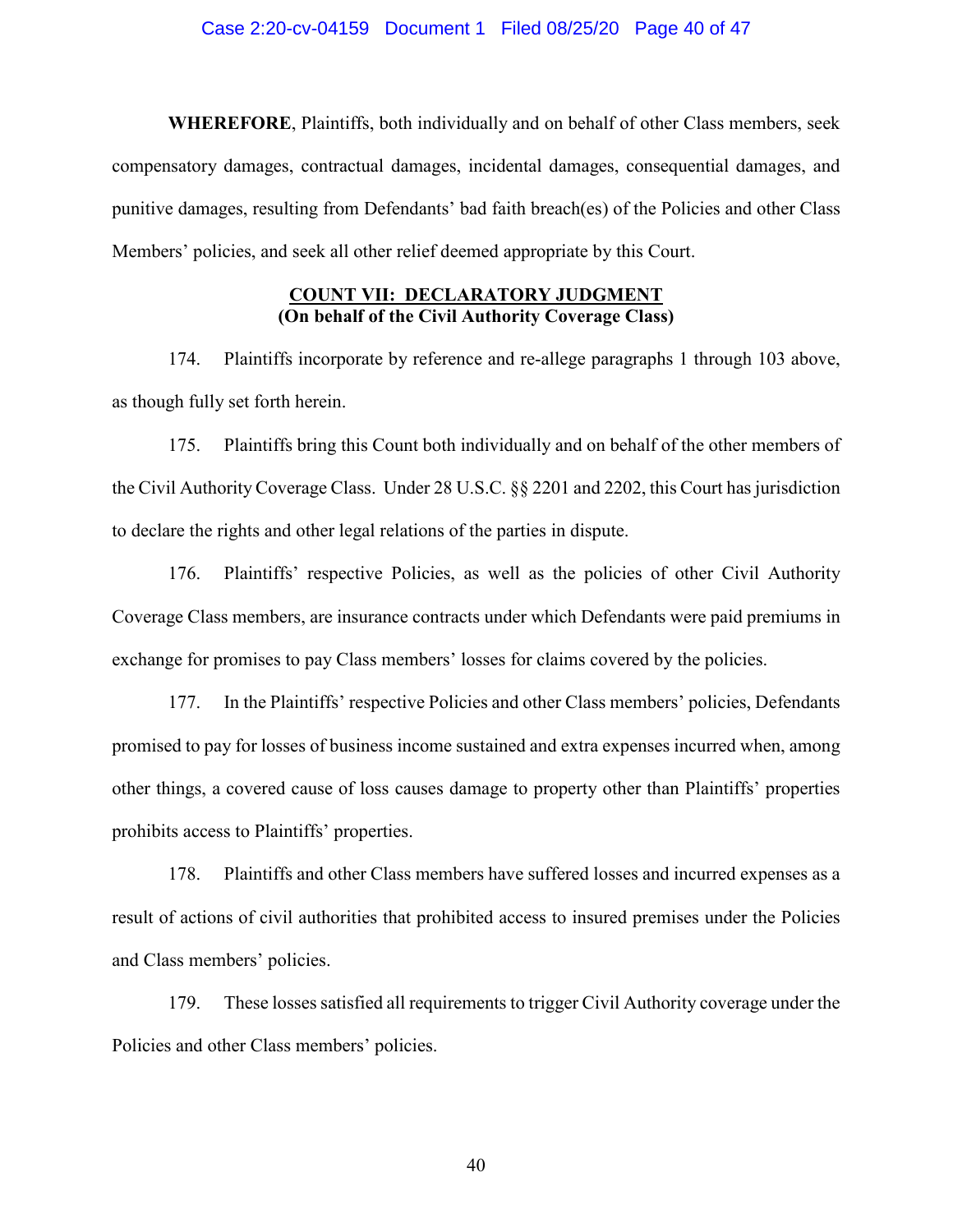### Case 2:20-cv-04159 Document 1 Filed 08/25/20 Page 41 of 47

180. Plaintiffs and the other Class members have complied with all applicable provisions of the policies, including payment of premiums.

181. Defendants, without justification, deny that the policies provides coverage for these losses.

182. Plaintiffs seek a Declaratory Judgment that their respective Policies and other Class members' policies provide coverage for the losses that Class members have sustained and extra expenses they have incurred caused by actions of civil authorities.

183. An actual case or controversy exists regarding Class members' rights and Defendants' obligations under Class members' policies to reimburse Class members for these losses and extra expenses. Accordingly, the Declaratory Judgment sought is justiciable.

**WHEREFORE**, Plaintiffs, both individually and on behalf of other Class members, requests that this Court enter a Declaratory Judgment declaring that their policies provides Civil Authority coverage for the losses and extra expenses incurred by Plaintiffs and the other Class members.

### **COUNT VIII: BREACH OF CONTRACT (On behalf of the Civil Authority Coverage Class)**

184. Plaintiffs incorporate by reference and re-allege paragraphs 1 through 103 above, as though fully set forth herein.

185. Plaintiffs bring this Count individually and on behalf of the other members of the Civil Authority Coverage Class.

186. Plaintiffs' respective Policies, as well as the policies of other Civil Authority Coverage Class members, are insurance contracts under which Defendants were paid premiums in exchange for promises to pay Class members' losses and expenses covered by the policies.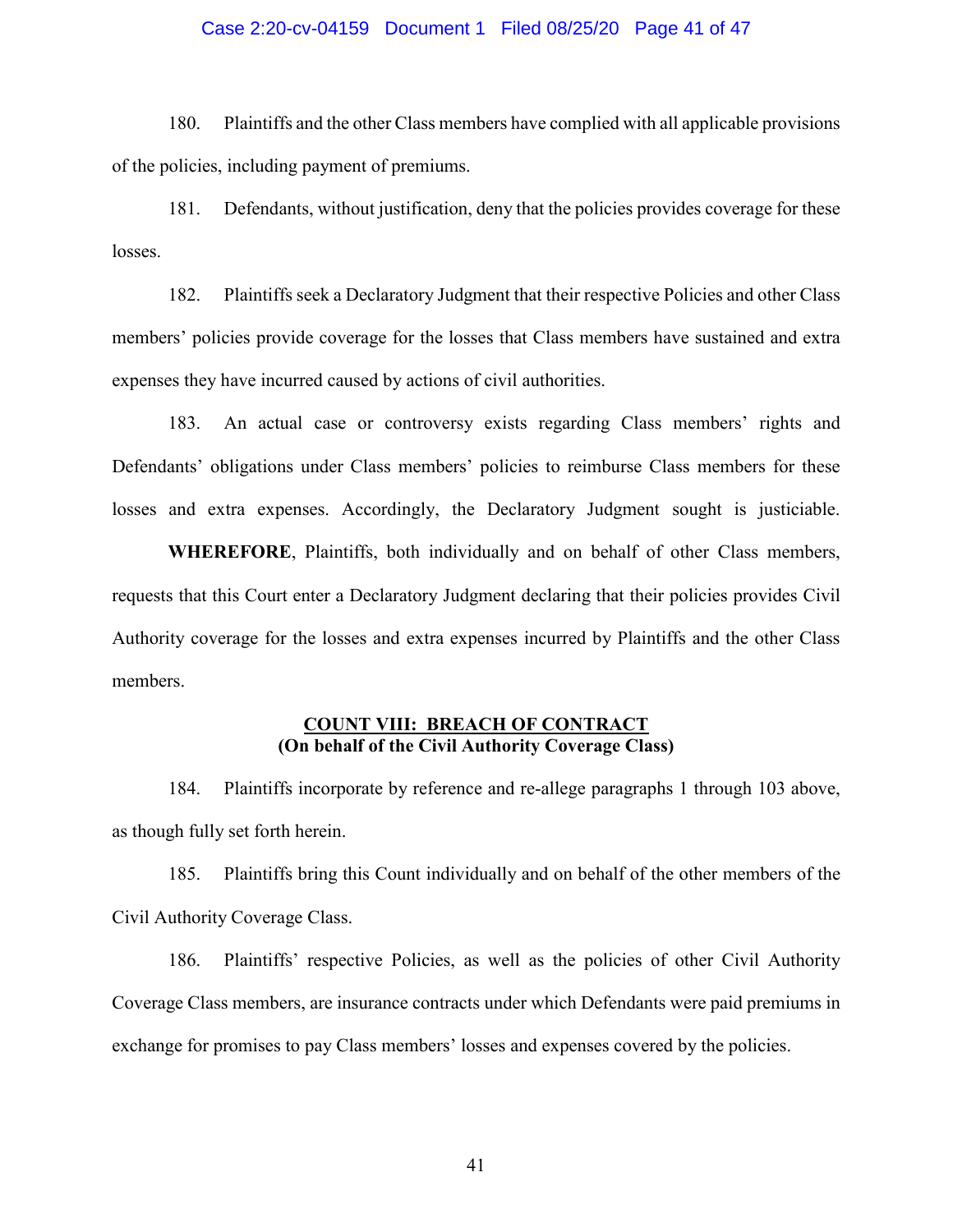#### Case 2:20-cv-04159 Document 1 Filed 08/25/20 Page 42 of 47

187. In the Policies and other Class members' policies, Defendants promised to pay for losses of business income sustained and extra expenses incurred when a covered cause of loss causes damage to property near the insured premises, the civil authority prohibits access to property near the insured premises, and the civil authority action is taken in response to dangerous physical conditions.

188. Plaintiffs and other Class members have suffered losses and incurred expenses as a result of actions of civil authorities that prohibited access to insured premises under the Policies and Class members' policies.

189. These losses satisfied all requirements to trigger Civil Authority coverage under the Policies and other Class members' policies.

190. Plaintiffs and the other Class members have complied with all applicable provisions of the policies, including payment of premiums.

191. Defendants have refused performance under the Policies and other Class members' policies by denying coverage for these losses and expenses. Accordingly, Defendants are in breach of the Policies and other Class members' policies.

192. As a result of Defendants' breaches of the Policies and other Class members' policies, Plaintiffs and other Class members have suffered actual and substantial damages for which Defendants are liable.

**WHEREFORE**, Plaintiffs seek compensatory damages resulting from Defendants' breaches of the Polices and other Class members' policies, and seek all other relief deemed appropriate by this Court.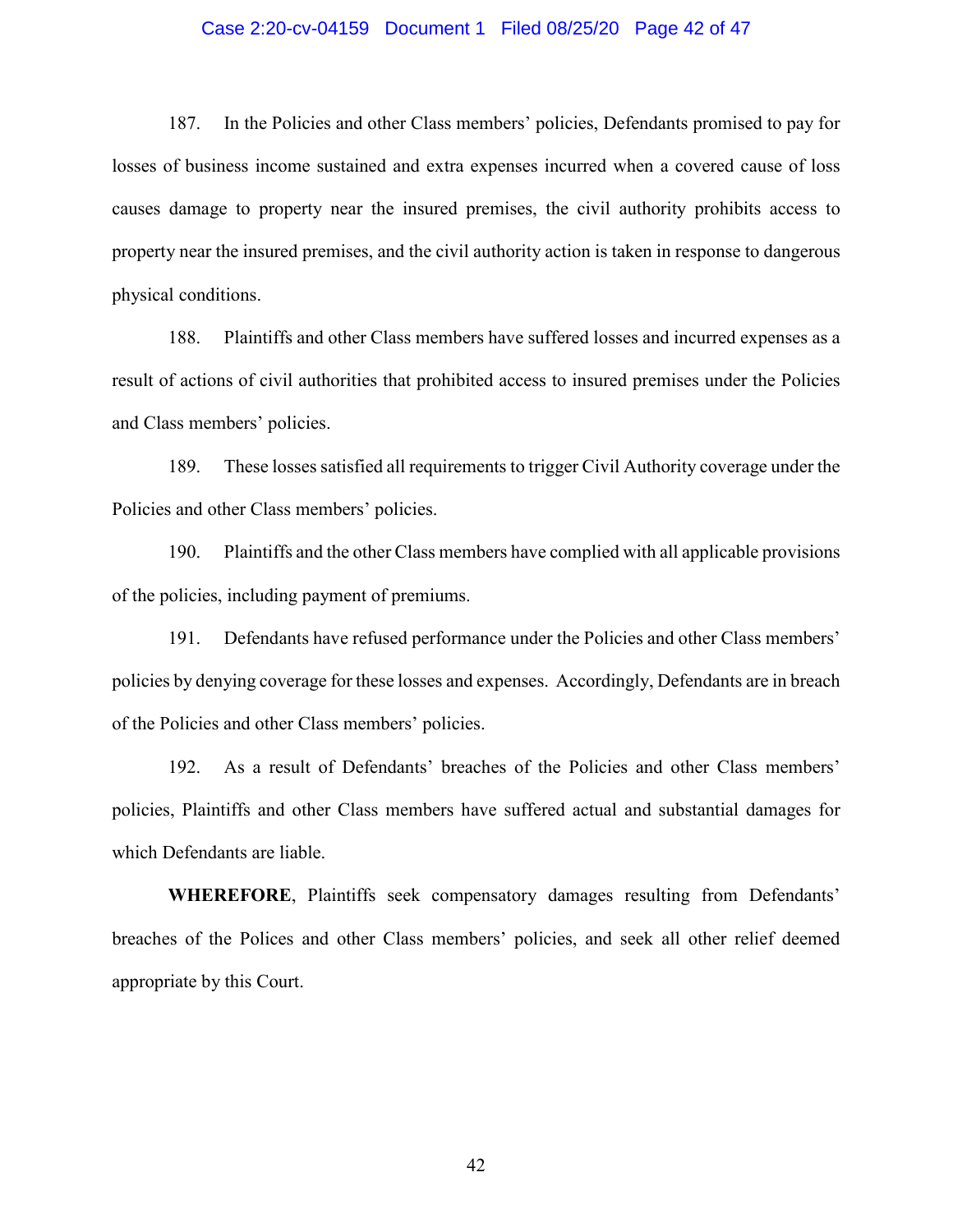# **COUNT IX: BAD FAITH BREACH OF CONTRACT AND THE DUTY OF GOOD FAITH AND FAIR DEALING (On behalf of the Civil Authority Coverage Class)**

193. Plaintiffs incorporate by reference and re-allege paragraphs 1 through 103 above, as though fully set forth herein.

194. Plaintiffs bring this Count individually and on behalf of the other members of the Civil Authority Coverage Class.

195. Plaintiffs' respective Policies, as well as the policies of other Civil Authority Coverage Class members, are insurance contracts under which Defendants were paid premiums in exchange for promises to pay Class members' losses and expenses covered by the policies.

196. In the Policies and other Class members' policies, Defendants promised to pay for actual loss of business income sustained and necessary extra expenses incurred when a covered cause of loss causes damage to property near the insured premises, the civil authority prohibits access to property near the insured premises, and the civil authority action is taken in response to dangerous physical conditions.

197. These Covered Causes of Loss were direct, physical and foreseeable causes of loss under the policies and other Class members' policies and they each caused, and/or resulted in, dangerous physical conditions at, and physical injuries to, the Plaintiffs' restaurants, bars or eateries, other Class members' insured premises and property immediately adjacent to each. The subject Covered Causes of Loss pose a serious risk to and endanger(ed) the public's health, safety and property and rendered the Plaintiffs' restaurants, bars or eateries, other Class members' insured premises and areas within one mile of the Plaintiffs' business premises and other Class Members' insured premises, damaged, unusable and/or uninhabitable; thus, prompting the Orders of civil authorities prohibiting access to the same.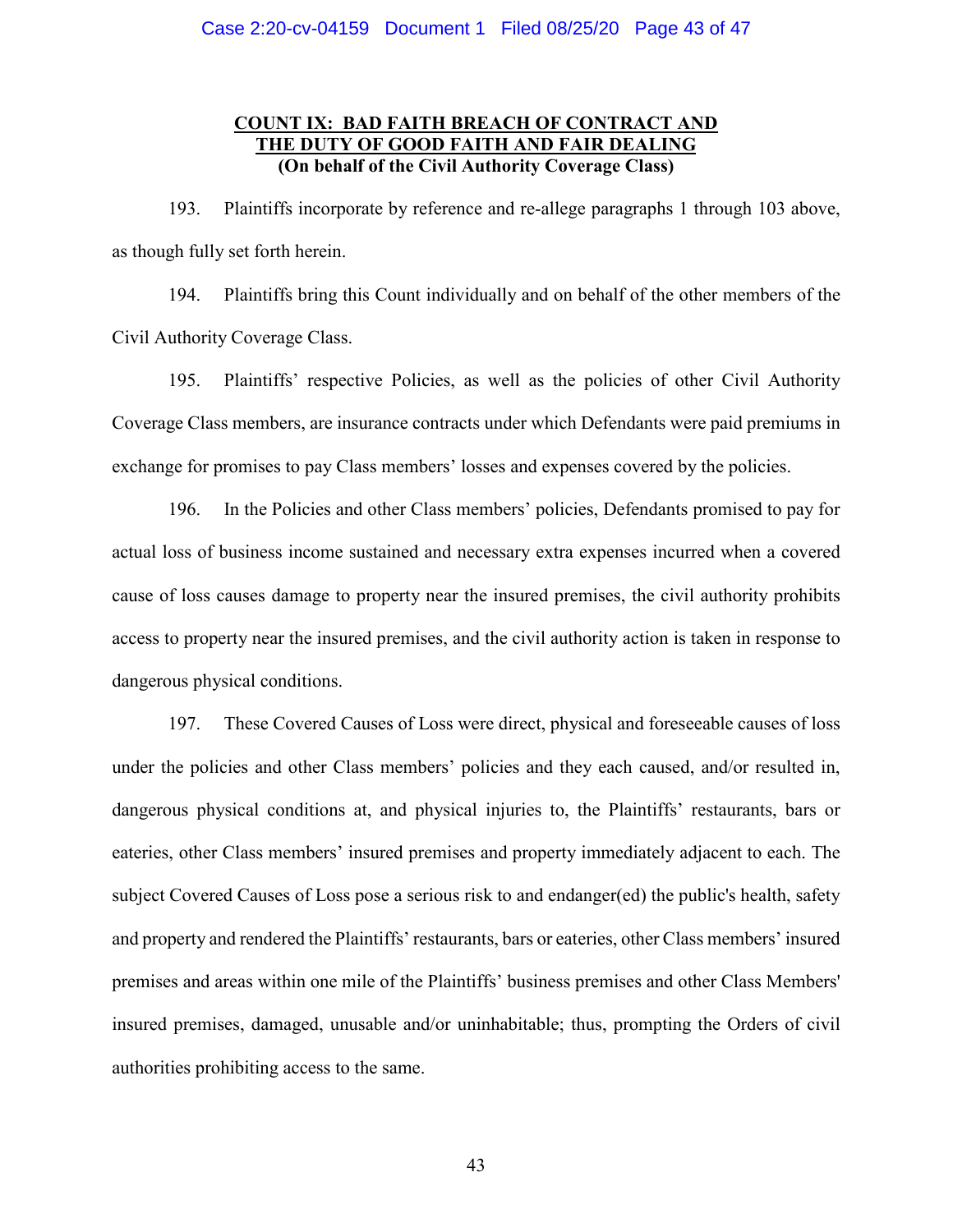#### Case 2:20-cv-04159 Document 1 Filed 08/25/20 Page 44 of 47

198. These losses and expenses are not excluded from coverage under the policies. The policies are all-risk policies meaning Covered Causes of Loss are determined by exclusions and the subject Covered Causes of Loss were not excluded under the policies.

199. Furthermore, these Covered Causes of Loss caused damage to property in the area Plaintiffs' various business premises, and the other Class Members' insured premises, resulting in dangerous physical conditions prompting civil authorities, such as, for example, the city of Philadelphia and the Commonwealth of Pennsylvania, to issue Orders prohibiting the public's access to the area immediately surrounding the damaged property, including access to the Plaintiffs' business premises and other Class Members' insured premises.

200. Accordingly, these losses satisfied all requirements to trigger Civil Authority coverage under the Policies and other Class members' policies.

201. Plaintiffs and the other Class members have complied with all applicable provisions of the policies, including payment of premiums.

202. The actions of the Defendants give rise to a cause of action for bad faith breach of contract and the duty of good faith and fair dealing as Plaintiffs and other Class members were covered under Plaintiffs' respective Policies, as well as the policies of other Civil Authority Coverage Class members, and the Defendants have breached the terms of said policies by denying Civil Authority coverage to the Plaintiffs and other Class members. Defendants' actions in breaching the terms of the Plaintiffs' respective Policies and the other Class Members' policies, in bad faith, have proximately caused damages to Plaintiffs and other Class members and the damages were reasonably foreseeable to the Defendants.

203. It appears that the Defendants' conduct was performed because they placed their own financial interests before the Plaintiffs' and other Class Members' financial interests.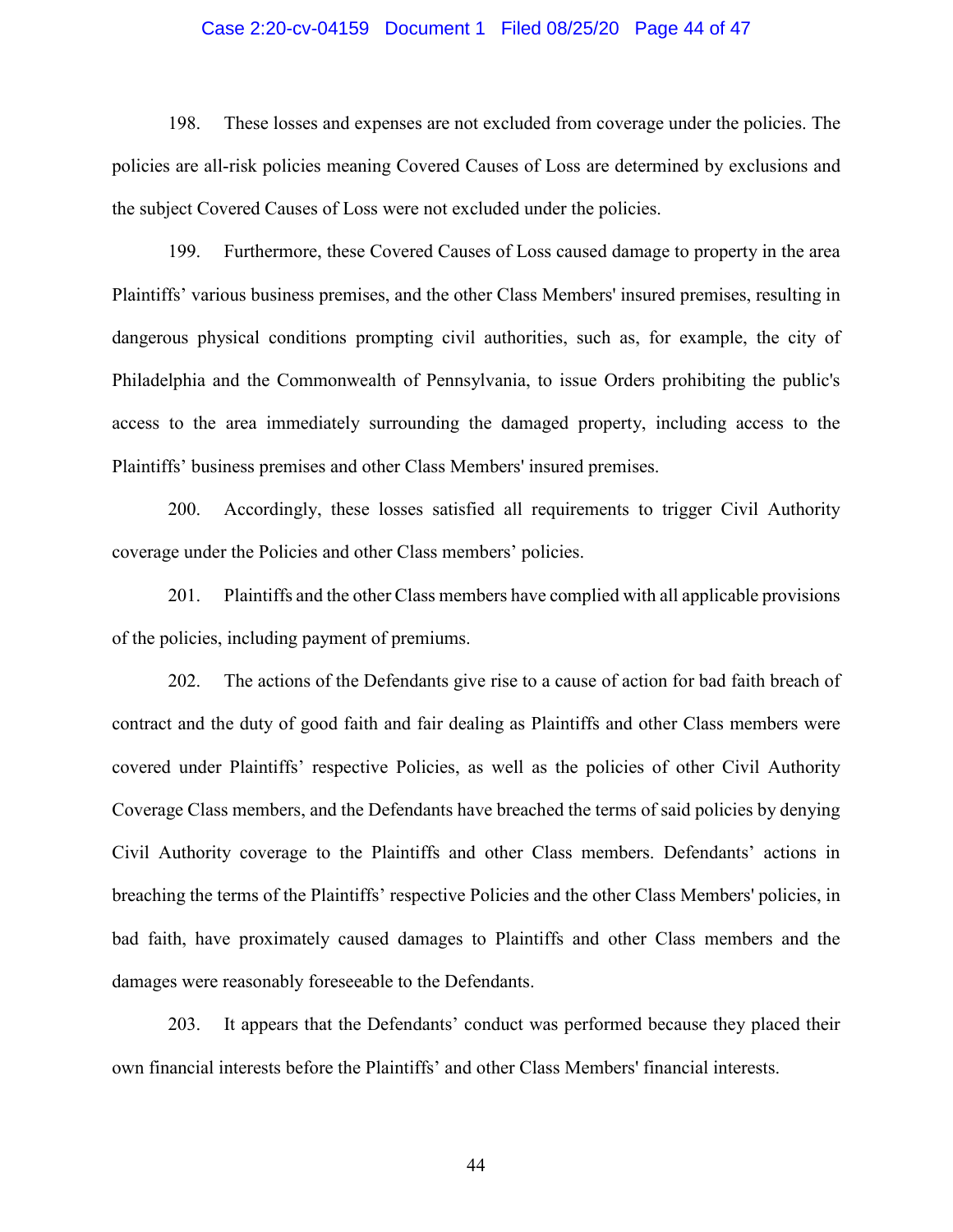#### Case 2:20-cv-04159 Document 1 Filed 08/25/20 Page 45 of 47

204. Further, the actions of the Defendants in denying Civil Authority coverage to the Plaintiffs and other Class Members was done so without any legitimate basis or arguable reason and constitute intentional and/or malicious conduct or gross negligence and reckless disregard.

205. Implied in the Plaintiffs' respective Policies and the other Class Members' policies is a duty of good faith and fair dealing with respect to conduct encompassed by contractual relations. Defendants' conduct as aforesaid breached the duty of good faith and fair dealing which further gives rise to the tort of bad faith for the breach of contract.

206. Defendants, at all times relevant hereto, owed Plaintiffs and other Class Members a duty to exercise good faith and an obligation to deal fairly with them; however, the denials of Civil Authority coverage by Defendants constituted a bad faith breach of contract and was totally made with only the Defendants' best interests in mind and in total disregard of the contractual rights of Plaintiffs and other Class Members.

207. Defendants' bad faith material breach(es) of the Plaintiffs' respective Policies, as well as other Class members' policies, has resulted in actual and substantial damages to the Plaintiffs and Civil Authority Coverage Class members, depriving all of the benefit of their bargain, and represents, in addition to warranting contractual damages, incidental damages, and consequential damages, an independent tort entitling Plaintiffs and other Class Members to punitive damages in an amount which will punish the Defendants for their intentional, grossly negligent, and/or reckless conduct as well as to deter Defendants and others from similar misconduct in the future.

**WHEREFORE**, Plaintiffs, both individually and on behalf of other Class members, seek compensatory damages, contractual damages, incidental damages, consequential damages, and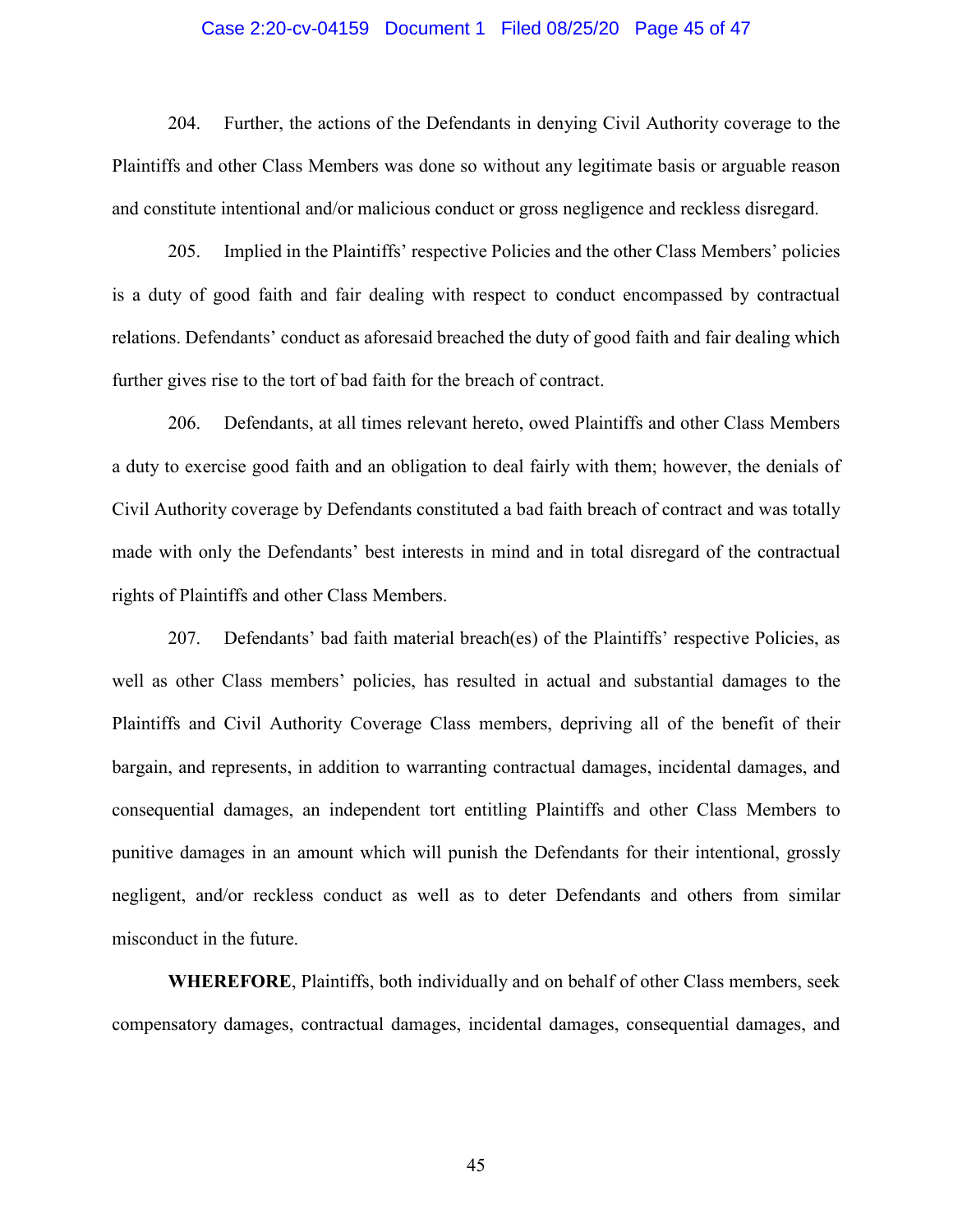punitive damages, resulting from Defendants' bad faith breach(es) of the Policies and other Class Members' policies and seek all other relief deemed appropriate by this Court.

# **PRAYER FOR RELIEF**

**WHEREFORE**, Plaintiffs respectfully requests that the Court enter judgment in its favor and against Defendants, as follows:

- A. Entering an order certifying the proposed Classes, designating Plaintiffs as Class representatives for each of the Classes, and appointing Plaintiffs' attorneys as Counsel for the Classes;
- B. Entering declaratory judgments on Counts I, IV, and VII in favor of Plaintiffs and the members of the Business Income Coverage Class, Extended Business Income Coverage Class and Civil Authority Coverage Class as follows:
	- i. That all Business Income and Extra Expense, Civil Authority and Extended Business Income losses and expenses incurred and sustained based on the facts and circumstances set forth above are insured and covered losses and expenses under Plaintiffs' and Class members' policies; and
	- ii. Defendants are obligated to pay for the full amount of the Business Income and Extra Expense, Civil Authority and Extended Business Income losses and expenses sustained and incurred, and to be sustained and incurred, based on the facts and circumstances set forth above are insured and covered losses and expenses under Plaintiffs' and Class members' policies;
- C. Entering judgments on counts II, V, and VIII in favor of Plaintiffs and the members of the Business Income Coverage Class, Extended Business Income Coverage